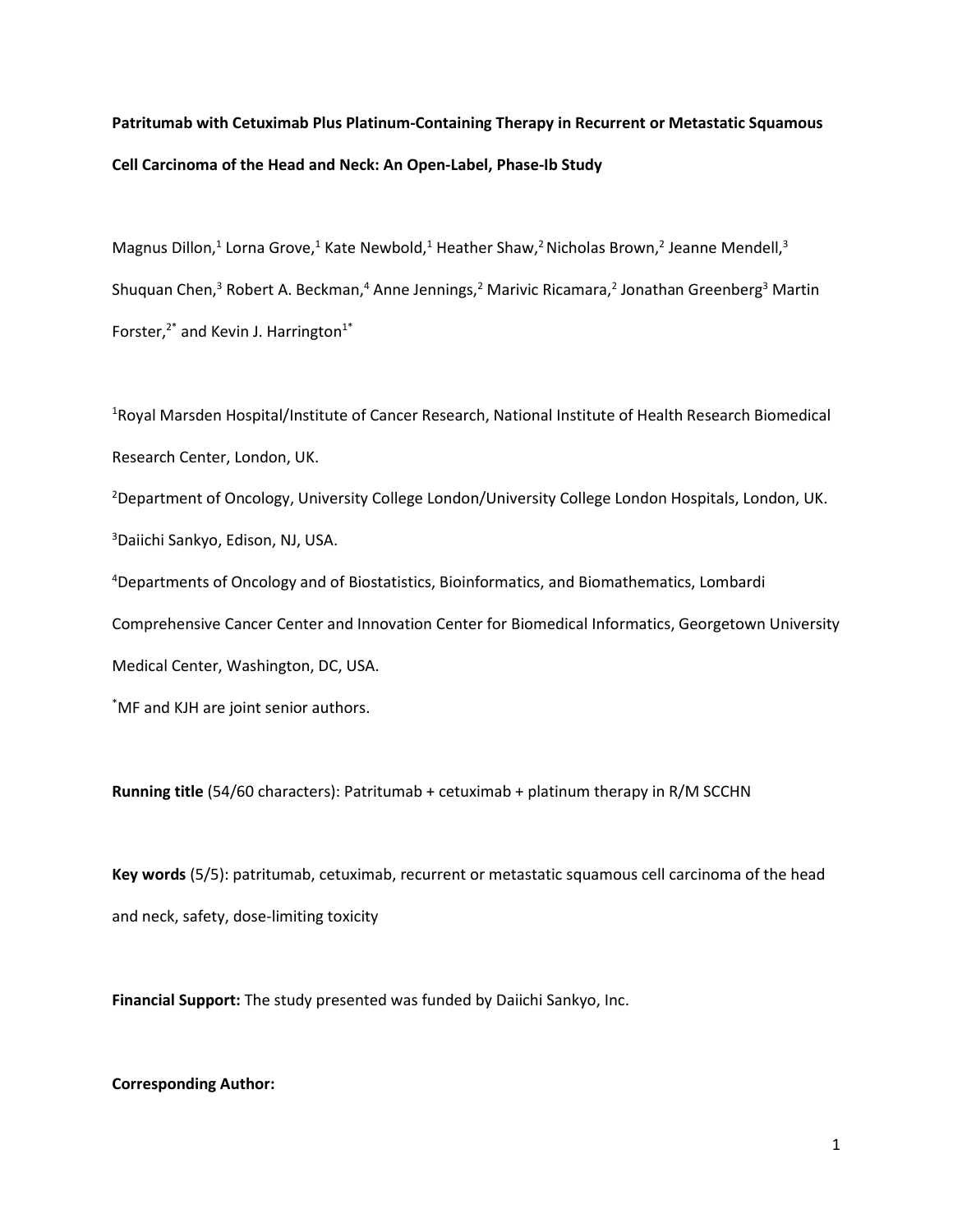Kevin J. Harrington, PhD, FRCP, FRCR, Professor in Biological Cancer Therapies, Team Leader, Targeted Therapy Team, The Institute of Cancer Research/Royal Marsden NIHR Biomedical Research Centre, 237 Fulham Road, London SW3 6JB, UK. Phone: +44 020 7153 5030; Fax: +44 (0) 20 7370 5261; E-mail: [Kevin.Harrington@icr.ac.uk](mailto:Kevin.Harrington@icr.ac.uk)

## **Conflicts of Interest**

M. Dillon, N. Brown, and Anne Jennings have no conflicts of interest to declare.

L. Grove has no conflicts of interest to declare.

K. Newbold received honoraria and research funding from Astra-Zeneca, Sanofi-Genzyme, Eisai, and Sobi.

H. Shaw received honoraria from Roche and BMS.

J. Mendell, S. Chen, and J. Greenberg are employees of Daiichi Sankyo, Inc.

R. Beckman is a former employee of Daiichi Sankyo, Inc. He is a stockholder in Johnson & Johnson, and receives consulting revenue from Astra Zeneca and EMD Serono. He is the Founder and Chief Scientific Officer of Onco-Mind, LLC, which holds pending patents in the area of precision therapy of cancer.

M. Ricamara has no conflicts of interest to declare.

M. Forster received research funding from Astra-Zeneca, Boehringer Ingelheim, Merck, and MSD, and honoraria from Astra-Zeneca, Boehringer Ingelheim, BMS, Lilly, Merck, MSD, Novartis, Pfizer, Pharmamar, and Roche.

K. Harrington received honoraria from Amgen, Astra-Zeneca, BMS, Medimmune, Merck, MSD, and Pfizer, and research funding from Astra-Zeneca, Medimmune and MSD.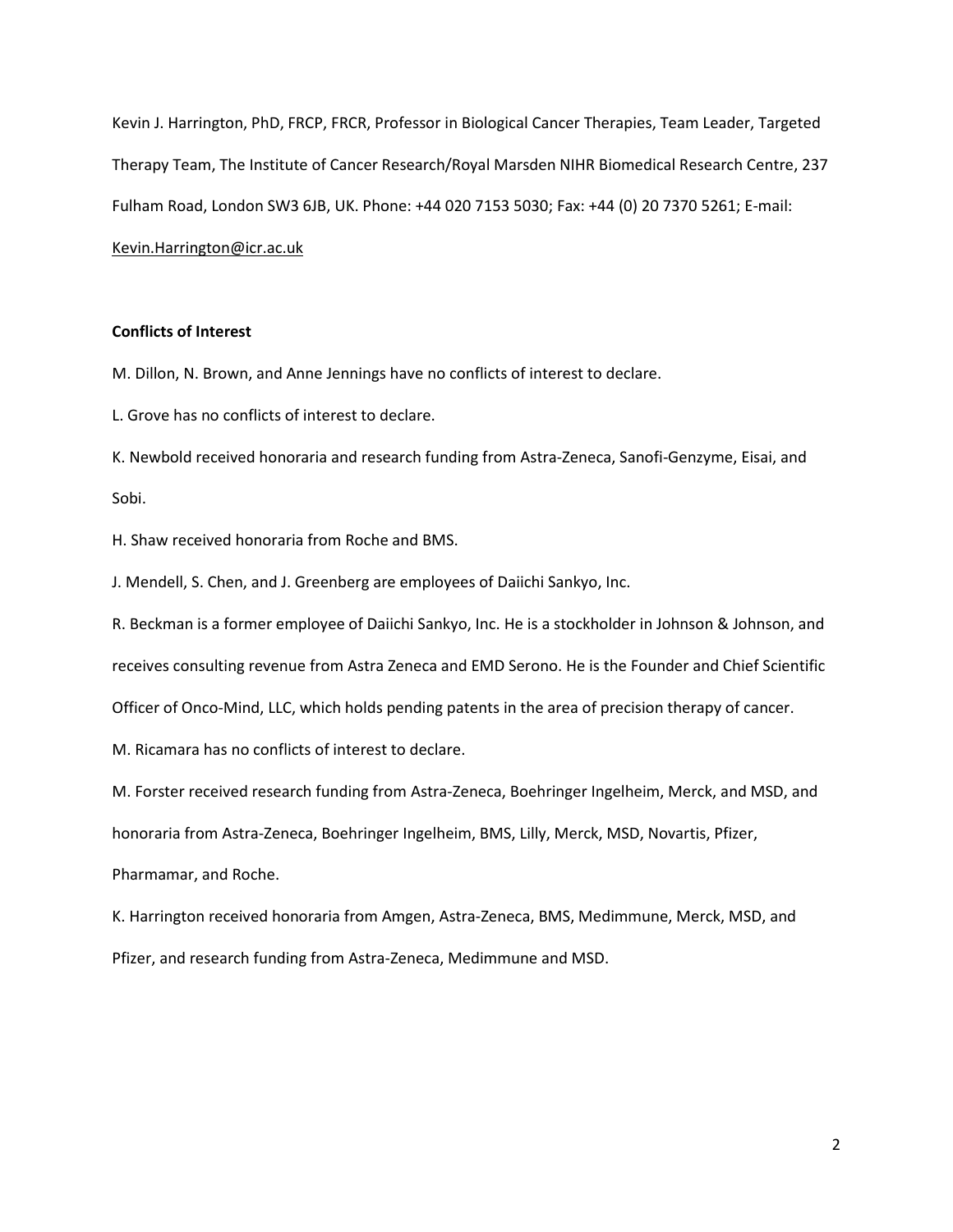## **Target journal:** Clinical Cancer Research

- Abstract: 250/250
- Word limit: 3308/5000
- Reference limit: 24/50
- Table/Figure limit: 6/6
- Supplementary Table/Figure limit: 6/8

## **Translational Relevance** (147/120-150 words)

This study evaluates the safety, pharmacokinetics, and clinical activity of patritumab, a fully human anti– epidermal growth factor receptor 3 monoclonal antibody, in combination with cetuximab and a platinum agent for the treatment of recurrent and/or metastatic squamous cell carcinoma of the head and neck (SCCHN). Preclinical data have shown *in vitro* and *in vivo* activity with patritumab plus cetuximab in SCCHN. Data in this study showed that in patients with SCCHN, patritumab plus cetuximab with a platinum-based therapy was tolerated with patritumab and cetuximab pharmacokinetic profiles similar to historical single-agent values. Favorable responses were observed with a tumor response rate (complete response + partial response) of 47%. Further, this study recommends an 18-mg/kg loading dose of patritumab, followed by a 9-mg/kg maintenance dose every 21 days. These findings provide preliminary evidence for the possible use of patritumab plus cetuximab with platinum as first-line therapy in SCCHN.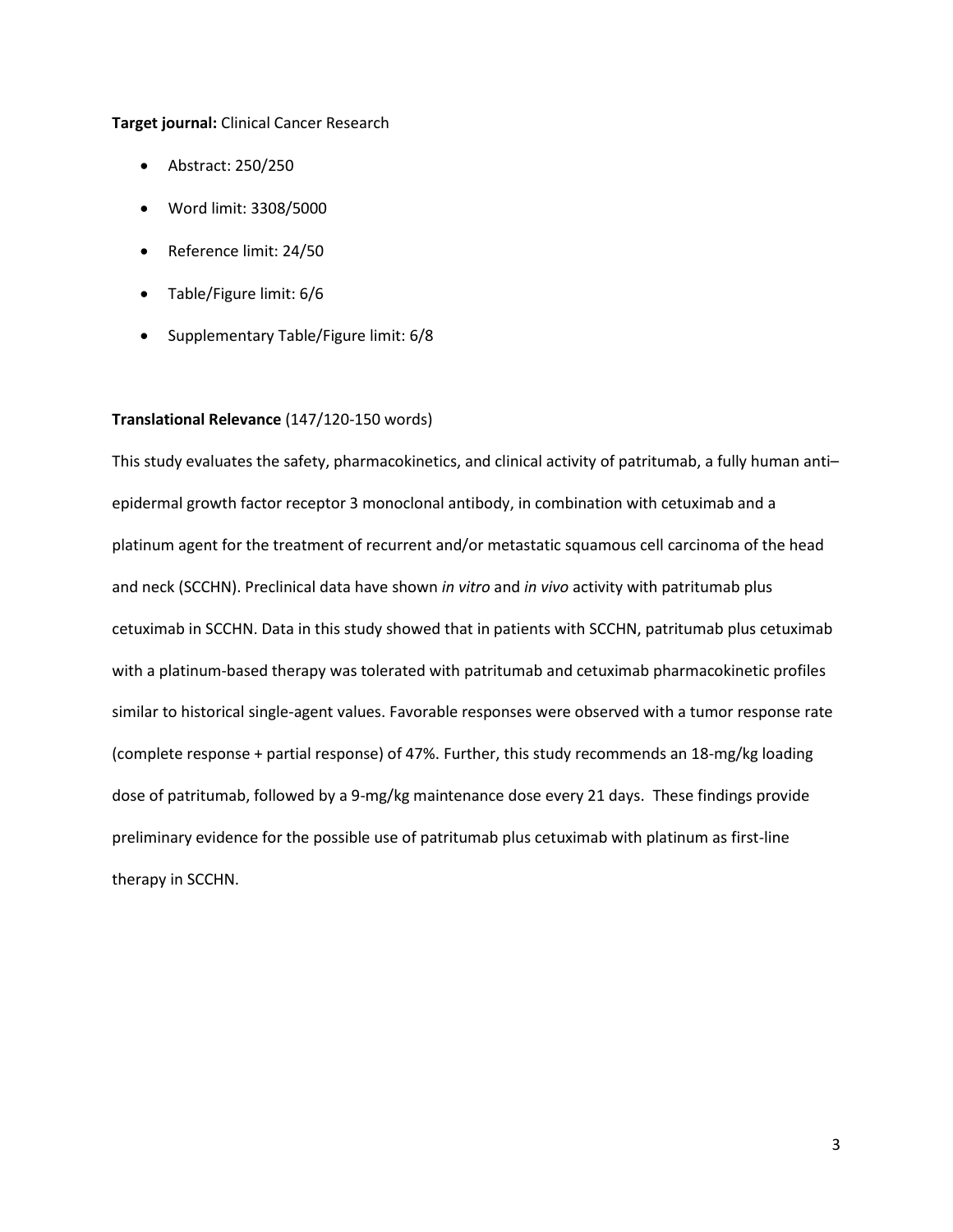### **Abstract (249/250 words)**

**Background:** Patritumab plus cetuximab with platinum as first-line therapy for patients with recurrent and/or metastatic (R/M) squamous cell carcinoma of the head and neck (SCCHN) was evaluated for safety and to determine the recommended phase-II combination dose.

**Methods:** Patients aged ≥18 years with confirmed R/M SCCHN received intravenous patritumab (18 mg/kg loading dose [LD]); 9-mg/kg maintenance dose [MD] every 3 weeks [q3w]) + cetuximab (400 mg/m<sup>2</sup> LD; 250-mg/m<sup>2</sup> MD weekly) + cisplatin (100 mg/m<sup>2</sup> q3w) or carboplatin (area under the curve [AUC] of 5) for 6 cycles or until toxicity, disease progression, or withdrawal. Primary endpoints were dose-limiting toxicities (DLTs; grade ≥3 [21-day observation period]) and treatment-emergent adverse events (TEAEs). Pharmacokinetics, human antihuman antibodies (HAHA), tumor response, progression free survival (PFS), and overall survival (OS) were assessed.

**Results:** Fifteen patients completed a median (range) of 8.7 (2.0-20.7) patritumab cycles. No DLTs were reported. Serious AEs were reported in 9 patients (patritumab-related *n*=4). TEAEs (*N*=15 patients) led to patritumab interruption in 7 patients. Patritumab-related dose reductions were reported in 1 patient. Patritumab (18 mg/kg) pharmacokinetics (N=15) showed mean (standard deviation) AUC<sub>0-21d</sub> of 2,619 (560) µg∙day/mL and maximum concentration of 499.9 (90.4) µg/mL. All patients were HAHA-negative at study end (single, transient low titer in 1 patient). Tumor response rate (complete plus partial response; *N*=15) was 47%. Median (95% confidence interval) PFS and OS (*N*=15) were 7.9 (3.7-9.7) and 13.5 (6.6- 17.5) months, respectively.

**Conclusion:** Patritumab (18-mg/kg LD, 9-mg/kg MD) plus cetuximab/platinum was tolerable, active in SCCHN, and was selected as the phase II dose-regimen.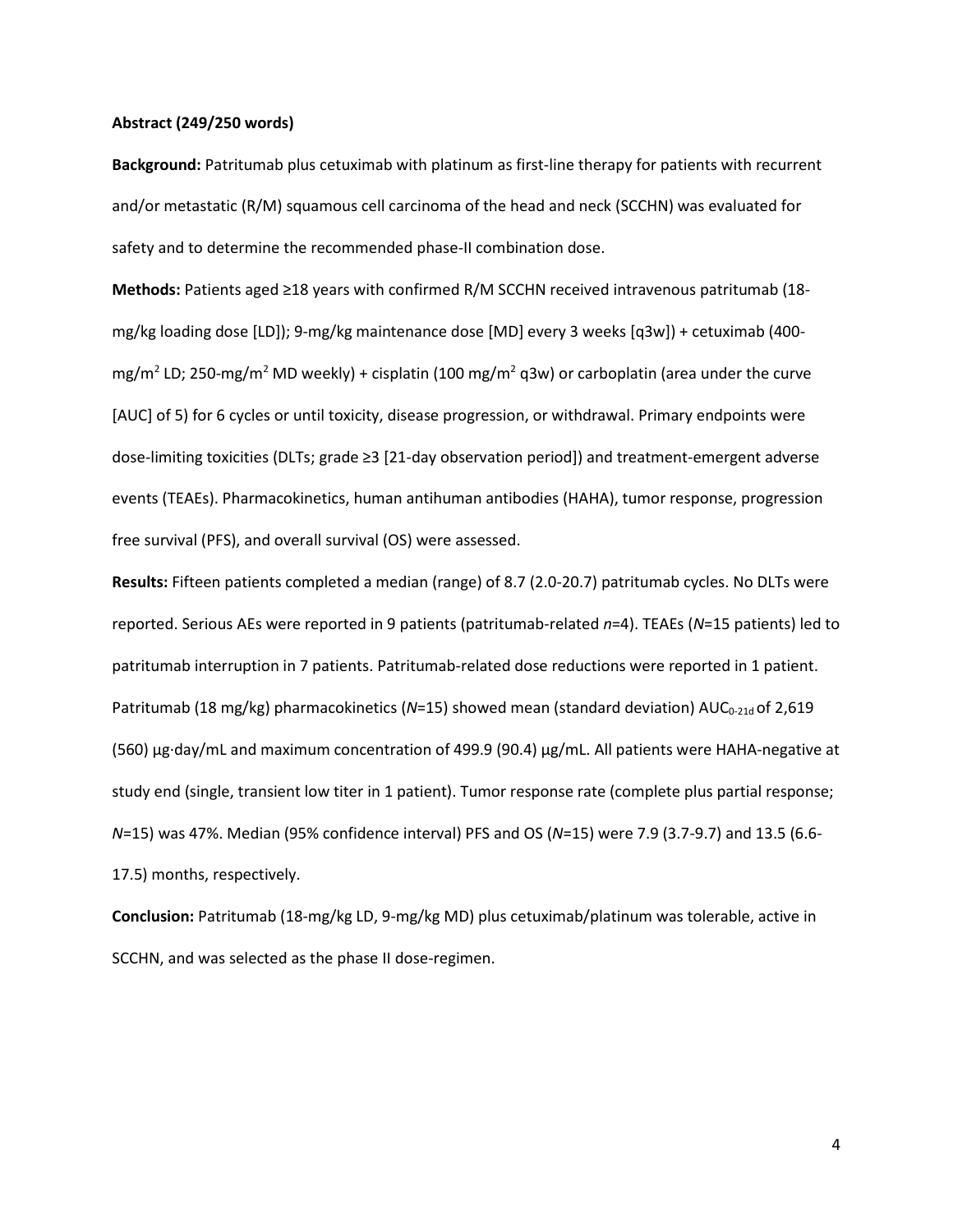#### **INTRODUCTION**

Prognosis remains poor in patients with recurrent and/or metastatic (R/M) squamous cell carcinoma of the head and neck (SCCHN) (1); however, survival has improved with the use of cetuximab in this population (26). In patients treated in the first-line setting of R/M SCCHN, median progression-free survival (PFS) is approximately 4–6 months and median overall survival (OS) 10–15 months following first-line treatment with cetuximab in combination with chemotherapeutic agents  $(2-6)$ . While cetuximab is effective in treating SCCHN, as well as colorectal cancer and non–small-cell lung cancer, many patients who initially respond, later develop resistance which limits efficacy (7,8). In cetuximabresistant SCHHN cell lines, targeting the human epidermal growth factor receptor (HER) family, including EGFR, HER2, and HER3, resulted in an inhibition of proliferation (9).

Patritumab is a fully human anti–epidermal growth factor receptor 3 (HER3) monoclonal antibody that prevents heregulin-mediated HRG signaling by binding to the extracellular domain of HER3 (10)—thus inhibiting binding by the HER3 ligand heregulin—and promoting receptor internalization and degradation (11). HER3 receives signals from ligands, most importantly from heregulin (12,13), the binding of which induces the conformational change necessary for receptor dimerization of HER3 with HER family receptors, such as epidermal growth factor (EGFR) or HER2 (12-16).

High expression of heregulin is associated with HER3 signaling (17), which has been shown to be important for tumor growth and proliferation, including in cell lines for non–small-cell lung cancer (NSCLC) (18) and squamous cell carcinoma of the head and neck (SCCHN) (19). Heregulin expression has been shown to be up-regulated in cisplatin-resistant SCCHN cell lines (20). When combined with EGFR inhibitors (including cetuximab and panitumumab) in NSCLC and SCCHN cell lines and mouse models, patritumab enhanced anti-tumor activity and prevented HER3 activation following anti-EGFR treatment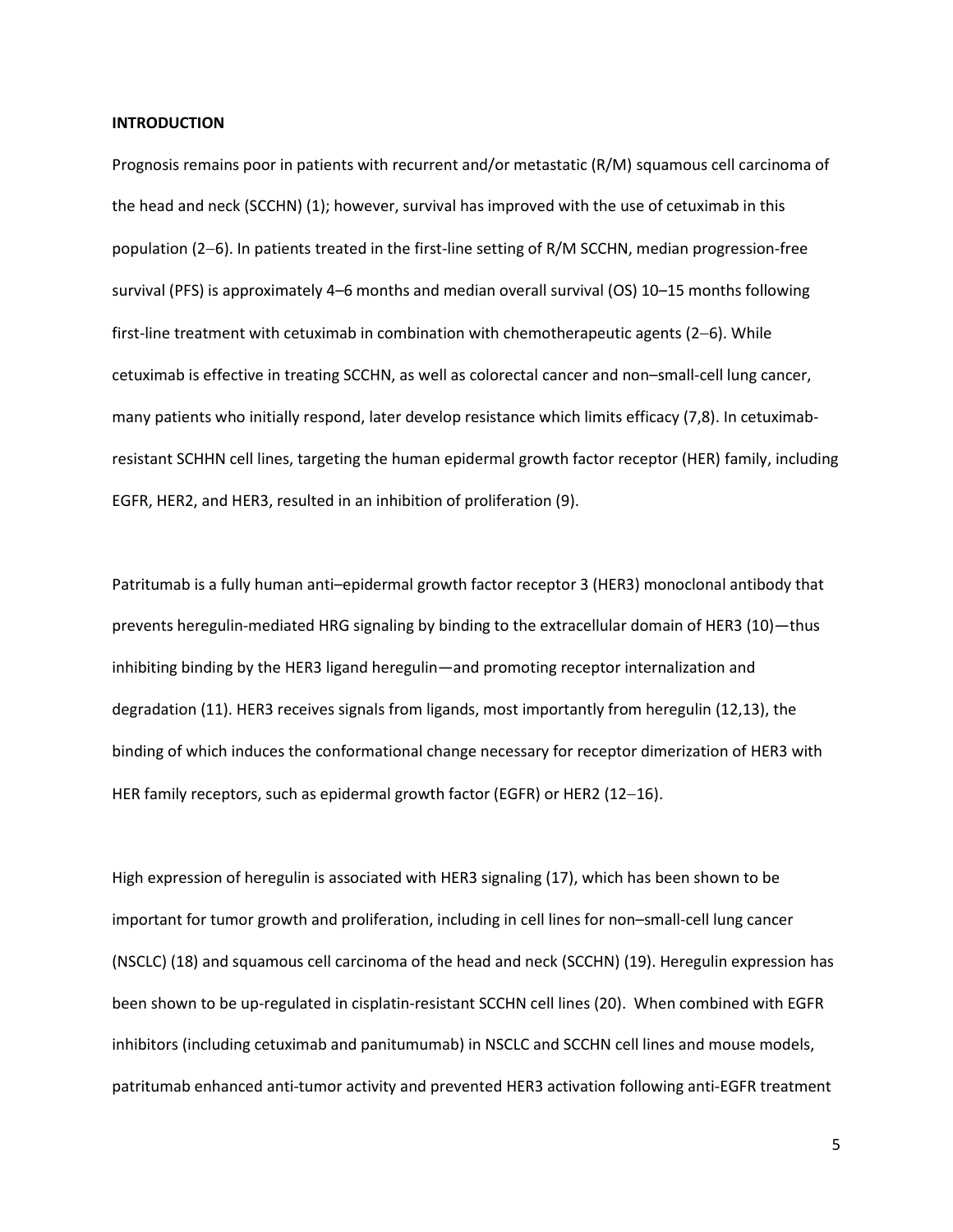(10,11,19). In a study by Wenzl et al., synergistic effects of patritumab with cetuximab on signaling were observed in 70% (7/10) of patritumab-responsive SCCHN cell lines. Furthermore, the combination of patritumab and cetuximab resulted in a stronger inhibition of proliferation and induction of apoptosis compared to either treatment alone (19). In the same study, significant partial or even complete tumor reduction was demonstrated in a head and neck mouse xenograft model when patritumab was administered as a single agent and in combination with cetuximab or panitumumab, respectively.

Given the evidence indicating enhanced *in vitro* and *in vivo* activity with patritumab plus cetuximab in SCCHN (19), combination therapy utilizing both targeted treatments may further improve efficacy in patients with R/M SCCHN. Therefore, in a phase Ib study, the safety and tolerability of first-line treatment with patritumab plus cetuximab with a platinum agent in patients with R/M SCCHN was investigated. Additionally, the recommended patritumab phase II dose was determined. The results of the phase Ib study are described herein.

## **METHODS**

## **Overall study design**

This was a multi-center, open-label, single-arm study of first-line treatment of patritumab plus cetuximab with platinum-based therapy in patients with recurrent or metastatic SCCHN (clinicaltrials.gov identifier: NCT02350712). This study was conducted in compliance with the International Conference on Harmonization, Guideline for Good Clinical Practice, and applicable national and local regulatory requirements. All patients provided written informed consent prior to participation in this study.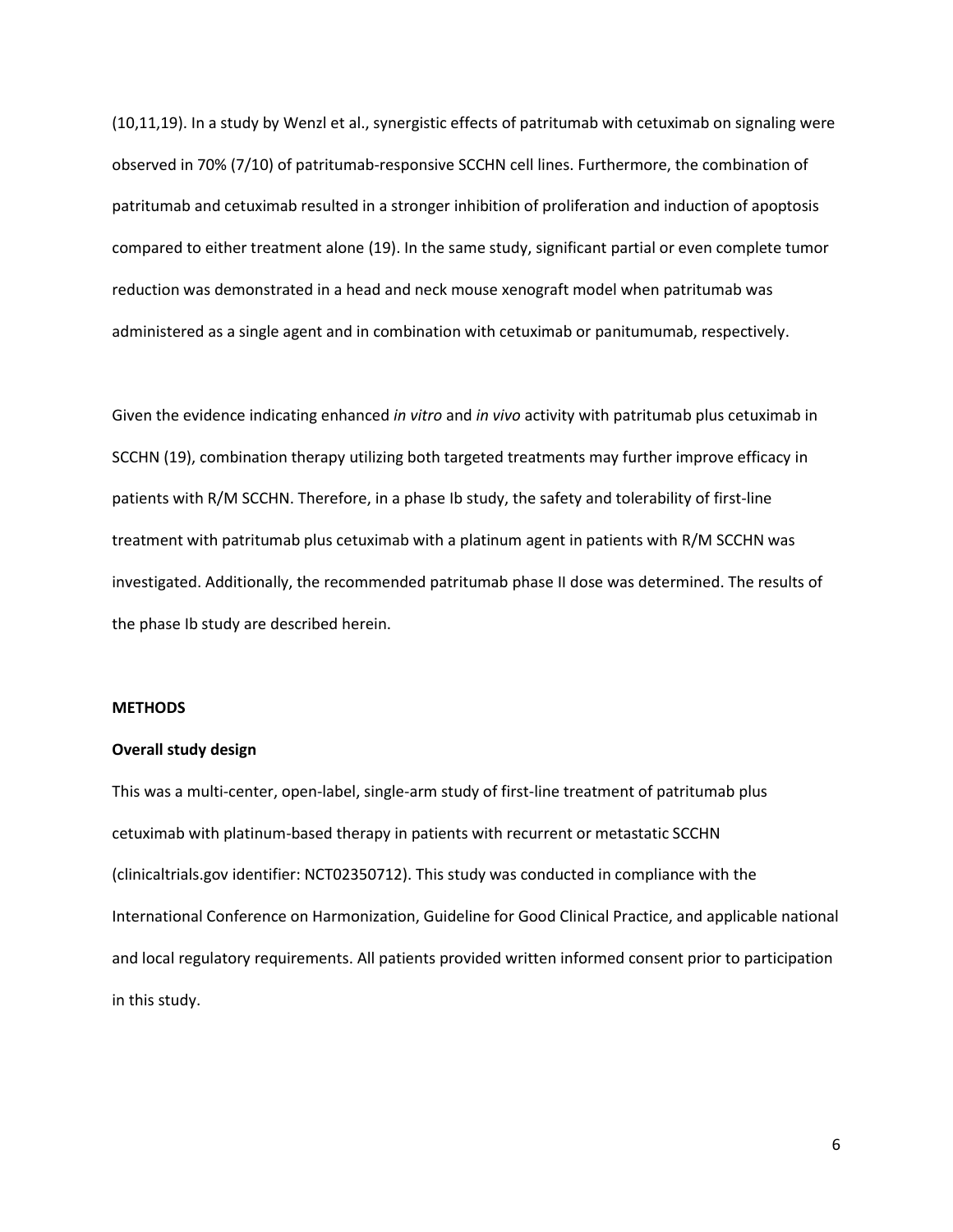#### **Patient eligibility**

Adults (age ≥18 years) with Eastern Cooperative Oncology Group (ECOG) performance status of 0 or 1; histologically or cytologically confirmed recurrent disease or metastatic SCCHN originating from the oral cavity, oropharynx, hypopharynx, and larynx; and with adequate hematological, renal, and hepatic function were eligible for inclusion in this study.

Adequate hematologic function was defined as having an absolute neutrophil count ≥1.5 x 10<sup>9</sup>/L, platelet count ≥100 x 10<sup>9</sup>/L, and hemoglobin ≥10 g/dL. Adequate renal function was defined as having a calculated creatinine clearance ≥60 mL/minute. Adequate hepatic function was defined as having an aspartate aminotransferase and alanine aminotransferase ≤2.5 x upper limit of normal (ULN) (<5 x ULN if liver metastases are present), alkaline phosphatase ≤2.0 x ULN (<5 x ULN if bone or liver metastases are present), and bilirubin ≤1.5 x ULN. Patients also had prothrombin time or partial thromboplastin time ≤1.5 x ULN. Patients were to comply with the contraception requirements as specified in the study protocol or be of non-childbearing potential.

Patients were excluded if they had prior anti-EGFR, anti-HER2, anti-HER3, or anti-HER4 targeted therapy, prior treatment for recurrent and/or metastatic disease, history of other malignancies, except adequately treated non-melanoma skin cancer, curatively treated *in-situ* disease, or other solid tumors curatively treated with no evidence of disease for ≥5 years, history of active brain metastases, left ventricular ejection fraction <50%, or uncontrolled hypertension (systolic blood pressure >160 mmHg or diastolic blood pressure >100 mmHg).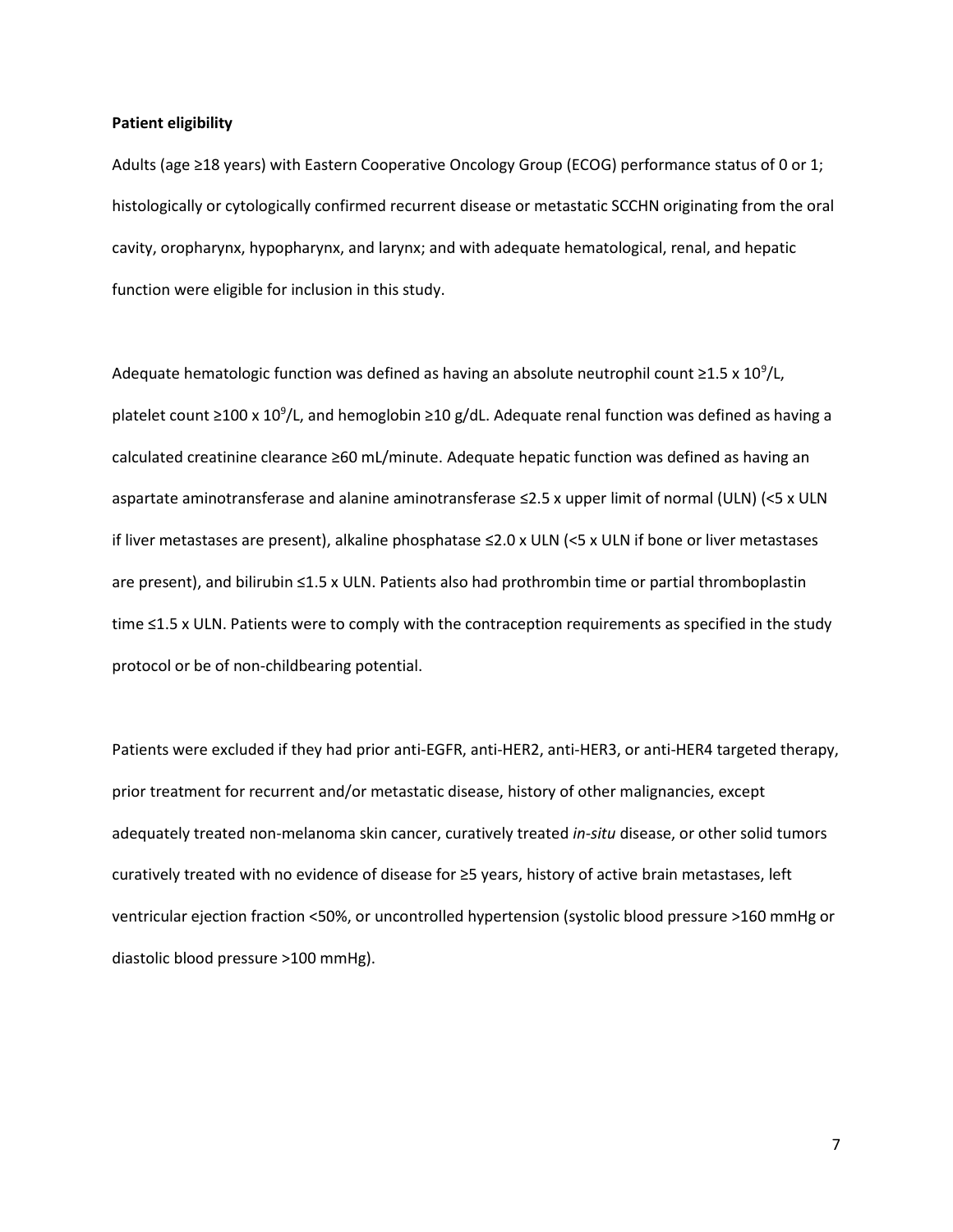#### **Study objectives**

The primary objectives were to evaluate the safety and tolerability of the combination of patritumab and cetuximab with cisplatin or carboplatin in the first-line treatment of patients with recurrent or metastatic SCCHN. An additional primary objective was to determine the recommended phase II dose for patritumab.

Secondary objectives included characterization of the pharmacokinetics (PK) of patritumab and of cetuximab (when co-administered with patritumab) and evaluation of the incidence and titer of human anti-human antibody (HAHA) formation (anti-patritumab antibodies). Partial and complete response rates, PFS and OS were also assessed.

## **Treatment**

All patients received intravenous patritumab (18-mg/kg loading dose; 9-mg/kg maintenance dose) every 3 weeks plus cetuximab (400-mg/m<sup>2</sup> loading dose; 250-mg/m<sup>2</sup> maintenance dose) weekly plus cisplatin (100 mg/m<sup>2</sup> ) every 3 weeks or carboplatin (area under the curve [AUC] of 5) for 6 cycles **(Supplementary Fig. S1)**. The choice of platinum chemotherapy (cisplatin or carboplatin) was at the discretion of the investigator. Treatment cycles were 21 days, and patritumab and cetuximab could be continued beyond 6 cycles. Treatment was continued until disease progression, evidence of toxicity, or withdrawal from the study. Patients were permitted to continue treatment in the extension phase of this study, which began after the recommended phase II dose was defined and all patients had completed platinumbased treatment.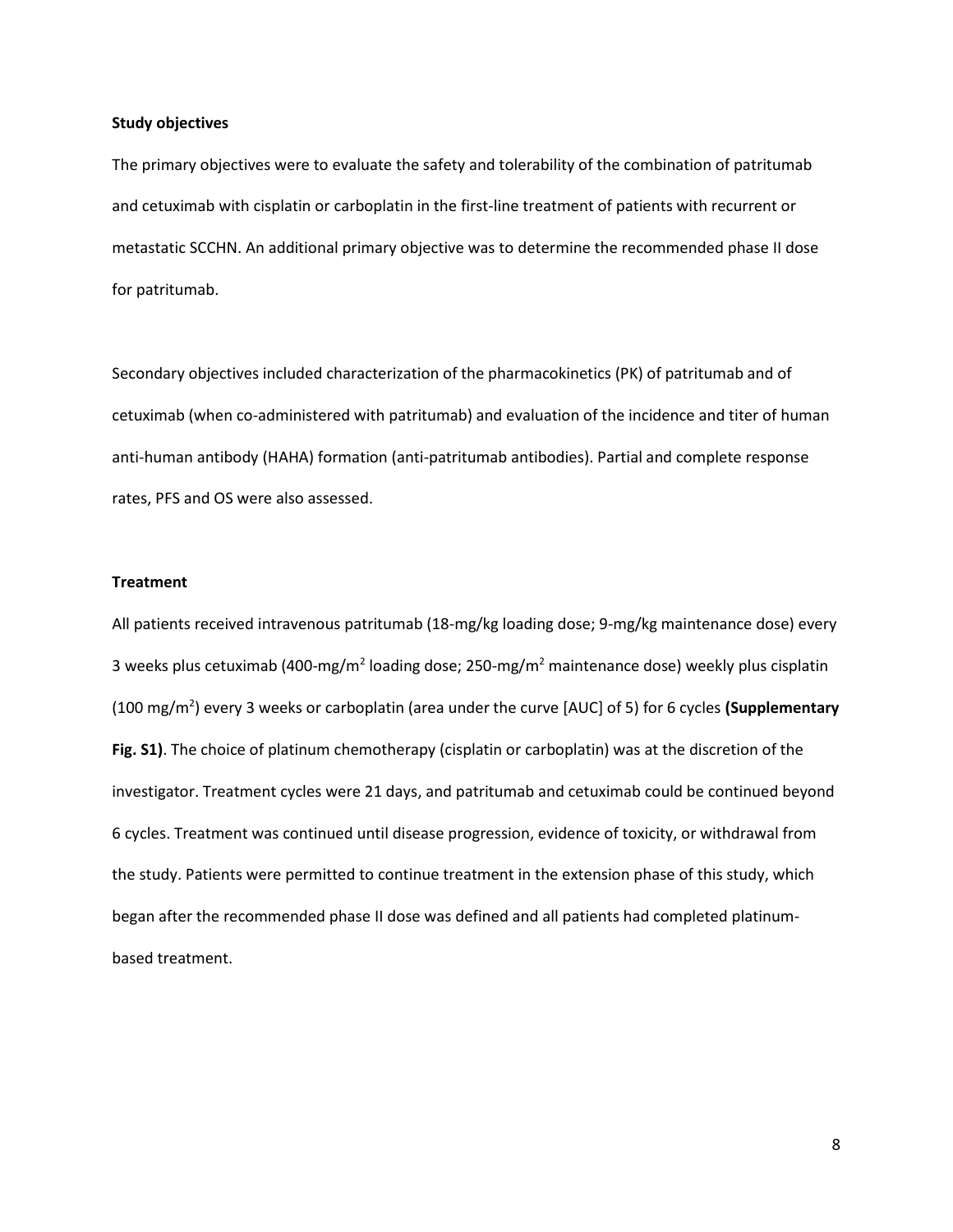#### *Patritumab dose de-escalation*

Six to 9 patients were expected to be treated at the first dose levels (fewer than 6 if 3 or more patients experienced a dose limiting toxicity [DLT], in accordance with a 6+3 dose–de-escalation design). If ≤1 of the first 6 DLT-evaluable patients experienced a DLT after all patients completed the DLT observation period (i.e., the first treatment cycle), the current dose of patritumab was defined as the maximum tolerated dose (MTD) and thus the recommended phase II dose. However, if 2 of the first 6 patients experienced a DLT, then the cohort was expanded to 9 patients at the same dose level; if 2 of those 9 patients experienced a DLT, that current dose of patritumab was defined as the recommended phase II dose. If ≥3 patients experienced DLTs at any dose level, the MTD would have been exceeded and a lower patritumab loading dose (based on safety and PK data) could have been explored. If the patritumab 18 mg/kg loading dose level was not tolerated based on observations of DLTs, for subsequent patients a lower loading dose of patritumab (15 mg/kg) and 9-mg/kg maintenance dose would have been administered in combination with cetuximab plus cisplatin or carboplatin every 3 weeks.

The schedule of patritumab dosing was based on patient trough levels that corresponded to maximal preclinical efficacy, as measured in the phase I study of patritumab in patients with advanced solid tumors. (21) Patritumab also had a favorable tolerability profile as a single agent in solid tumors (21) and when combined with erlotinib in a phase I study of NSCLC. (22) In the phase I combination NSCLC study, with the exception of a slightly higher incidence of any grade treatment-emergent adverse events (TEAEs), such as diarrhea, the types of TEAEs and incidence of grade ≥3 AEs observed were generally similar (22) to those observed in a phase II study of erlotinib monotherapy (23). Therefore, there was supporting rationale that the starting schedule would be well tolerated and provide adequate exposure, and hence a dose de-escalation design was selected that would minimize exposing patients to potentially sub-therapeutic levels of patritumab.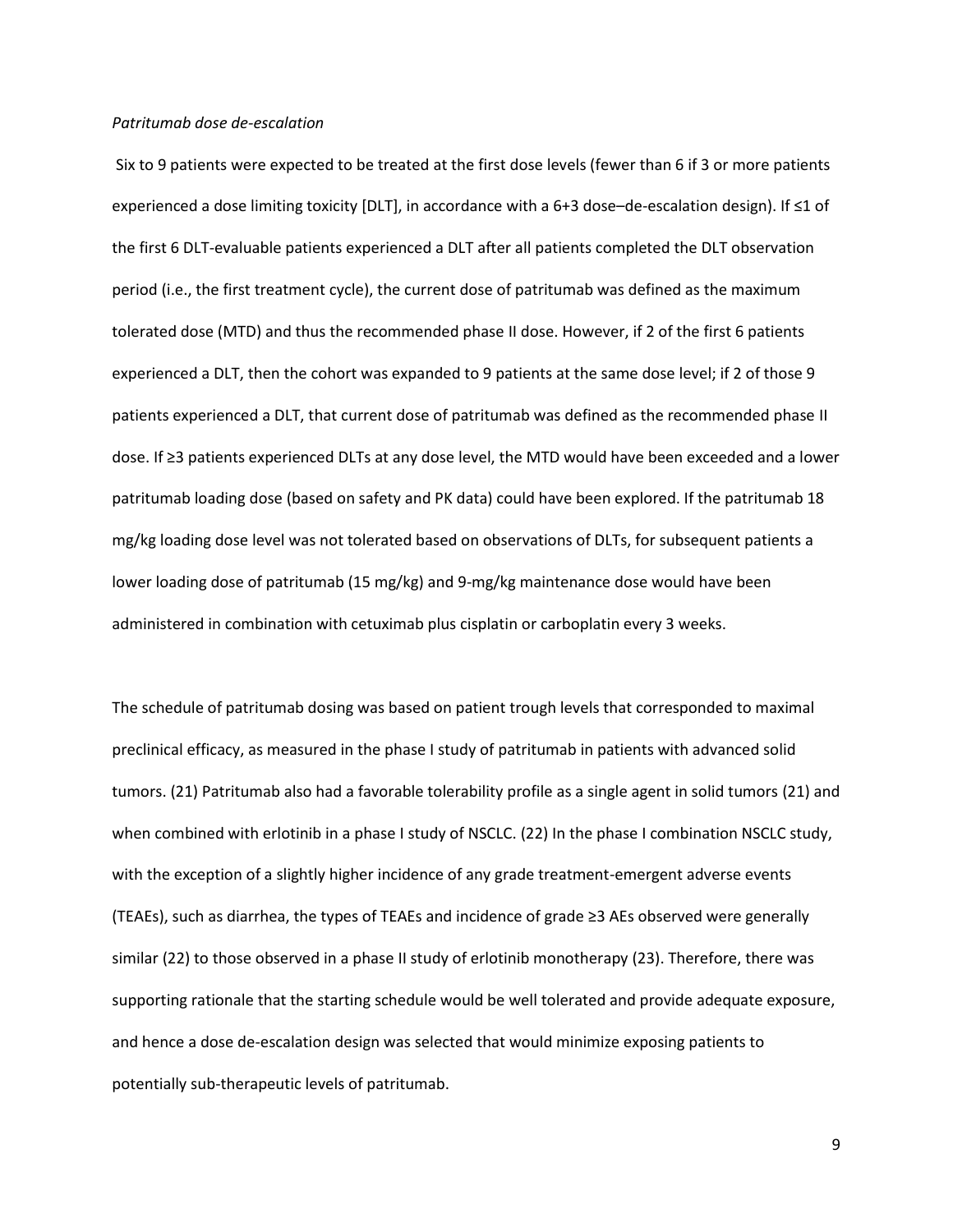#### **Study endpoints**

Primary endpoints included evaluation of the incidence of DLTs (used to identify the MTD); the number of patients reporting the frequency and severity of TEAEs; the safety and tolerability of the combination of patritumab plus cetuximab and cisplatin or carboplatin; and the number of patients experiencing clinically significant or grade ≥3 changes in clinical laboratory evaluations, ECGs, echocardiograms, vital signs, and physical examinations.

Secondary endpoints included PK of serum patritumab and cetuximab, and the incidence and titer of HAHA formation. Other endpoints included tumor response, and PFS and OS.

#### **Study assessments**

Assessments occurred at predefined timepoints throughout the study, as described in **Supplementary Table S1**. Adverse events (AEs), including TEAEs and serious AEs (SAEs) were assessed per Common Terminology Criteria for Adverse Events (CTCAE; Version 4.03) and the Medical Dictionary for Regulatory Activities (MedDRA; Version 17.0). DLTs were defined as any patritumab-related grade ≥3 hematological or non-hematological toxicity occurring during the DLT observation period (days 1–21), unless clearly attributed to causes other than patritumab treatment (not including alopecia, anorexia, fatigue [grade 1 or 2], and nausea and vomiting in absence of standard anti-emetic therapy). PK assessments of serum patritumab and cetuximab included the area under the plasma drug concentration-time curve (AUC) from days 0–21 (AUC<sub>0–21</sub>), AUC from days 0 to infinity (AUC<sub>0-inf</sub>), half-life (T<sub>1/2</sub>), maximum concentration  $(C<sub>max</sub>)$ , and time to maximum concentration ( $T<sub>max</sub>$ ). Tumor response (i.e., complete response, partial response, stable disease, and progressive disease) was assessed via RECIST criteria Version 1.1. PFS was defined as the time from the treatment start date to the date of the first radiographic disease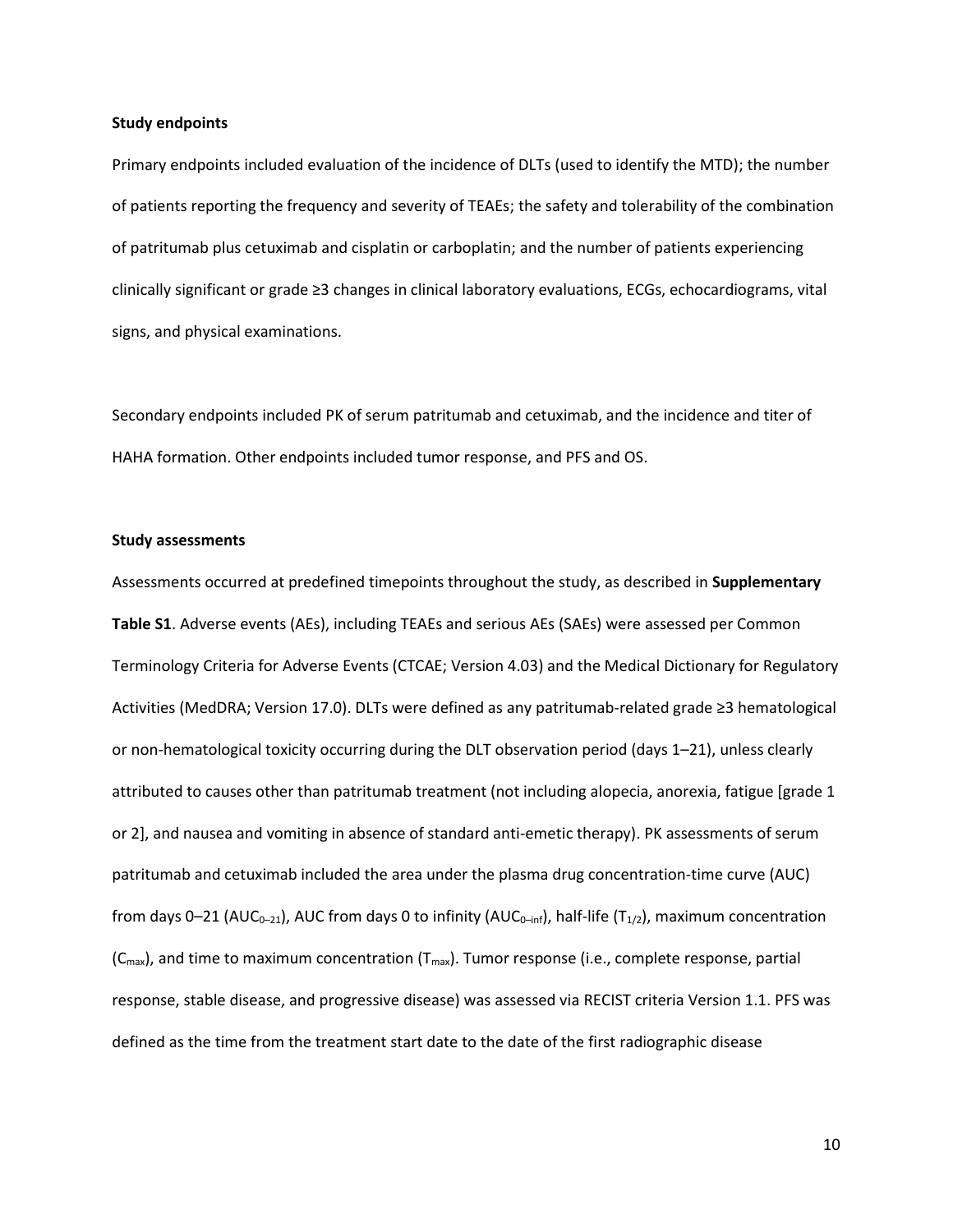progression or death due to any cause. OS was defined as the time from treatment start date to death from any cause.

Patients who discontinued the study for any reason were followed for 40 days after their last dose to assess the presence of HAHA and other AEs. Any patients who were positive for neutralizing antibodies required follow-up testing every 3 months for up to 1 year following the last dose and until titers returned to baseline or until the start of another cancer therapy.

## **Statistical considerations and analysis**

The total sample size was not based on formal statistical power calculations; sample size was dependent on the number of patritumab dose levels tested and observations of DLTs. The study was expected to enroll 6–18 DLT-evaluable subjects in accordance with a 6+3 dose de-escalation design. The number of DLTs among the DLT-evaluable subjects were summarized for each dose of patritumab evaluated in combination with cetuximab plus cisplatin or carboplatin. Safety analyses were descriptive and presented in tabular format with the appropriate summary statistics. Serum concentrations for patritumab and cetuximab and PK parameters were summarized with descriptive statistics. PFS and OS (analyzed ad hoc) and 95% CIs were estimated using Kaplan-Meier analysis.

## **RESULTS**

#### **Patient disposition**

Patients were recruited between December 2014 and November 2015. Of the 17 subjects screened, 15 patients enrolled and initiated treatment **(Supplementary Table S2)**. As of December 21, 2016, 9 of the 15 patients had completed the study treatment per protocol and continued into the extension phase for treatment with patritumab plus cetuximab. Overall, 6 patients discontinued from the study treatment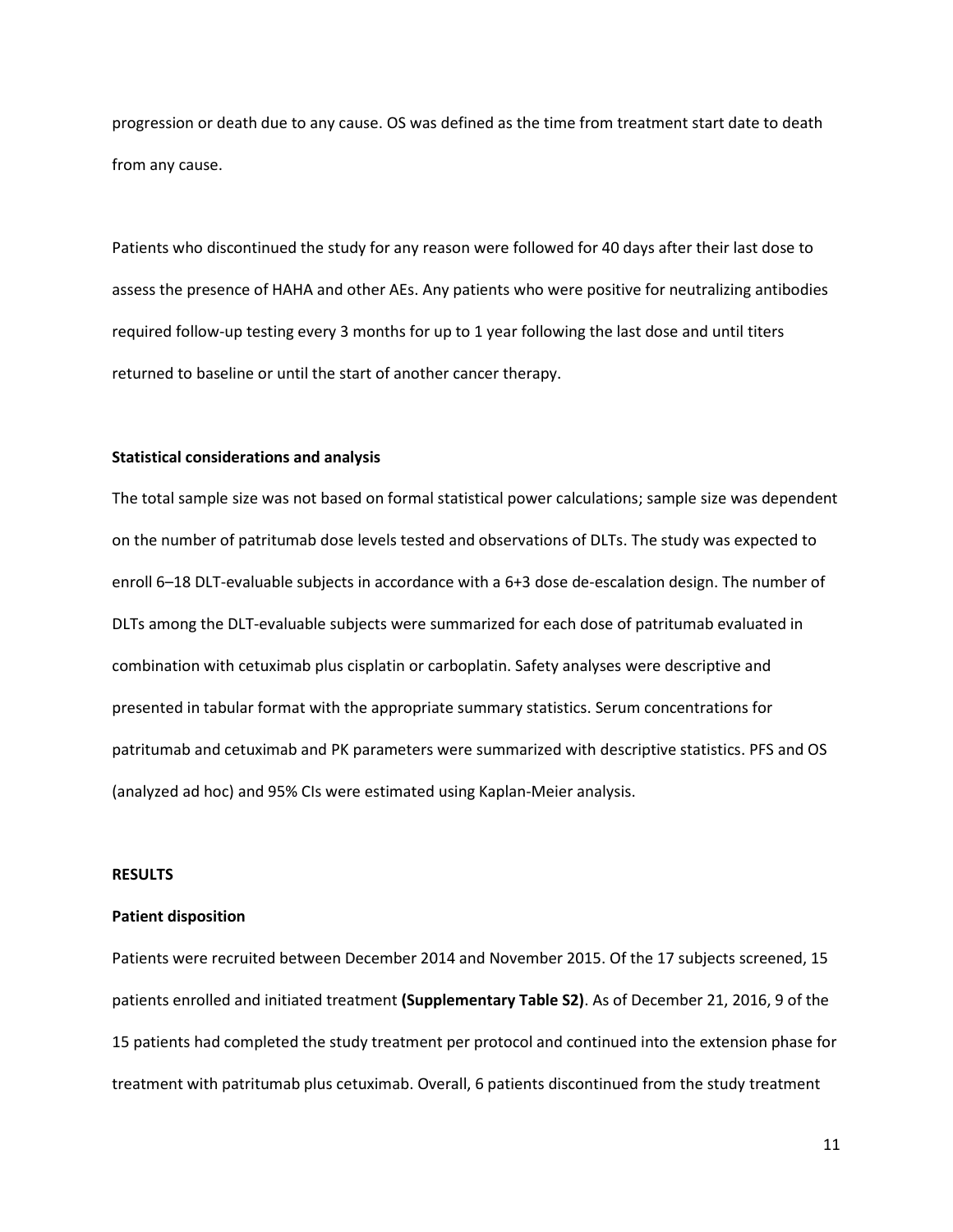phase due to progressive disease per RECIST criteria (*n*=3), death (*n*=1; due to cardiac arrest, considered related to cetuximab and carboplatin), a serious adverse event (*n*=1; bowel perforation, resolved; considered related to patritumab and cetuximab), and spinal surgery due to a collapsed disc (*n*=1; due to a prior work-related injury).

## **Patient demographics and baseline characteristics**

Of the 15 patients treated and included in the study, the median (range) age was 53 (31–65) years with a median (range) time to diagnosis of R/M disease of 25.2 (4.9–133.4) months **(Table 1)**. Most (93%, *n*=14) patients had tumor stage 3 or 4 SCCHN and an ECOG performance status of 1 (87%, *n*=13). The majority of patients had prior treatment with radiation therapy (93.3%, *n*=14) and induction/concomitant systemic cancer therapy (53%, *n*=8).

## **Treatment exposure and DLTs**

The median (range) number of treatment cycles was 8.7 (2.0–20.7) for patritumab, 8.7 (2.0–20.7) for cetuximab, 4.5 (2.0–7.3) for carboplatin, and 6.3 (3.7–8.3) for cisplatin **(Supplementary Table S3)**. Over the course of the study, the cumulative median (range) dose was 5,339.7 (1,710.0–11,259.0) mg for patritumab, 10,442.5 (2,481.4–22,874.9) mg for cetuximab, 2695.0 (830.0–4,150.0) mg for carboplatin, and 960.0 (520.4–1,136.5) mg for cisplatin **(Supplementary Table S3)**. No DLTs were reported. Thus, there was no need for an additional cohort at a de-escalated dose.

## **Safety**

## T*reatment-emergent SAEs and TEAEs*

Treatment-emergent SAEs were reported in 9 (60%) patients overall; in 6 (40%) patients SAEs were CTCAE grade ≥3 **(Table 2).** SAEs were considered related to patritumab, cetuximab, cisplatin, or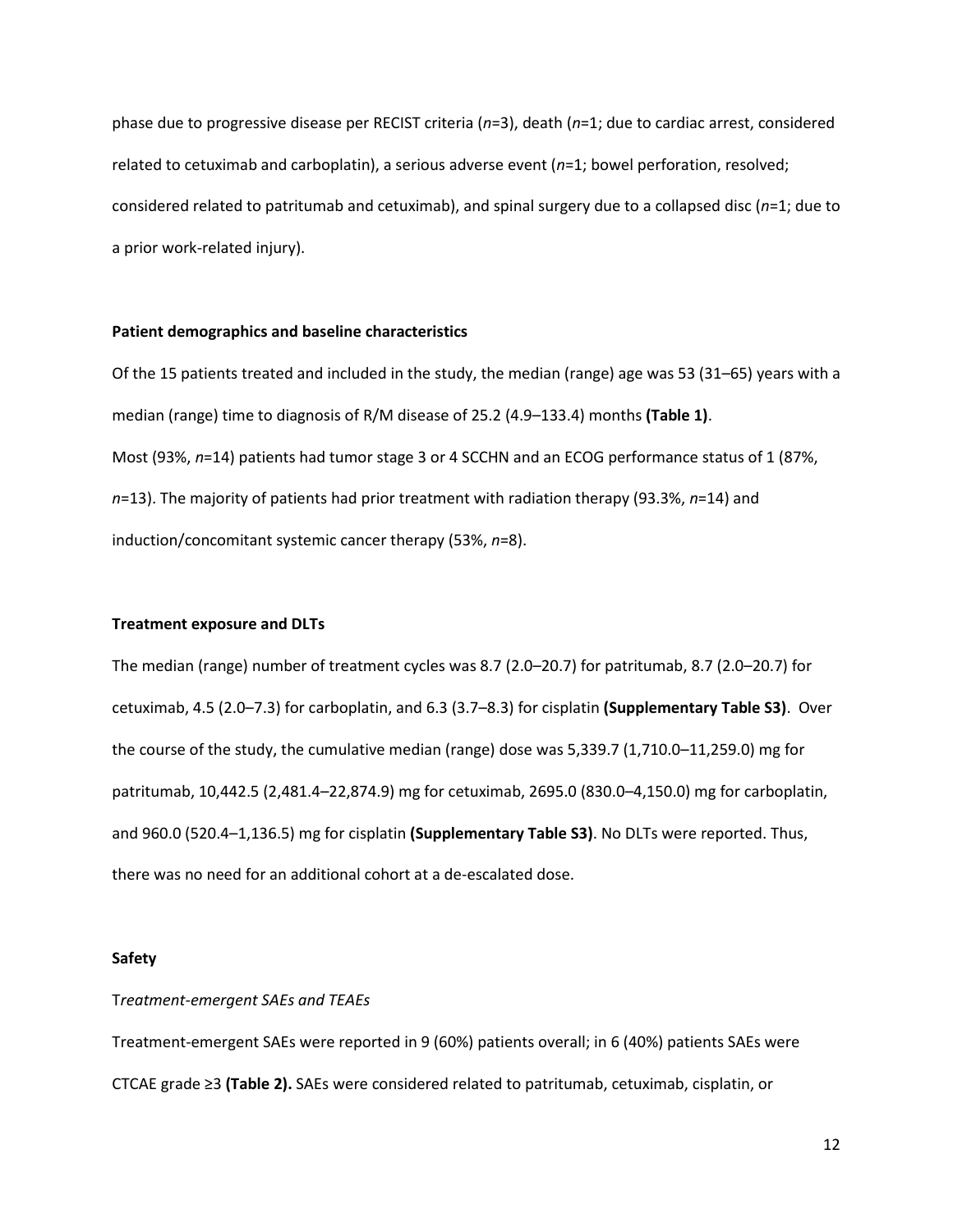carboplatin in 27% (*n*=4), 33% (*n*=5), 20% (*n*=3), and 27% (*n*=4) of patients, respectively. CTCAE grade ≥3 TEAEs were reported in all 15 patients **(Table 3).** TEAEs considered related to patritumab **(Table 3)**, cetuximab, cisplatin, or carboplatin were reported in 93% (*n*=14), 100% (*n*=15), 53% (*n*=8), and 67% (*n*=10) of patients, respectively. The most commonly reported TEAEs (any grade) overall (93% [*n*=14] of patients) or considered related to patritumab (73% [*n*=11] of patients) were skin and subcutaneous tissue disorders, the majority of which were considered to be CTCAE grade <3 in severity. TEAEs led to patritumab interruption in 7 (47%) patients, which was considered related to patritumab in 5 (33%) patients.

TEAEs leading to patritumab dose interruption included grade 3 anemia, grade 3 hypokalemia, and grade 2 weight loss (occurring in 1 patient); grade 3 hypomagnesemia, grade 2 leukopenia, and grade 1 neutropenia (occurring in a second patient); grade 4 acneiform rash, grade 3 aspiration pneumonia; grade 3 dehydration, grade 3 diarrhea, and grade 1 thrombocytopenia (occurring in a third, fourth, fifth, sixth, and seventh patient, respectively).

Patritumab dose reduction was reported in 1 (7%) patient with unresolved grade 1 mucositis, and was considered related to patritumab, cetuximab, and cisplatin.

#### *Development of HAHAs*

All patients were HAHA-negative at study end; however, a single, transient positive result with a low titer (<1:10) was reported for 1 patient on day 1 of cycle 2.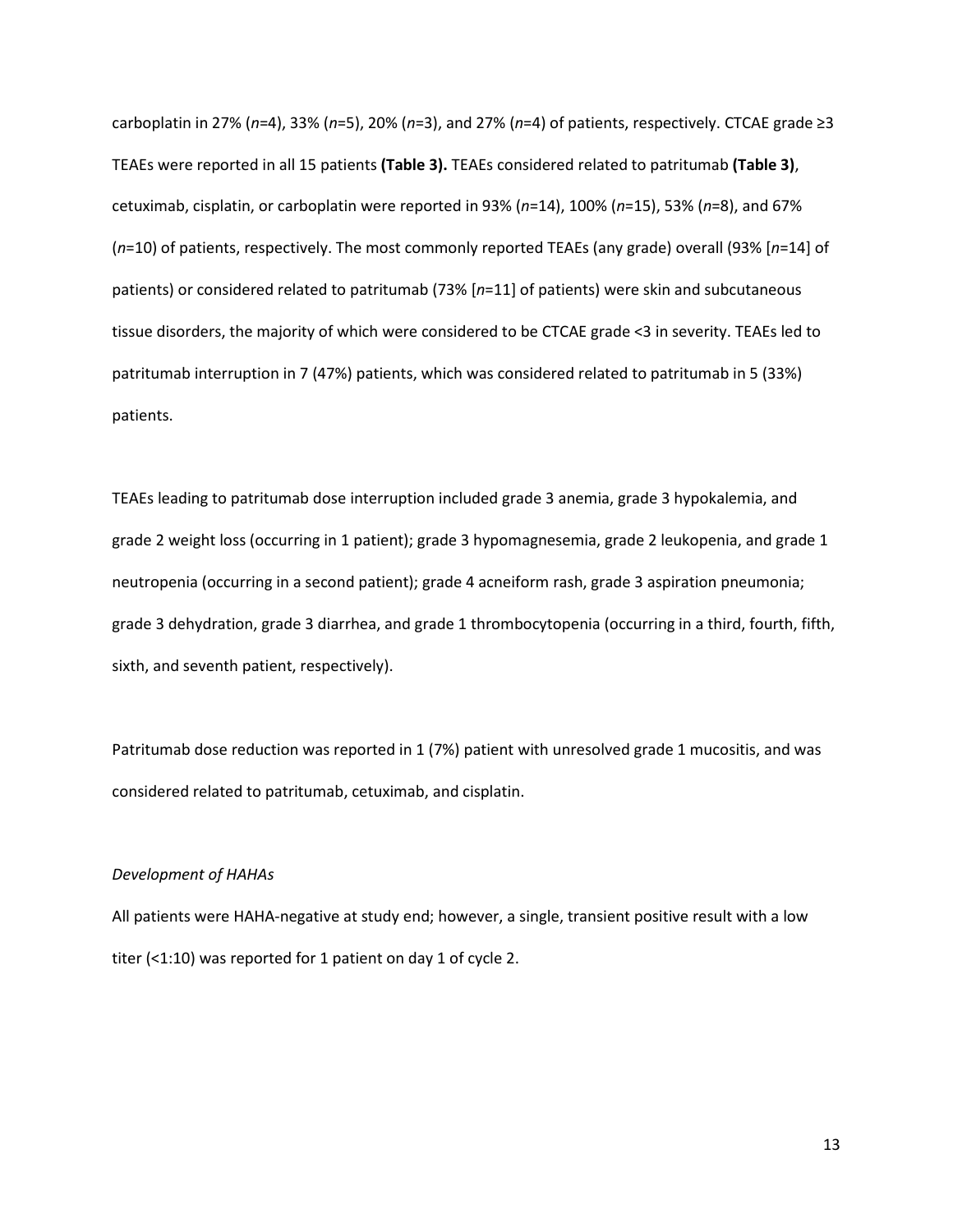#### **Pharmacokinetics**

All patients were included in the PK analysis set. PKs for loading doses of patritumab (18 mg/kg) and cetuximab (400 mg/m<sup>2</sup>) are shown in **Supplementary Table S4.** For patritumab, the mean (SD) AUC<sub>0-21</sub>, AUCinf, and Cmax were 2,619 (560) µg∙day/mL, 2,957 (720) µg∙day/mL and 499.9 (90.4) µg/mL, respectively. The median (range)  $T_{max}$  values were 2.8 (1.0–6.1) hours. The estimated mean (SD)  $t_{1/2}$ values were 6.6 (2.1) days. For cetuximab, the mean (SD)  $AUC_{0.21}$ ,  $AUC_{\text{inf}}$ , and  $C_{\text{max}}$  were 706 (161) µg∙day/mL, 800 (259) µg⋅day/mL, and 246.7 (48.3) µg/mL, respectively. The median (range) T<sub>max</sub> values were 2.6 (1.0–5.0) hours. The estimated mean (SD)  $t_{1/2}$  values 2.8 (0.4) days.

At the end of cycle 1, day 1, mean (SD) patritumab concentration was 460.3 (75.9)  $\mu$ g/mL, remaining relatively stable through 6 hours post-infusion, decreasing to 352.6 (65.6) µg/mL at 24-hours, 295.1  $(62.5)$  µg/mL at 48-hours, and 125.0 (36.9) µg/mL at 168 hours post-infusion; by 480 hours, patritumab concentration decreased to 76.1 (119.4) µg/mL **(Fig. 1A)**. During the same timeframe, mean (SD) cetuximab concentration was 195.8 (51.1) µg/mL at the end of the first infusion, increasing slightly over the next 6 hours, and then decreasing to 160.1 (32.0)  $\mu$ g/mL at 24 hours, 120.0 (29.2)  $\mu$ g/mL at 48 hours, and finally 40.9 (13.1) µg/mL at 168 hours post-infusion **(Fig. 1B)**.

## **Efficacy**

#### *Tumor response*

The tumor response rate (complete response + partial response) for all 15 patients was 47%. **(Fig. 2 and Supplementary Table S5).** Overall, 3 (20%) patients had a complete response, 4 (27%) had a partial response, and 8 (53%) had stable disease. Duration of response ranged from 8.3 to 55.6 weeks for patients with complete and partial response. Duration of stable disease ranged from 5.6 to 47.6 weeks for patients with stable disease.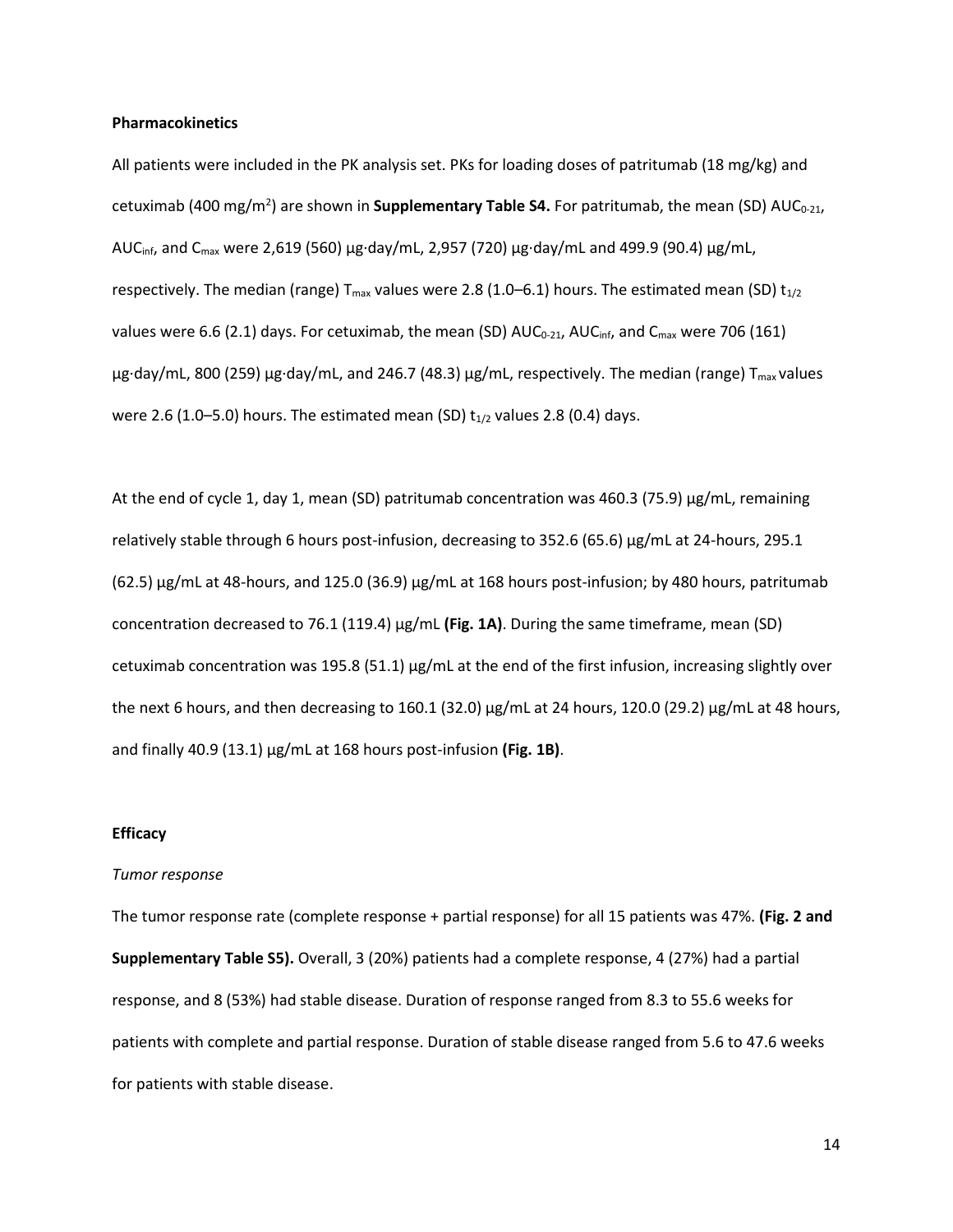The best (minimum) percent change in sum of diameters from baseline in target lesions for each patient is illustrated in **Fig. 3.** Of the 15 patients included in this study, the majority had local recurrence (n=11), 3 patients had distant metastasis (n=1 lung, n=1 lung and mediastinum, n=1 liver), and 1 patient had both local recurrence and distant metastasis (lymph node and lung). All 3 patients who had a complete response had locoregional recurrence. Of the patients who had a partial response, 2 had locoregional recurrence and 2 had distant metastasis.

#### *PFS and OS*

The median PFS for all patients was 7.9 (95% CI 3.7–9.7) months **(Supplementary Table S5)**. When analyzed over time, the PFS rate (95% CI) at 3, 6, 9, and 12 months was 87% (54–96%), 55% (25–77%), 39% (14–63%), and 8% (0.5–30%), respectively **(Supplementary Fig. S2A)**.

The median OS for all patients was 13.5 (95% CI 6.6-17.5) months **(Supplementary Table S5)**. When analyzed over time, the OS rate (95% CI) at 6, 12, and 18 months was 93% (61–99%), 53% (26–74%), and 27% (8–50%), respectively **(Supplementary Fig. S2B)**.

#### **DISCUSSION**

Options are limited in patients with R/M SCCHN; however, data from preclinical and clinical studies indicate that patritumab, in combination with cetuximab, may have improved benefit, compared with individual agents alone. In this phase Ib study in patients with R/M SCCHN, treatment with patritumab plus cetuximab with platinum-based therapy was tolerated and manageable. No DLTs were reported, and dose reductions due to a patritumab-related TEAE were reported in only 1 patient. All patients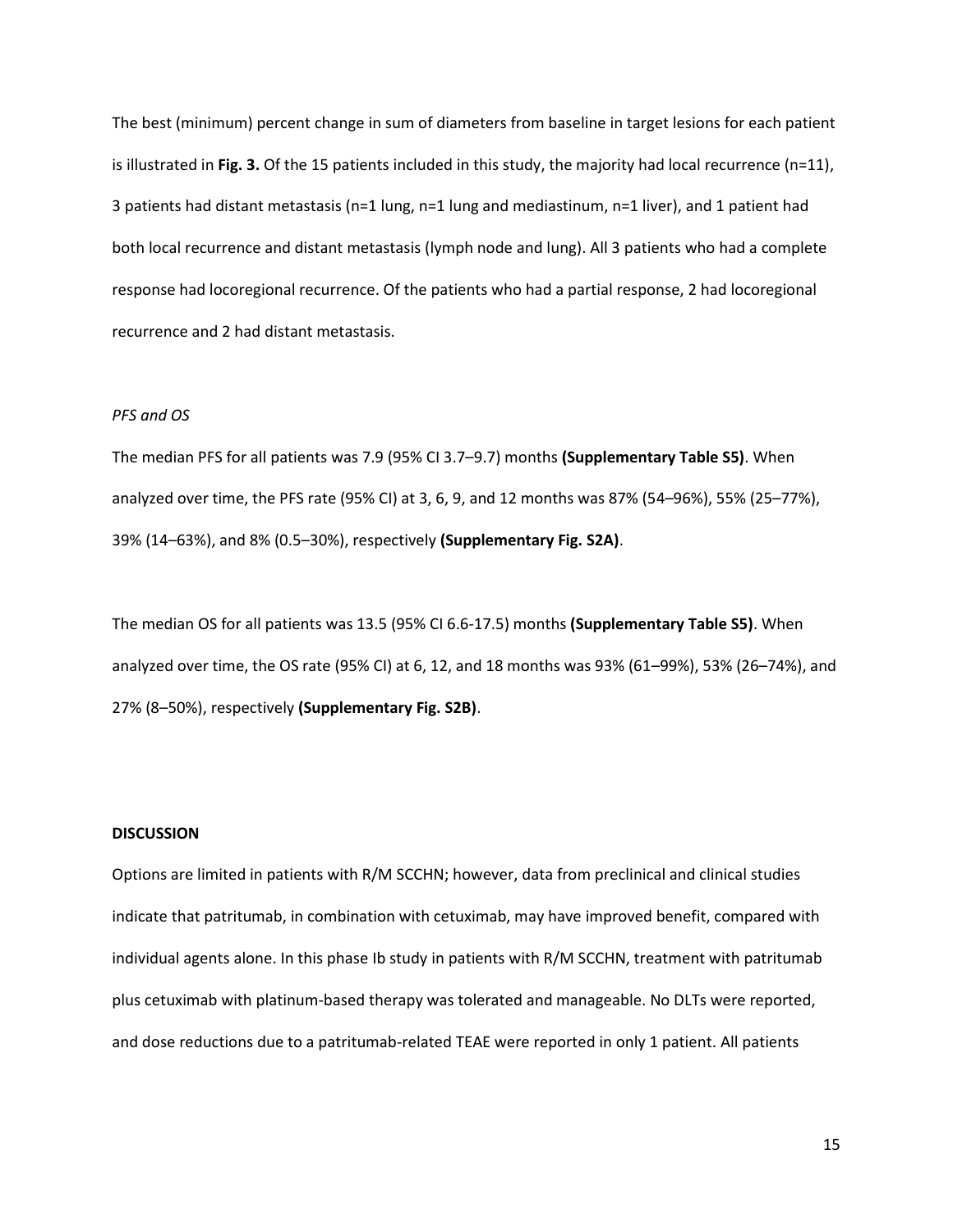remained HAHA-negative at the end of the study. The recommended phase II dose of patritumab, therefore, remains an 18-mg/kg loading dose, followed by a 9-mg/kg maintenance dose every 21 days.

When comparing the PK profile of patritumab and cetuximab with historical data the mean (SD) C<sub>max</sub> of cetuximab for the 400 mg/m<sup>2</sup> dose in combination with patritumab (246.7 [48.3]  $\mu$ g/mL) was similar compared with the mean  $C_{\text{max}}$  from published studies of cetuximab PK alone (205.0 [65.7]  $\mu$ g/mL) (24). In addition, the mean (SD) AUC<sub>inf</sub> of cetuximab in combination with patritumab (800.0 [259.0]  $\mu$ g•day/mL) was similar to the historical values (791.7 [325.1]  $\mu$ g·day/mL) (24). The mean (SD) C<sub>max</sub> of patritumab was 499.9 (90.4)  $\mu$ g/mL in this study, similar to historical mean (SD) C<sub>max</sub> of 539.7 (135.3) µg/mL for patritumab [Daiichi Sankyo, data on file]. The mean (SD) AUC<sub>inf</sub> of patritumab was 2,957 (720) µg/mL in this study, similar to historical mean (SD) AUC<sub>inf</sub> of 3,151.8 (796) µg/mL for patritumab [Daiichi Sankyo, data on file]. However, population PK analysis is needed to confirm similar exposure between studies since body weight, an important covariate on volume of distribution and clearance, may have different distributions across the populations. The observed mean (SD)  $t_{1/2}$  of patritumab (6.61 [2.12] days) was slightly shorter, but comparable to historical data (mean [SD] 8.98 [1.62] days) (25). Similarly, the mean (SD)  $t_{1/2}$  of cetuximab (2.8 [0.4] days [i.e., 67.2 [8.6] hours]) was shorter than data from Delgado et al of cetuximab alone (mean 4.4 [range 3.3–6.7] days at week 3) (26), and data reported in the cetuximab prescribing information (mean 4.8 [range 3.1–7.8] days) (27), but similar to data reported by Tan et al (mean 3.1 [SD 0.66] days following single 2-hour infusion) (24).

A favorable tumor response was also observed in the current study. Overall, median PFS was 7.9 months for all patients with 20% of patients achieving a complete response and 47% achieving overall response. In comparison, in a phase III (5) and a phase II (28) study of patients with R/M SCCHN who were treated with cetuximab plus cisplatin, median PFS was 4.2 and 6.0 months and overall response was 26% and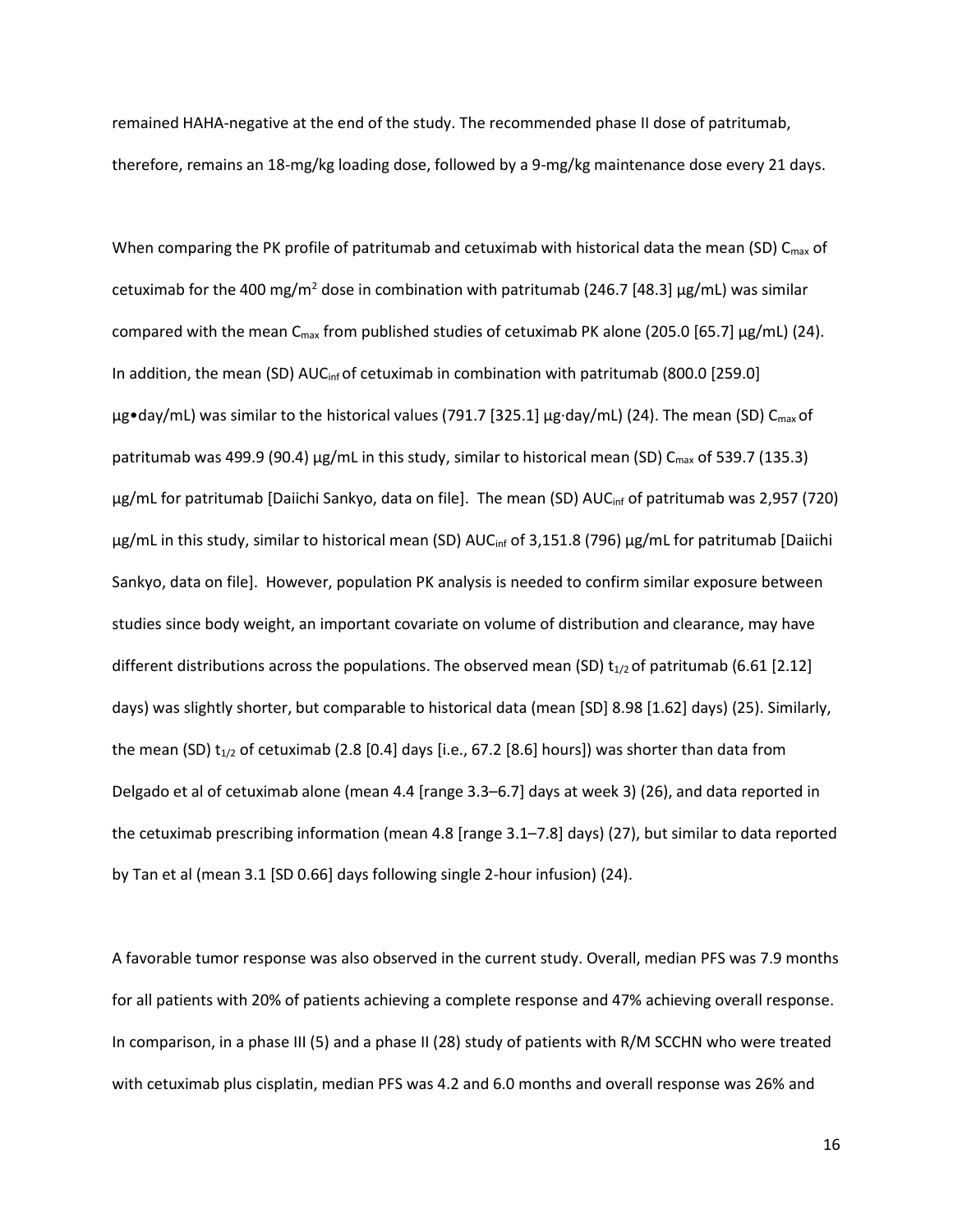42%, respectively (CR was achieved by 5% of patients in the phase II study and not reported in the phase III study). The median OS of 13.5 months in this current small study population is potentially promising. Preliminary data from the follow-up phase 2 trial (clinicaltrials.gov identifier: NCT02633800) was reported at the 2018 Annual Meeting of the American Society of Clinical Oncology (29).

#### **Limitations**

There are several limitations of this study. Notably, this study included a small group of selected (not random) and relatively young (range: 31–65 years) group of patients. Further, this was an open-label study with no comparator and, therefore, tumor responses may not be representative of all patients with relapsed/metastatic SCCHN. Also, whilst we recognize that SCCHN is a heterogeneous disease, the relatively small number of patients in this study preclude investigation of tumor response and safety by the major tumor subsites represented (ie, oral cavity, oropharynx, and larynx). The collection of biomarker samples was not required in this study. However, this was a phase Ib study evaluating the safety and tolerability of patritumab plus cetuximab and a platinum-based therapy and provides evidence for future clinical studies.

### **Conclusions**

Overall, the combination of patritumab with cetuximab and platinum therapy was tolerated, active in patients with R/M SCCHN, and did not appear to have a significant effect on the PK of cetuximab based on the non-compartmental analysis.

## **Acknowledgments**

Third-party writing assistance was provided by Penny Baron, MS and Rob Steger, PhD from BlueMomentum, a division of Ashfield Healthcare Communications (a UDG Healthcare plc company),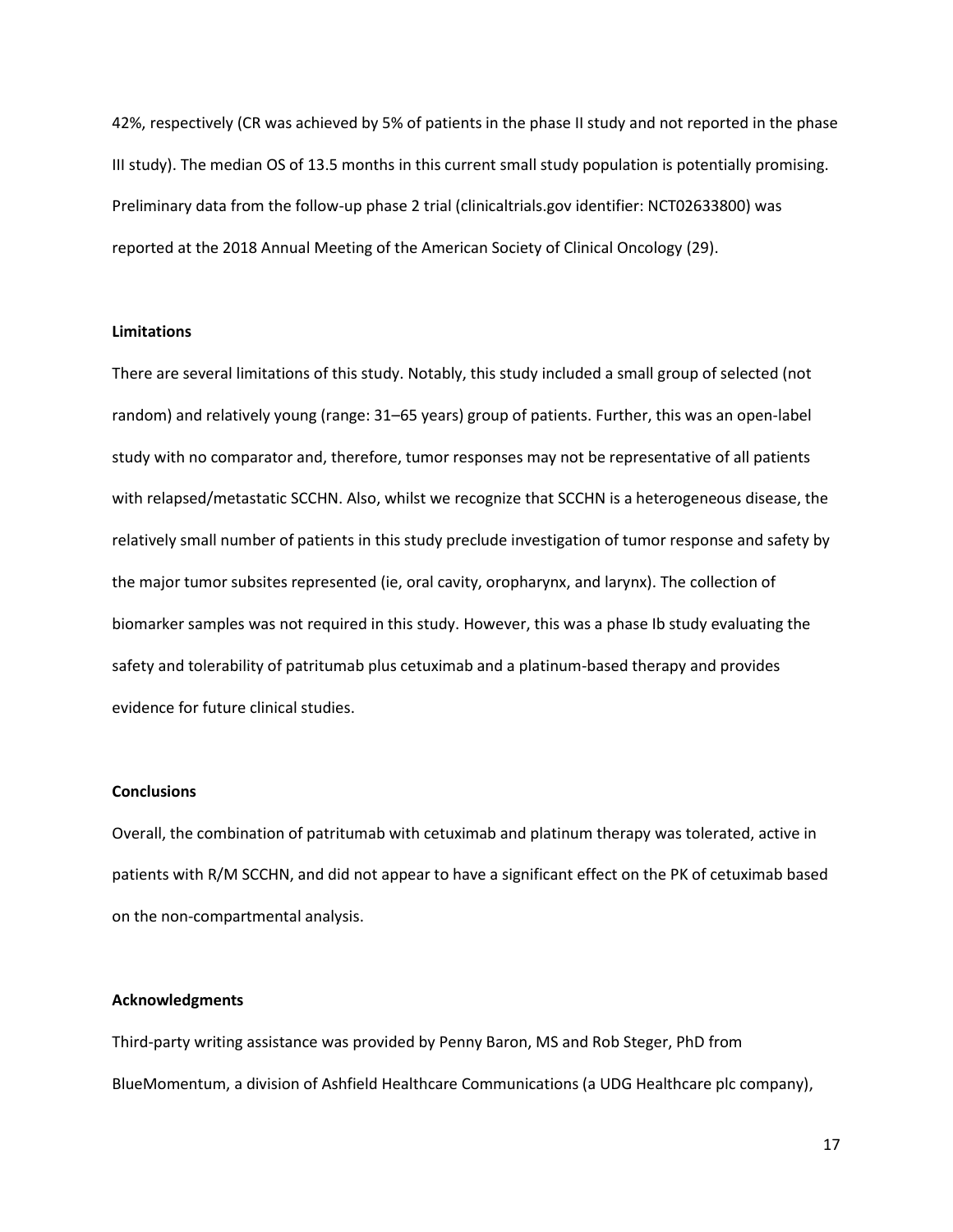and supported by Daiichi Sankyo, Inc. MD, LG, KN, and KH acknowledge research funding from the Royal Marsden/Institute of Cancer Research National Institute for Health Research Biomedical Research Centre. HS, NB, AJ, MR, and MF are supported by the UCL/UCLH NIHR Biomedical Research Centre and the trial was run within the NIHR UCLH Clinical Research Facility supported by the UCL ECMC.

## **REFERENCES**

1. Argiris A, Harrington K, Tahara M, Schulten J, Chomette P, Ferreira Castro A, et al. Evidence-based treatment options in recurrent and/or metastatic squamous cell carcinoma of the head and neck. *Front Oncol* **2017**;7:72.

2. Vermorken JB, Mesia R, Rivera F, Remenar E, Kawecki A, Rottey S, et al. Platinum-based chemotherapy plus cetuximab in head and neck cancer. *N Engl J Med* **2008**; 359:1116–27.

3. Tahara M, Kiyota N, Yokota T, Hasegawa Y, Muro K, Takahashi S, et al. Phase II trial of combination treatment with paclitaxel, carboplatin and cetuximab (PCE) as first-line treatment in patients with recurrent and/or metastatic squamous cell carcinoma of the head and neck (CSPOR-HN02). *J Clin Oncol* **2016**;34(suppl; abstr 6026).

4. Guigay J, Fayette J, Dillies AF, Sire C, Kerger JN, Tennevet I, et al. Cetuximab, docetaxel, and cisplatin as first-line treatment in patients with recurrent or metastatic head and neck squamous cell carcinoma: a multicenter, phase II GORTEC study. *Ann Oncol* **2015**;26:1941–7.

5. Burtness B, Goldwasser MA, Flood W, Mattar B, Forastiere AA. Phase III randomized trial of cisplatin plus placebo compared with cisplatin plus cetuximab in metastatic/recurrent head and neck cancer: an Eastern Cooperative Oncology Group study. *J Clin Oncol* **2005**;23:8646–54.

6. Hitt R, Irigoyen A, Cortes-Funes H, Grau JJ, Garcia- Sáenz JA, Cruz-Hernandez JJ. Phase II study of the combination of cetuximab and weekly paclitaxel in the first-line treatment of patients with recurrent and/or metastatic squamous cell carcinoma of head and neck. *Ann Oncol* **2012**;23:1016–

22.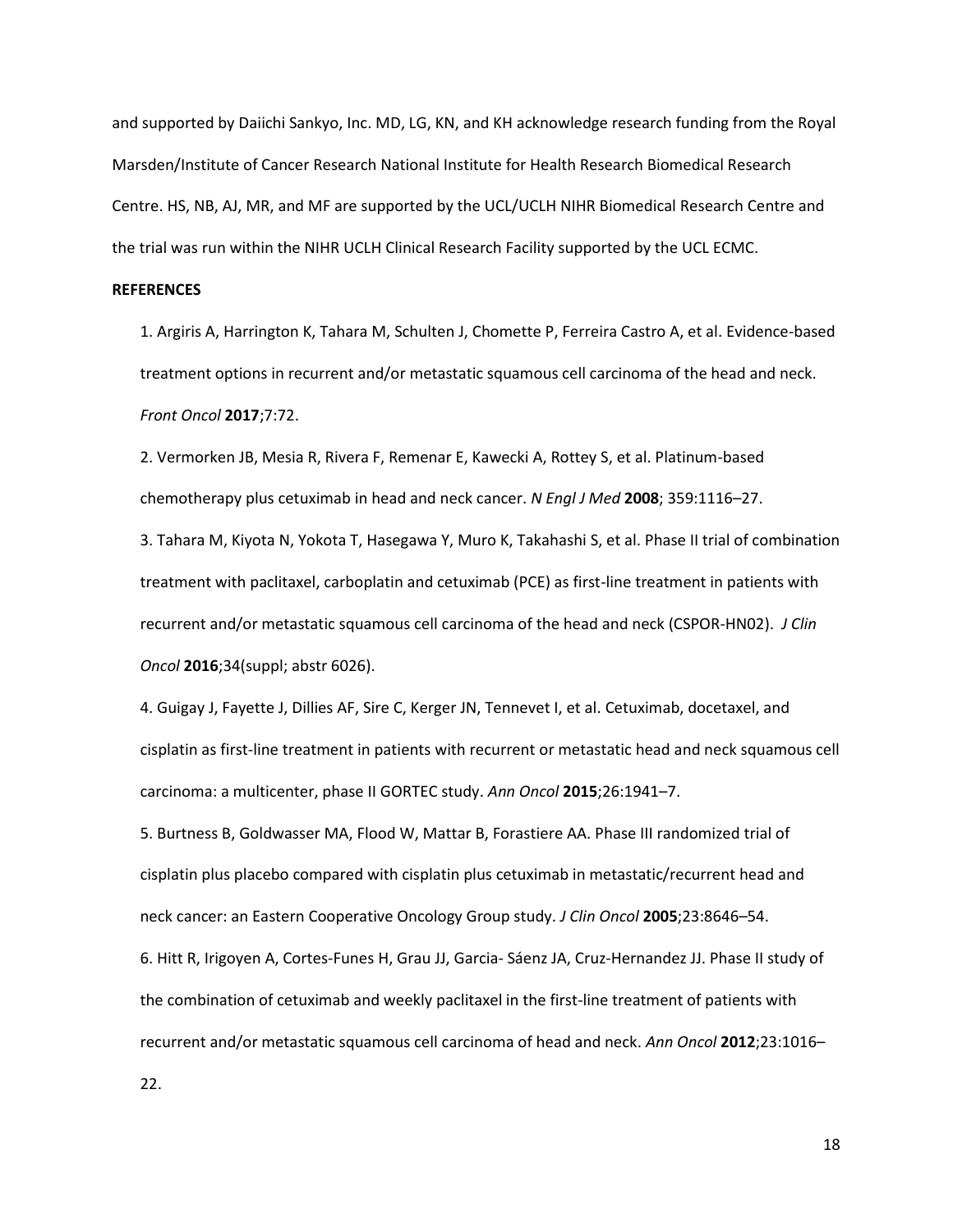7. Brand TM, Iida M, Wheeler DL. Molecular mechanisms of resistance to the EGFR monoclonal antibody cetuximab. *Cancer Biol Ther* **2011**;11:777–92.

8. Vlacich G, Coffey RJ. Resistance to EGFR-targeted therapy: a family affair. *Cancer Cell* **2011**;20:423–5.

9. Iida M, Bahrar H, Brand TM, Pearson HE, Coan JP, Orbuch RA, et al. Targeting the HER family with Pan-HER effectively overcomes resistance to cetuximab. *Mol Can Ther* **2016**;15:2175–86.

10. Treder M, Ogbagabriel S, Moor R, Schulze-Horsel U, Hettmann T, Rothe M, et al. Fully human anti-HER3 mAb U3-1287 (AMG 888) demonstrates unique in vitro and in vivo activities versus other HER family inhibitors in NSCLC models*. Eur J Cancer* **2008**;6(suppl):99[abstract 309].

11. Freeman D, Ogbagabriel S, Rothe M, Radinsky R, Treder M. Fully human anti-HER3 monoclonal antibodies (mAbs) have unique in vitro and in vivo functional and antitumor activities versus other HER family inhibitors. AACR Meeting Abstracts **2008** (suppl; abstr LB-21).

12. Ferguson KM, Berger MB, Mendrola JM, Cho HS, Leahy DJ, Lemmon MA. EGF activates its receptor by removing interactions that autoinhibit ectodomain dimerization. *Mol Cell* **2003**;11:507–

17.

13. Hubbard SR. EGF receptor activation: push comes to shove. *Cell* **2006**;125:1029–31.

14. Singer E, Landgraf R, Horan T, Slamon D, Eisenberg D. Identification of a heregulin binding site in HER3 extracellular domain. *J Biol Chem* **2001**;276:44266–74.

15. Kim HH, Vijapurkar U, Hellyer NJ, Bravo D, Koland JG. Signal transduction by epidermal growth factor and heregulin via the kinase-deficient ErbB3 protein. *Biochem J* **1998**;334(Pt 1):189–95. 16. Higashiyama S, Iwabuki H, Morimoto C, Hieda M, Inoue H, Matsushita N. Membrane-anchored

growth factors, the epidermal growth factor family: beyond receptor ligands. *Cancer Sci*

**2008**;99:214–20.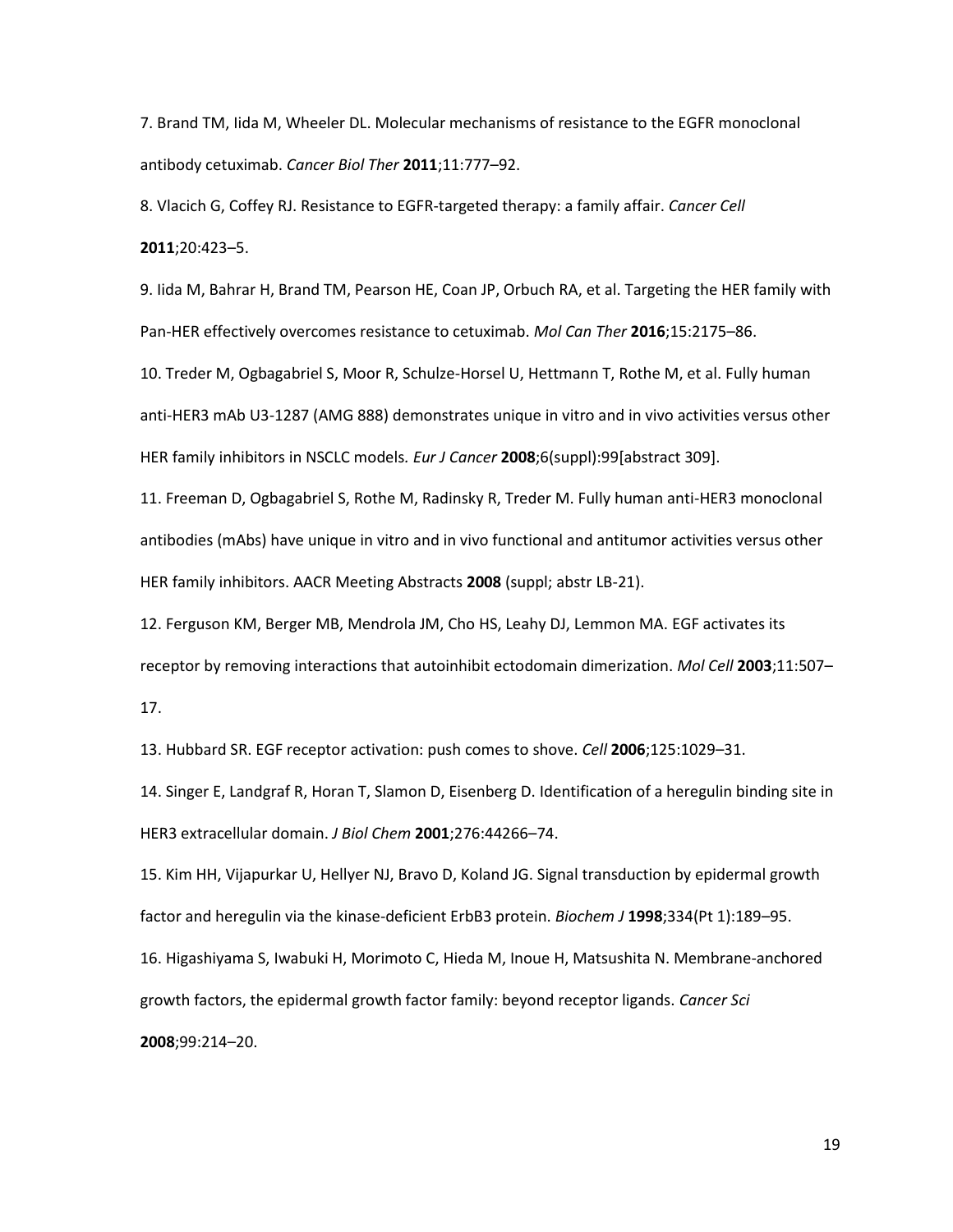17. Shames DS, Carbon J, Walter K, Jubb AM, Kozlowski C, Januario T, et al. High heregulin expression is associated with activated HER3 and may define an actionable biomarker in patients with squamous cell carcinomas of the head and neck. *PLoS One* **2013**;8:e56765.

18. Hegde GV, de la Cruz CC, Chiu C, Alag N, Schaefer G, Crocker L, et al. Blocking NRG1 and other ligand-mediated Her4 signaling enhances the magnitude and duration of the chemotherapeutic response of non-small cell lung cancer. *Sci Transl Med* **2013**;5:171ra118.

19. Wenzl C, Schneider M, Kallus H, Selle K, Redondo-Mueller M, Inoue TT, et al. Efficacy of patritumab (U3-1287), a fully human anti–human epidermal growth factor receptor 3 (HER3) monoclonal antibody (mAb), in head and neck (H&N) cancer models. *Ann Oncol* **2014**;25(suppl 4):iv340–56.

20. Yamano Y, Uzawa K, Saito K, Nakashima D, Kasamatsu A, Koike H, et al. Identification of cisplatin‐ resistance related genes in head and neck squamous cell carcinoma. *Int J Cancer* **2010**;126:437–49. 21. LoRusso P, Jänne PA, Oliveira M, Rizvi N, Malburg L, Keedy V, et al. Phase I study of U3-1287, a fully human anti-HER3 monoclonal antibody, in patients with advanced solid tumors. *Clin Cancer Res* **2013**;19:3078–87.

22. Nishio M, Horiike A, Murakami H, Yamamoto N, Kaneda H, Nakagawa K, et al. Phase I study of the HER3-targeted antibody patritumab (U3-1287) combined with erlotinib in Japanese patients with non-small cell lung cancer. *Lung Cancer* **2015**;88:275–81.

23. Kubota K, Nishiwaki Y, Tamura T, Nakagawa K, Matsui K, Watanabe K, et a;. Efficacy and safety of erlotinib monotherapy for Japanese patients with advanced non-small cell lung cancer: a phase II study. *J Thorac Oncol*. **2008**;3:1439–45.

24. Tan AR, Moore DF, Hidalgo M, Doroshow JH, Poplin EA, Goodin S, et al. Pharmacokinetics of cetuximab after administration of escalating single dosing and weekly fixed dosing in patients with solid tumors. *Clin Can Res* **2006**;12:6517–22.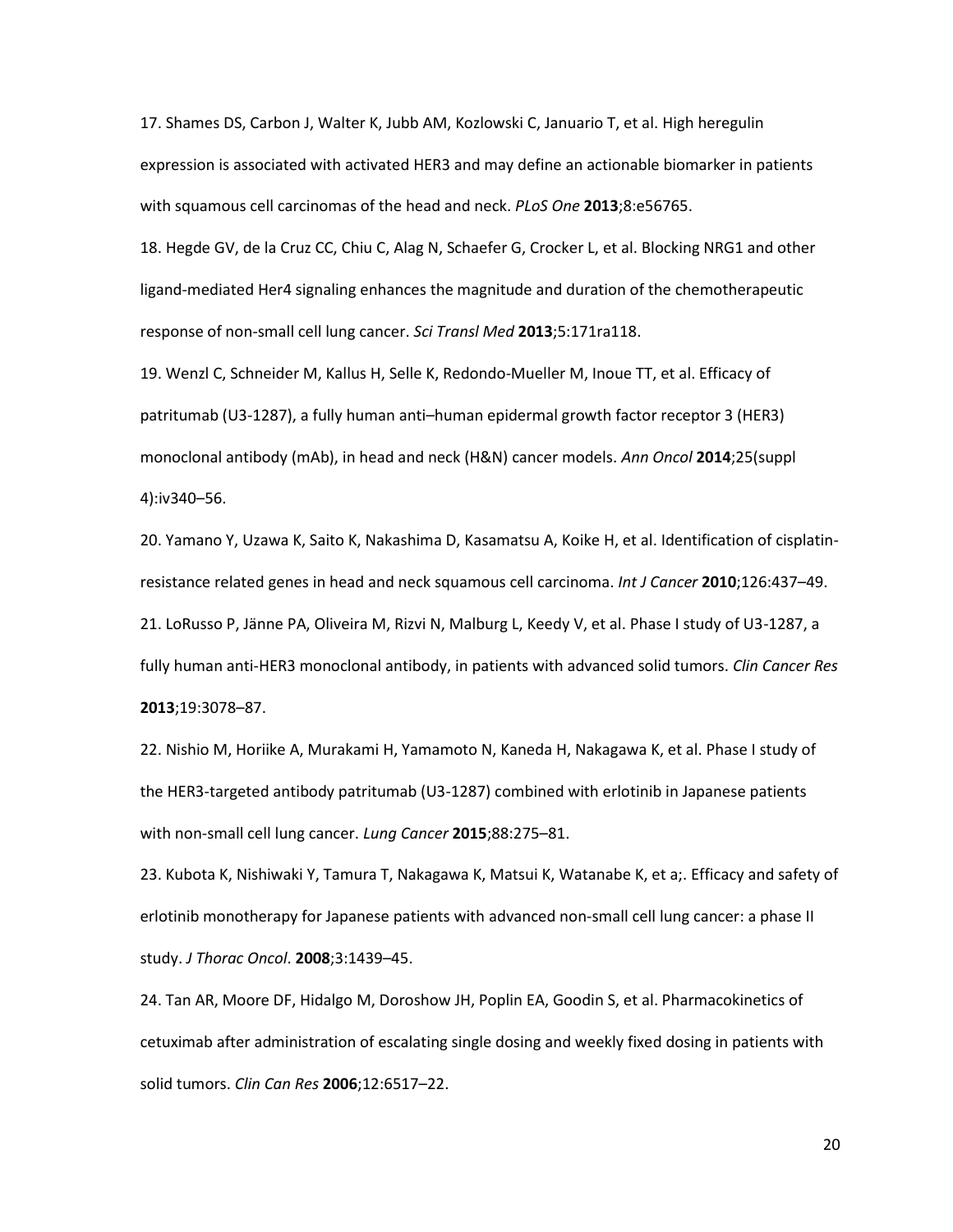25. Wakui H, Yamamoto N, Nakamichi S, Tamura Y, Nokihara H, Yamada Y, et al. Phase 1 and dosefinding study of patritumab (U3-1287), a human monoclonal antibody targeting HER3, in Japanese patients with advanced solid tumors. *Can Chemother Pharmacol* **2014**;73:511–6.

26. Delbaldo C, Pierga JY, Dieras V, Faivre S, Laurence V, Vedovato JC, et al. Pharmacokinetic profile of cetuximab (Erbitux™) alone and in combination with irinotecan in patients with advanced EGFRpositive adenocarcinoma. *Eur J Can* **2005**;41:1739–45.

27. Erbitux (cetuximab). Package insert. Eli Lilly and Company; Indianapolis, IN. 2016.

#### http://pi.lilly.com/us/erbitux-uspi.pdf. Accessed March 2018.

28. Bossi P, Miceli R, Locati LD, Ferrari D, Vecchio S, Moretti G, et al. A randomized, phase 2 study of cetuximab plus cisplatin with or without paclitaxel for the first-line treatment of patients with recurrent and/or metastatic squamous cell carcinoma of the head and neck. *Ann Oncol*

## **2017;**28:2820–6.

29. Harrington K, Forster M, Le Tourneau C, Ariza J, Chen S, Greenberg J, et al. Randomized phase 2 trial of patritumab (P) or placebo (PBO) + cetuximab (C) + cisplatin (CIS) or carboplatin (CAR) for recurrent and/or metastatic (R/M) squamous cell carcinoma of the head and neck (SCCHN). *J Clin Oncol* **2018**;36:(suppl; abstr 6045). http://abstracts.asco.org/214/AbstView\_214\_215019.html. Accessed July 24, 2018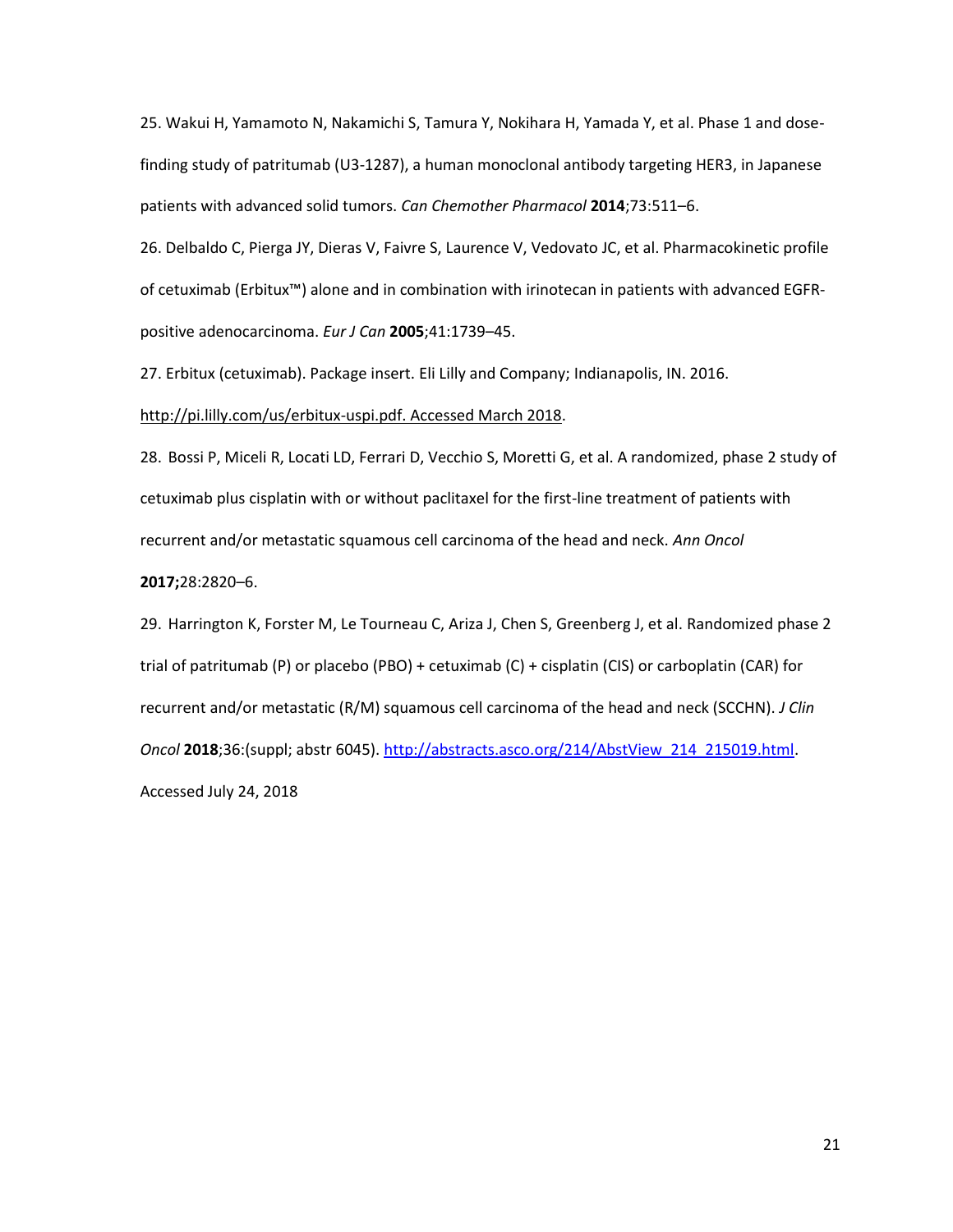## **Figure Legends**

## **Figure 1.**

**A**, Mean plasma concentration of patritumab (18 mg/kg loading dose), by time. **B**, Mean plasma concentration of cetumximab (400 mg/m<sup>2</sup> loading dose), by time.

## **Figure 2.**

Tumor response and treatment duration (swimmer plot). AE, adverse event; CR, complete response; PR, partial response. <sup>a</sup>Includes neck (n=6), neck and lymph nodes (n=1), oral (n=1), tongue (n=1), tongue and oropharynx (n=1), tonsil and lymph node (n=1) tumors.

<sup>b</sup>Includes lung (n=1), lung and mediastinum (n=1), and liver (n=1) tumors.

<sup>c</sup>Includes lymph node and lung tumors (n=1).

## **Figure 3.**

Best (minimum) percent change in sum of diameters from baseline in target lesions (safety analysis population). Dotted line represents response (-30) and disease progression (+20). <sup>a</sup>Includes 1 patient with moderately differentiated squamous cell carcinoma of the supraglottis. CR, complete response; PR, partial response; SD, stable disease.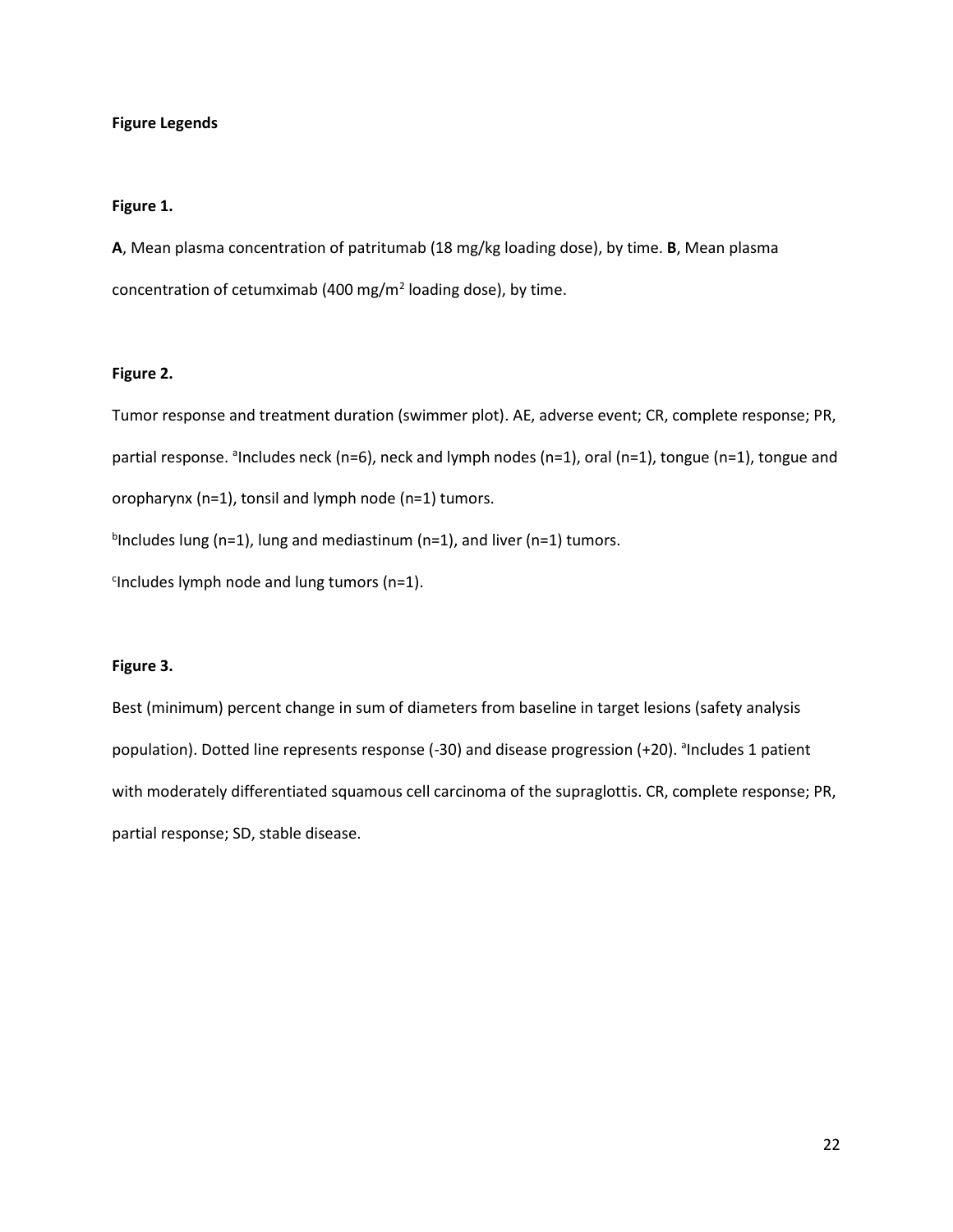## **Tables and Figures**

**Table 1.** Baseline demographics and disease characteristics

| Characteristic                 | $N=15$          |
|--------------------------------|-----------------|
| Age, years, median (range)     | $53.0(31 - 65)$ |
| Sex, male, n (%)               | 15 (100)        |
| Race, n (%)                    |                 |
| White                          | 13 (86.7)       |
| Asian                          | 2(13.3)         |
| ECOG performance status, n (%) |                 |
| 0                              | 2(13.3)         |
| $\mathbf{1}$                   | 13 (86.7)       |
| Primary disease site, n (%)    |                 |
| Oral cavity                    | 6(40.0)         |
| Oropharynx                     | 5(33.3)         |
| Larynx                         | 3(20.0)         |
| Other                          | 1(6.7)          |
| Histologic grade, n (%)        |                 |
| Well-differentiated            | 1(6.7)          |
| Moderately differentiated      | 5(33.3)         |
| Poorly differentiated          | 3(20.0)         |
| Unknown                        | 6(40.0)         |
| Tumor stage at study entry     |                 |
| $\mathbf 1$                    | 1(6.7)          |
| 3                              | 7(46.7)         |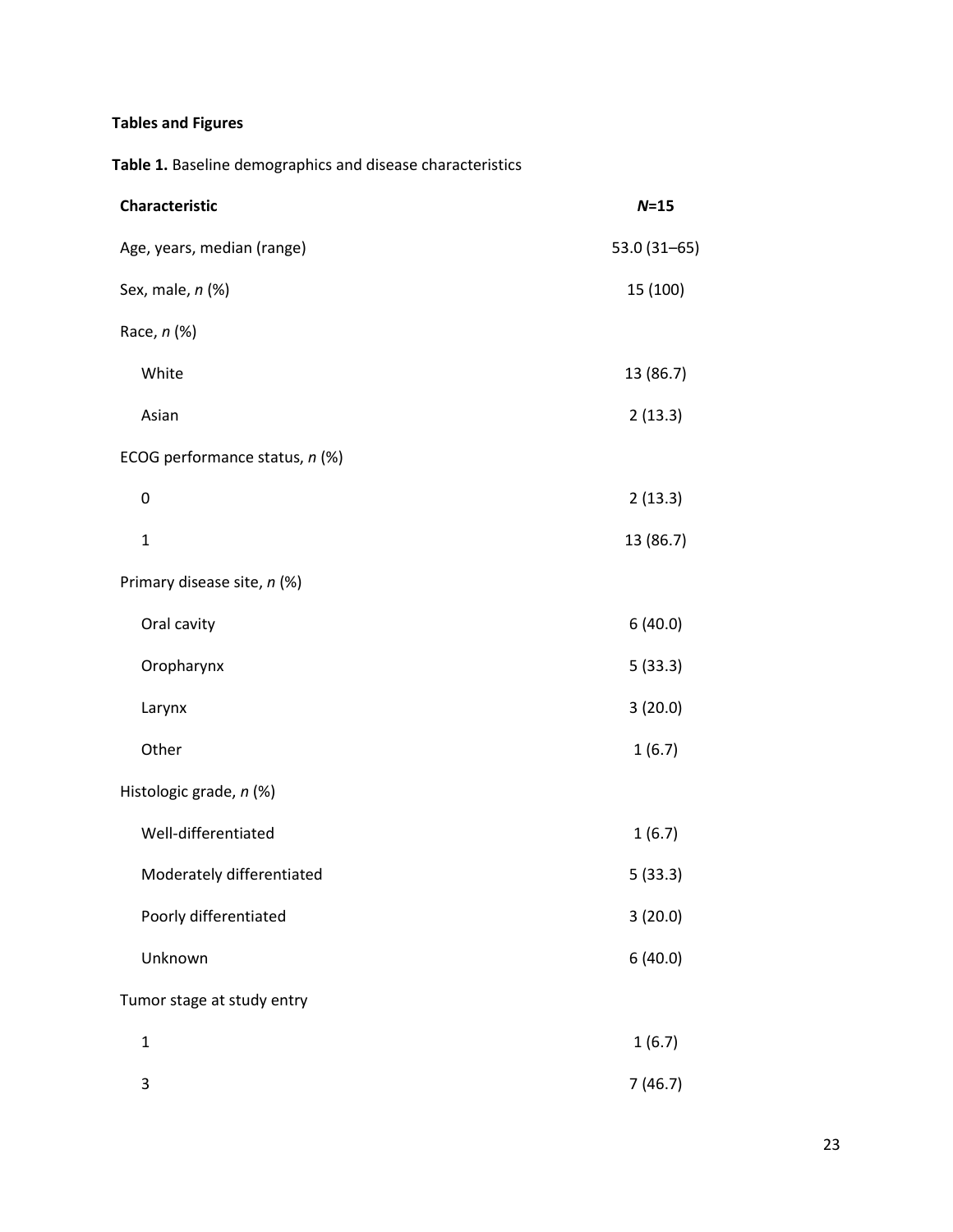| $4A-C$                                                  | 7(46.7)          |
|---------------------------------------------------------|------------------|
| HPV status in patients with oropharyngeal disease (n=5) |                  |
| Positive                                                | 3(60.0)          |
| Negative                                                | 1(20.0)          |
| Unknown                                                 | 1(20.0)          |
| Smoking status                                          |                  |
| Current/Active                                          | $\mathbf{1}$     |
| Former                                                  | 8                |
| Never                                                   | 4                |
| Unknown                                                 | $\overline{2}$   |
| <b>Target tumor location</b>                            |                  |
| Locoregional recurrence                                 | 11 (73.3)        |
| <b>Distant metastases</b>                               | 3(20.0)          |
| Locoregional recurrence + distant metastases            | 1(6.7)           |
| Time from SCCHN diagnosis to study treatment, months,   | 25.2 (4.9-133.4) |
| median (range)                                          |                  |
| Prior systemic cancer therapy, n (%)                    | 8(53.3)          |
| Radiation with chemotherapy                             | 7(46.7)          |
| Best response to prior systemic cancer therapy, n (%)   |                  |
| Complete response                                       | 5(33.3)          |
| Partial response                                        | 0(0.0)           |
| Stable disease                                          | 1(6.7)           |
| Progressive disease                                     | 1(6.7)           |
| Prior radiation therapy, n (%)                          | 14 (93.3)        |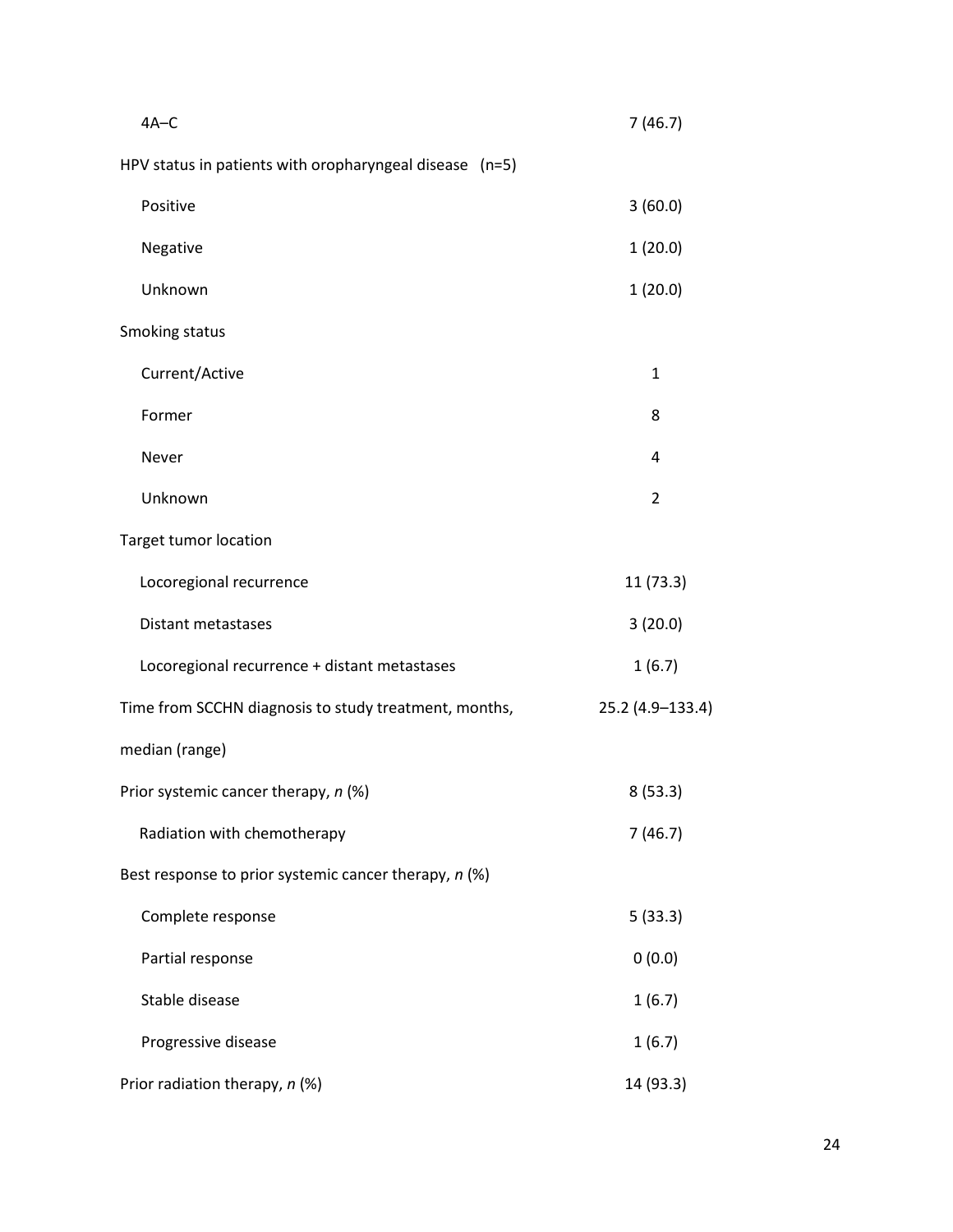Abbreviations: ECOG, Eastern Cooperative Oncology Group; HPV, human papillomavirus; SCCHN,

squamous cell carcinoma of the head and neck.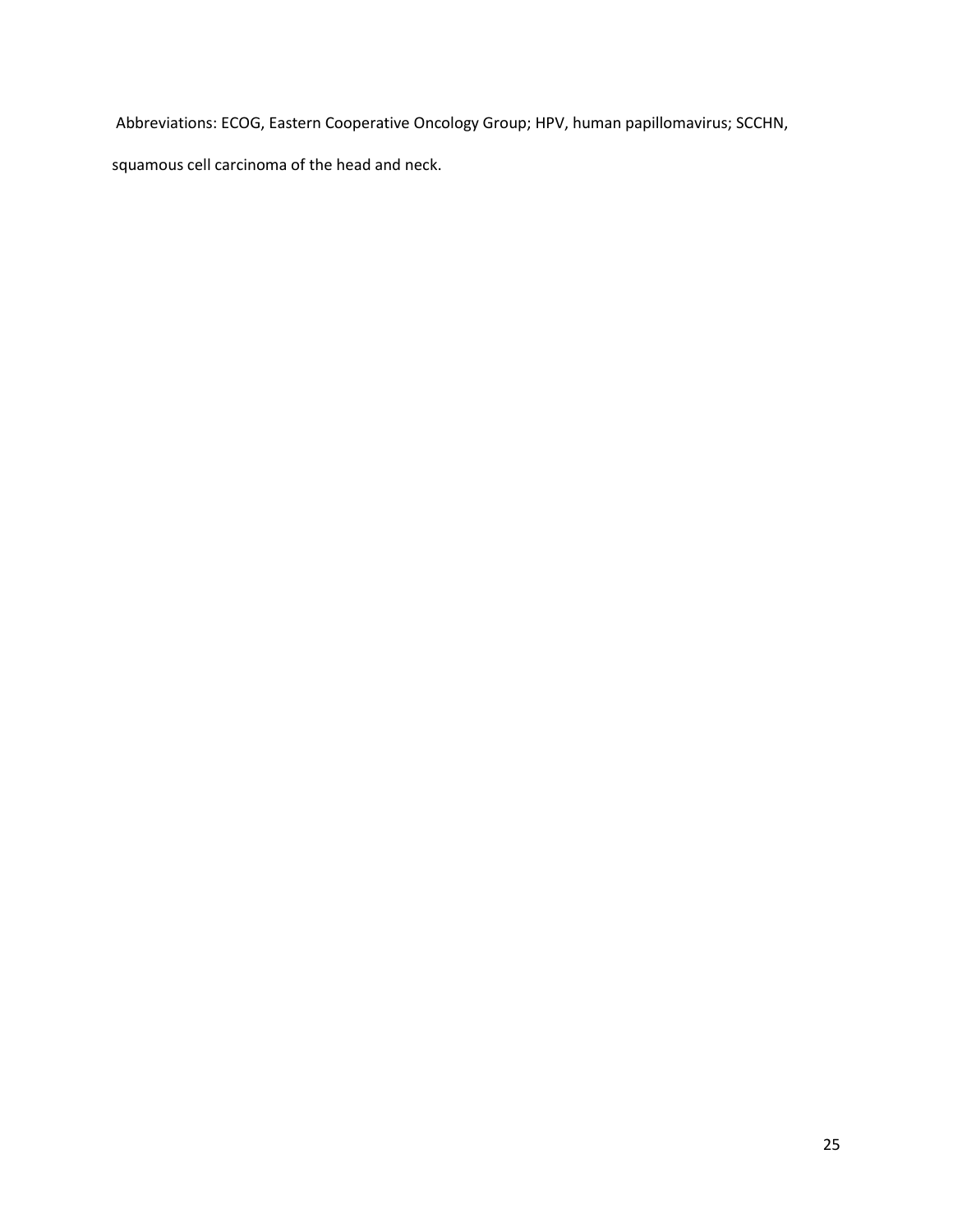## **Table 2.** All SAEs (*N*=15 patients)

| <b>SAE</b>              | Number of patients with an SAE, n (%) |                 |           |                |                                   |           |           |                |
|-------------------------|---------------------------------------|-----------------|-----------|----------------|-----------------------------------|-----------|-----------|----------------|
|                         |                                       | <b>All SAEs</b> |           |                | <b>SAEs related to patritumab</b> |           |           |                |
|                         | All grades                            | Grade 1         | Grade 2   | Grade $\geq 3$ | All grades                        | Grade 1   | Grade 2   | Grade $\geq 3$ |
| Any SAE                 | 9(60.0)                               | 1(6.7)          | 2(13.3)   | $6(40.0)^a$    | 4(26.7)                           | 1(6.7)    | $\pmb{0}$ | $3(20.0)^a$    |
| SAE, by preferred term  |                                       |                 |           |                |                                   |           |           |                |
| Hypokalemia             | 4(26.7)                               | $\pmb{0}$       | 1(6.7)    | 3 $(20.0)^{b}$ | 1(6.7)                            | $\pmb{0}$ | 0         | $1(6.7)^{b}$   |
| Dehydration             | 2(13.3)                               | 0               | $\pmb{0}$ | $2(13.3)^{b}$  | 2(13.3)                           | $\pmb{0}$ | $\pmb{0}$ | $2(13.3)^{b}$  |
| Lower respiratory tract | 2(13.3)                               | 1(6.7)          | $\pmb{0}$ | $1(6.7)^{b}$   | $\pmb{0}$                         | $\pmb{0}$ | 0         | $\pmb{0}$      |
| infection               |                                       |                 |           |                |                                   |           |           |                |
| Vomiting                | 2(13.3)                               | $\pmb{0}$       | 1(6.7)    | $1(6.7)^{b}$   | $\pmb{0}$                         | $\pmb{0}$ | $\pmb{0}$ | $\pmb{0}$      |
| Anemia                  | 1(6.7)                                | 0               | $\pmb{0}$ | $1(6.7)^{b}$   | 1(6.7)                            | 0         | 0         | $1(6.7)^{b}$   |
| Cardiac arrest          | 1(6.7)                                | 0               | $\pmb{0}$ | $1(6.7)^c$     |                                   | $\pmb{0}$ | $\pmb{0}$ |                |
| Dysphagia               | 1(6.7)                                | 0               | $\pmb{0}$ | $1(6.7)^{b}$   | $\pmb{0}$                         | $\pmb{0}$ | $\pmb{0}$ | $\pmb{0}$      |
| Gastrointestinal        | 1(6.7)                                | 0               | $\pmb{0}$ | $1(6.7)^{b}$   | 1(6.7)                            | $\pmb{0}$ | $\pmb{0}$ | $1(6.7)^{b}$   |
| hemorrhage              |                                       |                 |           |                |                                   |           |           |                |
| Intestinal perforation  | 1(6.7)                                | 0               | $\pmb{0}$ | $1(6.7)^d$     | 1(6.7)                            | 0         | $\pmb{0}$ | $1(6.7)^d$     |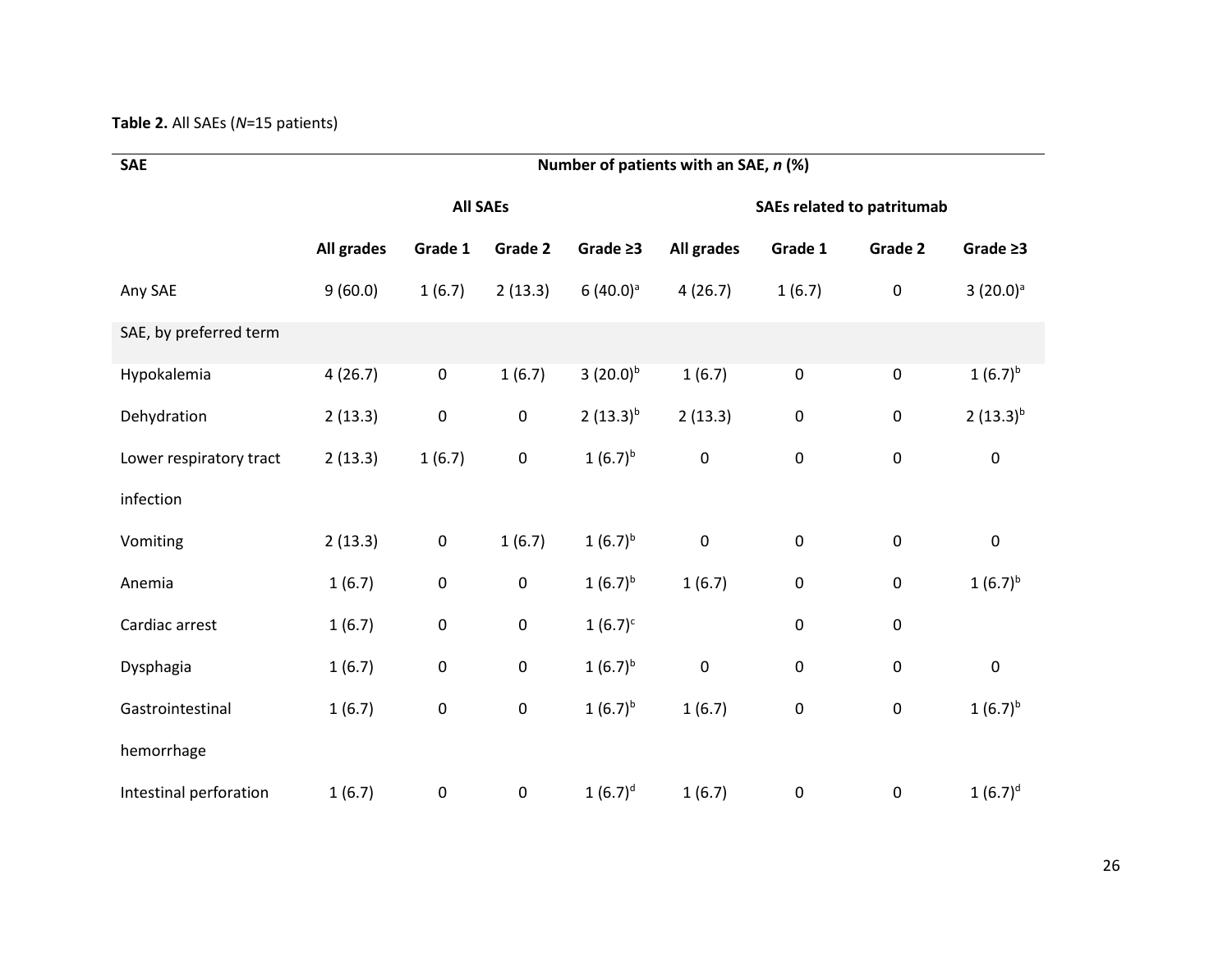| Laryngeal repair     | 1(6.7) | 0      | 1(6.7)      | $\mathbf 0$  | 0      | 0      | 0 | 0 |  |
|----------------------|--------|--------|-------------|--------------|--------|--------|---|---|--|
| Pneumonia aspiration | 1(6.7) | 0      | $\mathbf 0$ | $1(6.7)^{b}$ | 0      | 0      | 0 | 0 |  |
| Post procedural      | 1(6.7) | 1(6.7) | 0           | 0            | 0      | 0      | 0 | 0 |  |
| hemorrhage           |        |        |             |              |        |        |   |   |  |
| Stomatitis           | 1(6.7) | 1(6.7) | 0           | 0            | 1(6.7) | 1(6.7) | 0 | 0 |  |

<sup>a</sup>All SAEs: CTCAE grade 3 (*n*=4), grade 4 (*n*=1), and grade 5 (*n*=1); patritumab-related SAEs: CTCAE grade 3 (*n*=1), grade 4 (*n*=1), and grade 5 (*n*=1).

<sup>b</sup>CTCAE grade 3.

<sup>c</sup>CTCAE grade 5 (cardiac arrest).

<sup>d</sup>CTCAE grade 4.

Abbreviations: CTCAE, Common Terminology Criteria for Adverse Events v4.03; SAE, serious adverse event.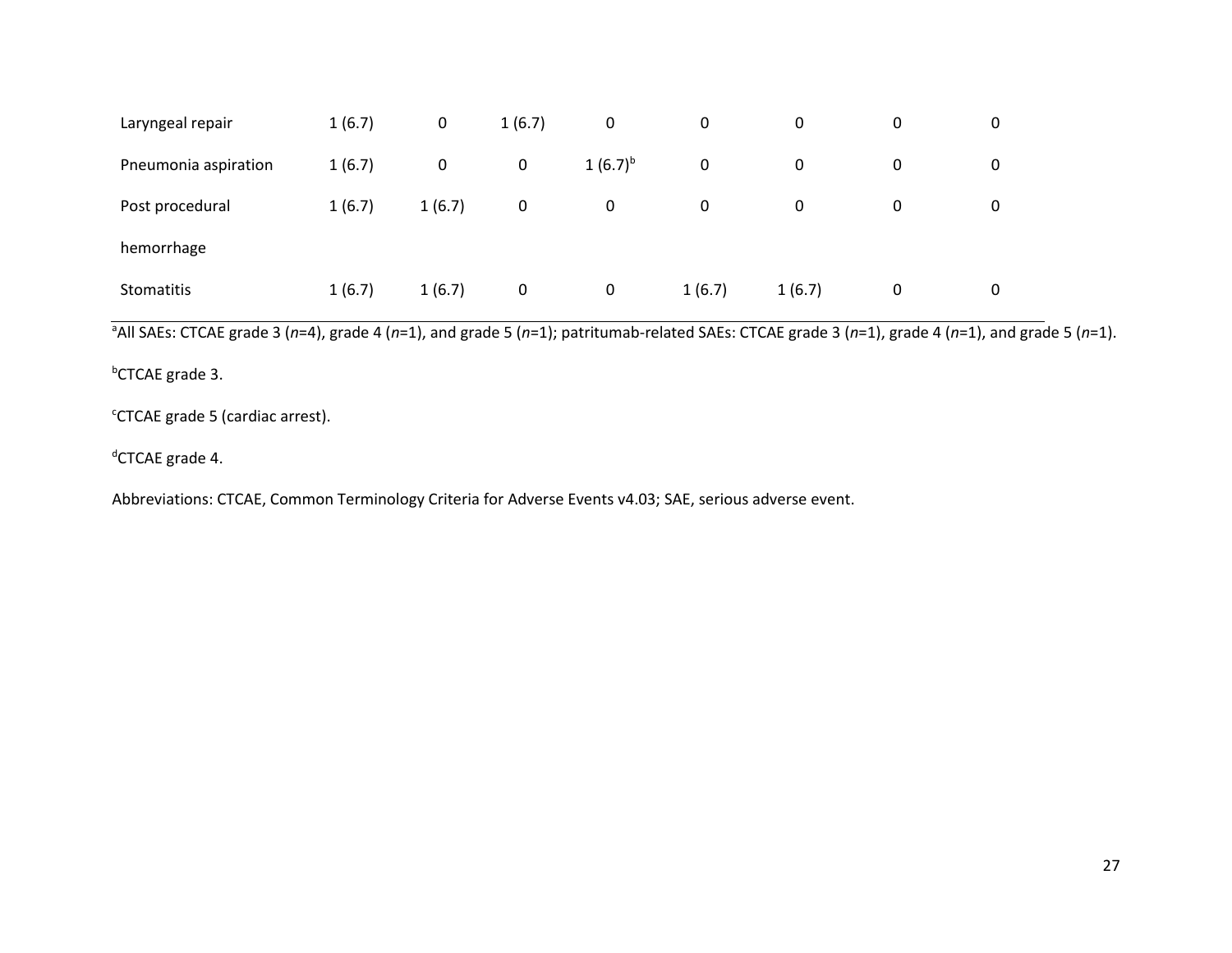| Number of patients with a TEAE, n (%) |                |                   |                                    |  |  |
|---------------------------------------|----------------|-------------------|------------------------------------|--|--|
|                                       |                |                   |                                    |  |  |
| All grades                            | Grade $\geq$ 3 | <b>All Grades</b> | Grade $\geq$ 3                     |  |  |
| 15 (100)                              | $15(100)^a$    | 14 (93.3)         | $8(53.3)^a$                        |  |  |
|                                       |                |                   |                                    |  |  |
| 14 (93.3)                             | 4 $(26.7)^c$   | 11 (73.3)         | $1(6.7)^d$                         |  |  |
| 12 (80.0)                             | $\pmb{0}$      | 8(53.3)           | 0                                  |  |  |
| 11(73.3)                              | $2(13.3)^e$    | 4(26.7)           | $2(13.3)^e$                        |  |  |
| 10 (66.7)                             | 5 $(33.3)^f$   | 4(26.7)           | $2(13.3)^e$                        |  |  |
| 9(60.0)                               | $2(13.3)^e$    | 2(13.3)           | $1(6.7)^e$                         |  |  |
| 9(60.0)                               | $2(13.3)^e$    | 3(20.0)           | $\pmb{0}$                          |  |  |
| 8(53.3)                               | 0              | 4(26.7)           | 0                                  |  |  |
| 8(53.3)                               | $2(13.3)^e$    | 4(26.7)           | 0                                  |  |  |
| 7(46.7)                               | 0              | 1(6.7)            | $\pmb{0}$                          |  |  |
| 6(40.0)                               | $2(13.3)^e$    | 1(6.7)            | $1(6.7)^e$                         |  |  |
| 6(40.0)                               | 0              | 3(20.0)           | 0                                  |  |  |
| 6(40.0)                               | 0              | 1(6.7)            | 0                                  |  |  |
| 6(40.0)                               | 0              | 1(6.7)            | 0                                  |  |  |
| 4(40.0)                               | 0              | 0                 | 0                                  |  |  |
| 5(33.3)                               | 0              | 3(20.0)           | 0                                  |  |  |
| 4(26.7)                               | 0              | 0                 | $\pmb{0}$                          |  |  |
| 5(33.3)                               | $1(6.7)^e$     | 4(26.7)           | $1(6.7)^e$                         |  |  |
| 5(33.3)                               | $1(6.7)^e$     | 0                 | 0                                  |  |  |
|                                       |                | <b>All TEAEs</b>  | <b>TEAEs related to patritumab</b> |  |  |

## **Table 3.** TEAEs (in ≥2 patients) and TEAEs grade ≥3 (≥1 patient) (*N*=15)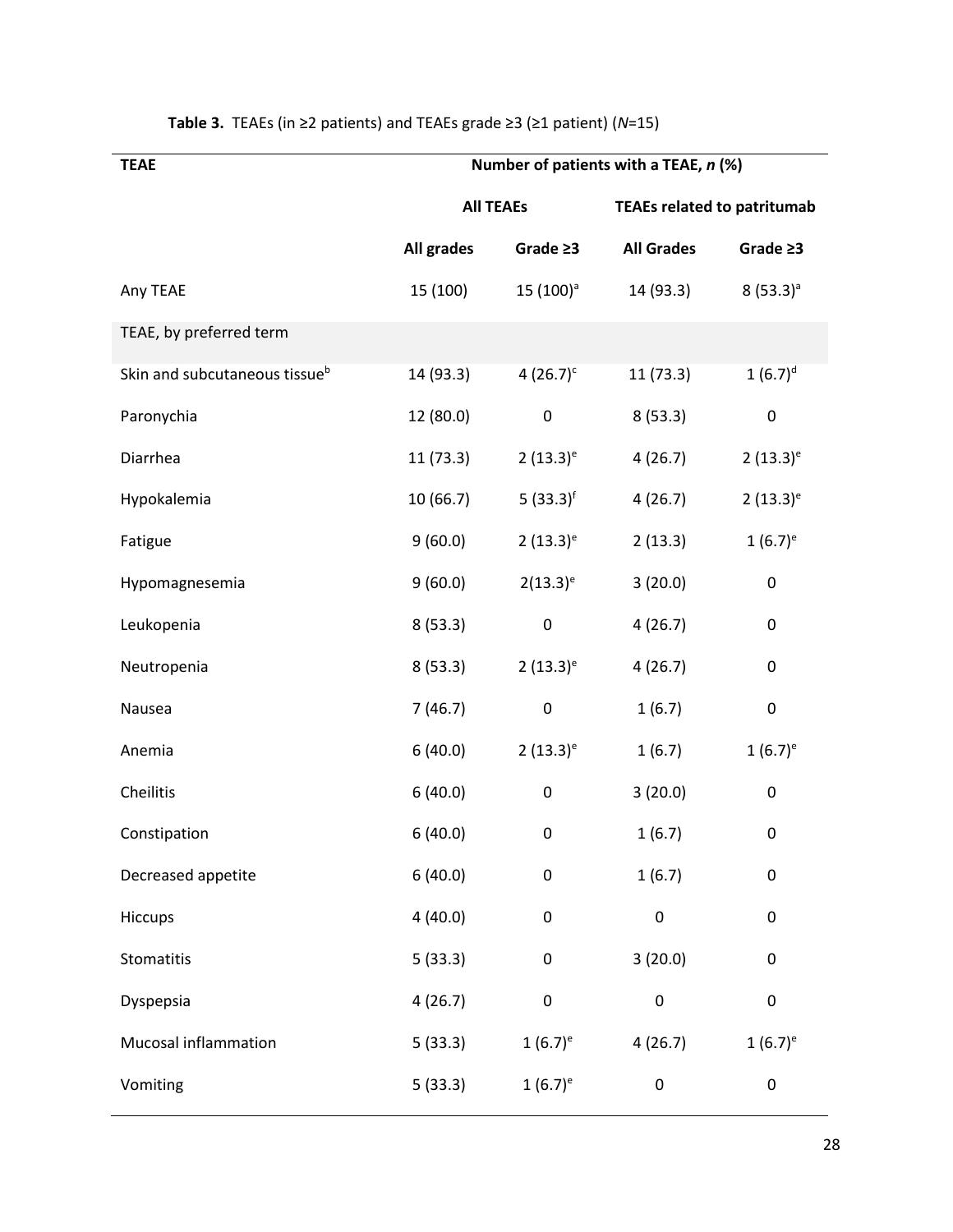| Lower respiratory tract infection | 4(26.7) | $1(6.7)^e$   | 0         | 0           |
|-----------------------------------|---------|--------------|-----------|-------------|
| Tinnitus                          | 4(26.7) | $\pmb{0}$    | $\pmb{0}$ | $\pmb{0}$   |
| Weight decreased                  | 4(26.7) | $\pmb{0}$    | 1(6.7)    | $\pmb{0}$   |
| Xerosis                           | 4(26.7) | $1(6.7)^e$   | 2(13.3)   | $1(6.7)^e$  |
| Dysgeusia                         | 3(20.0) | $\pmb{0}$    | 0         | $\pmb{0}$   |
| Dysphagia                         | 3(20.0) | $2(13.3)^e$  | $\pmb{0}$ | $\pmb{0}$   |
| Hyperesthesia                     | 3 (20%) | $\pmb{0}$    | 1(6.7%)   | $\pmb{0}$   |
| Oral candidiasis                  | 3(20.0) | $\pmb{0}$    | 1(6.7)    | $\pmb{0}$   |
| Peripheral sensory neuropathy     | 3(20.0) | $\pmb{0}$    | 0         | $\pmb{0}$   |
| Pyrexia                           | 3(20.0) | $\pmb{0}$    | $\pmb{0}$ | $\pmb{0}$   |
| Stoma site infection              | 3(20.0) | $\pmb{0}$    | 0         | $\pmb{0}$   |
| Cough                             | 2(13.3) | $\pmb{0}$    | $\pmb{0}$ | $\pmb{0}$   |
| Dehydration                       | 2(13.3) | $2(13.3)^e$  | 2(13.3)   | $2(13.3)^e$ |
| Dizziness                         | 2(13.3) | $\pmb{0}$    | 0         | $\pmb{0}$   |
| Dyspnea                           | 2(13.3) | $\pmb{0}$    | 0         | $\pmb{0}$   |
| Facial neuralgia                  | 2(13.3) | $\pmb{0}$    | 0         | $\pmb{0}$   |
| Insomnia                          | 2(13.3) | 0            | 0         | $\pmb{0}$   |
| Muscle spasms                     | 2(13.3) | 0            | 0         | 0           |
| Neuralgia                         | 2(13.3) | $\pmb{0}$    | 0         | 0           |
| Cardiac arrest                    | 1(6.7)  | $1(6.7)^{g}$ | 0         | $\pmb{0}$   |
| Dysphonia                         | 1(6.7)  | $1(6.7)^e$   | 0         | $\pmb{0}$   |
| <b>Folliculitis</b>               | 1(6.7)  | $1(6.7)^e$   | 1(6.7)    | $1(6.7)^e$  |
| Gastrointestinal hemorrhage       | 1(6.7)  | $1(6.7)^e$   | 1(6.7)    | $1(6.7)^e$  |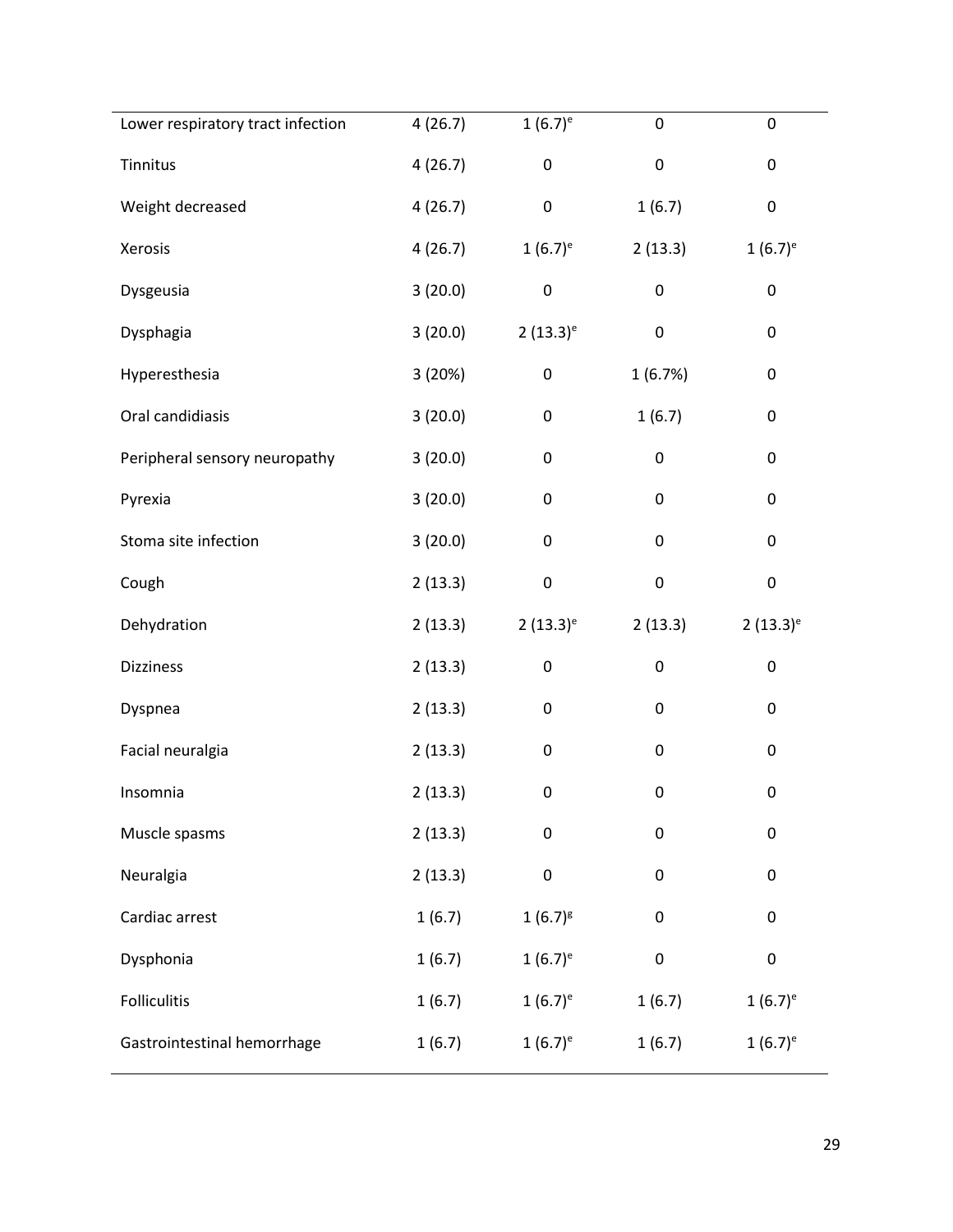| General physical health | 1(6.7) | $1(6.7)$ <sup>e</sup> | 0 | 0 |
|-------------------------|--------|-----------------------|---|---|
| deterioration           |        |                       |   |   |
| Hyperglycemia           | 1(6.7) | $1(6.7)^e$            | 0 | 0 |
| Hypophosphatemia        | 1(6.7) | $(6.7)^e$             | 0 | 0 |
| Pneumonia aspiration    | 1(6.7) | $1(6.7)^e$            | 0 | 0 |

<sup>a</sup>All TEAEs: CTCAE grade 3 (n=10), grade 4 (n=4), and grade 5 (n=1); patritumab-related TEAEs: CTCAE grade 3 (*n*=6) and grade 4 (*n*=2).

<sup>b</sup>Skin and subcutaneous tissue disorders for <u>all TEAEs</u> includes: 1 dermatitis (grade 1), 9 dermatitis acneiform (1 grade 1, 5 grade 2, 2 grade 3, and 1 grade 4), 1 dry skin (grade 1), 1 eczema (grade 2), 2 erythema (grade 2), 1 excessive granulation tissue (grade 1), 2 onycholysis (grade 1), 2 palmar-plantar erythrodysesthesia syndrome (grade 1), 4 pruritus (1 grade 1; 3 grade 2), 2 rash (1 grade 2; 1 grade 3), 1 rash erythematous (grade 1), 2 rash maculo-papular (1 grade 1; 1 grade 2), 6 skin fissures (5 grade 1; 1 grade 2), 1 skin toxicity (grade 2), 1 telangiectasia (grade 1), and 1 xeroderma (grade 1); for patritumabrelated TEAEs includes: 1 dermatitis (grade 1), 5 dermatitis acneiform (1 grade 1; 3 grade 2; 1 grade 4), 1 dry skin (grade 1), 1 rash (grade 2), 1 rash erythematous (grade 1), 2 rash maculo-papular (1 grade 1; 1 grade 2), 2 skin fissures (1 grade 1; 1 grade 2), 1 skin toxicity (grade 2), and 1 xeroderma (grade 1). <sup>c</sup>Three grade 3 and one grade 4.

<sup>d</sup>CTCAE grade 4.

<sup>e</sup>CTCAE grade 5 (cardiac arrest).

<sup>f</sup>Three grade 3 and 2 grade 4.

<sup>g</sup>CTCAE grade 3.

Abbreviations: CTCAE, Common Terminology Criteria for Adverse Events v4.03; TEAE, treatmentemergent adverse event**.**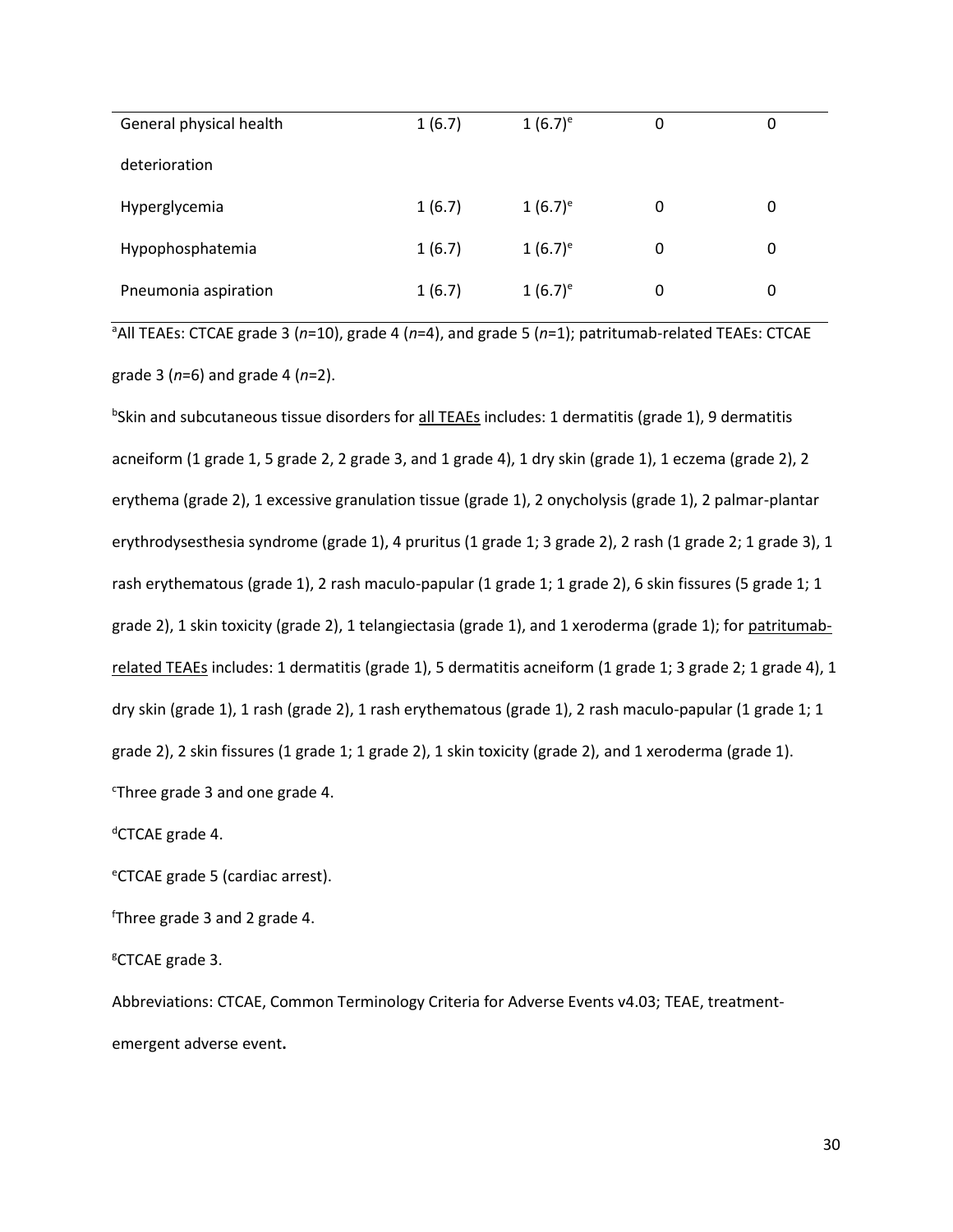## **Figure 1.**

A. Patritumab





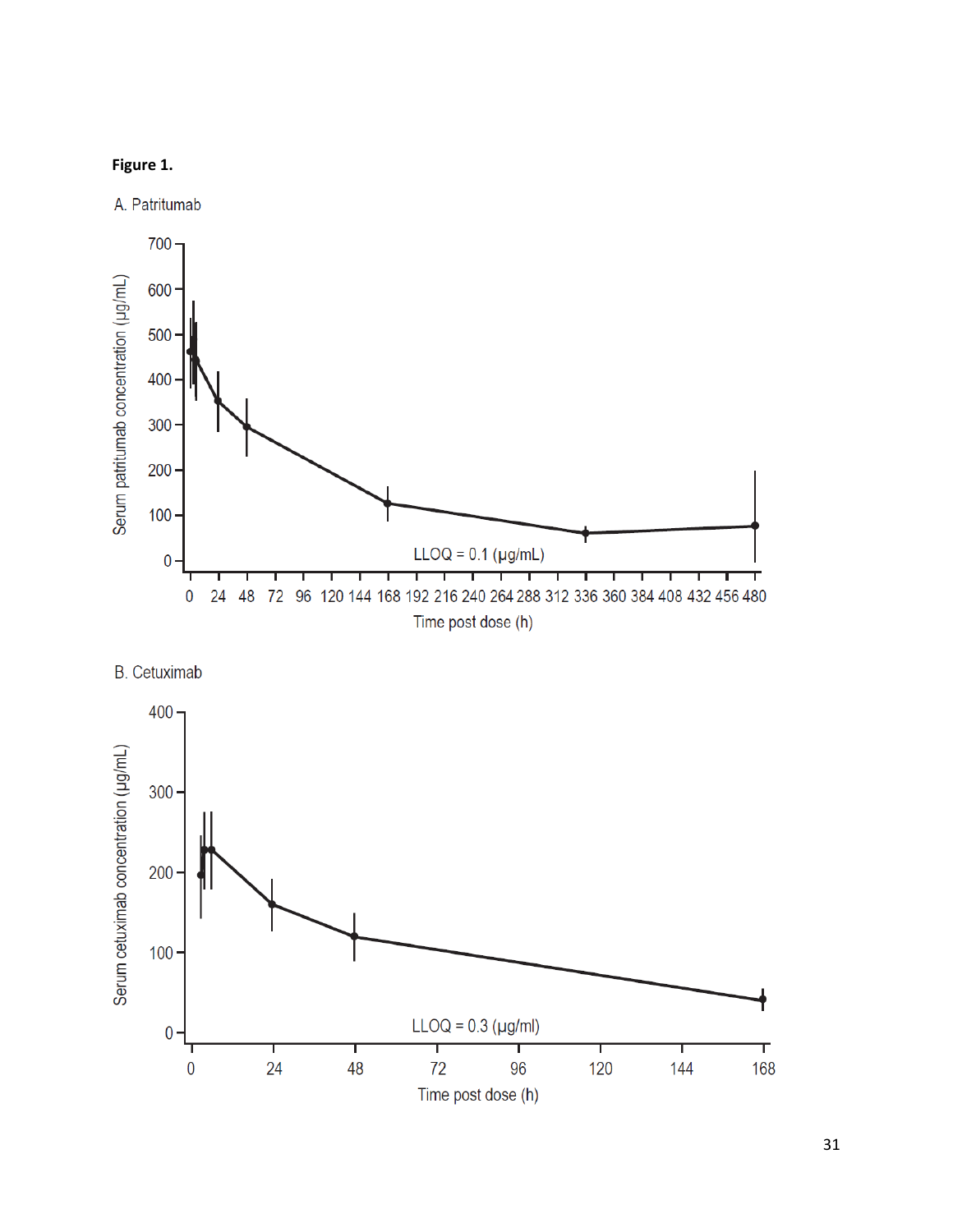

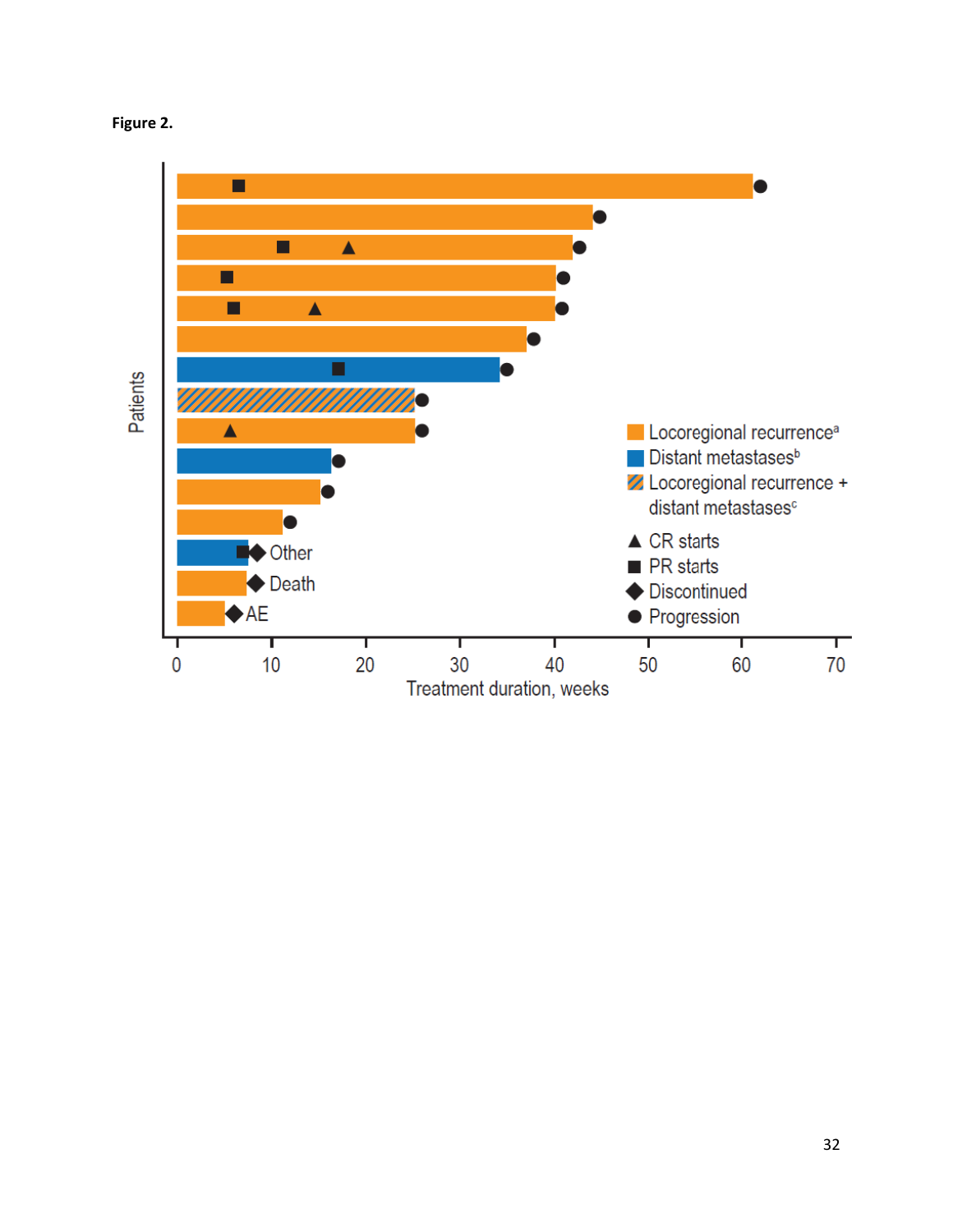



Patients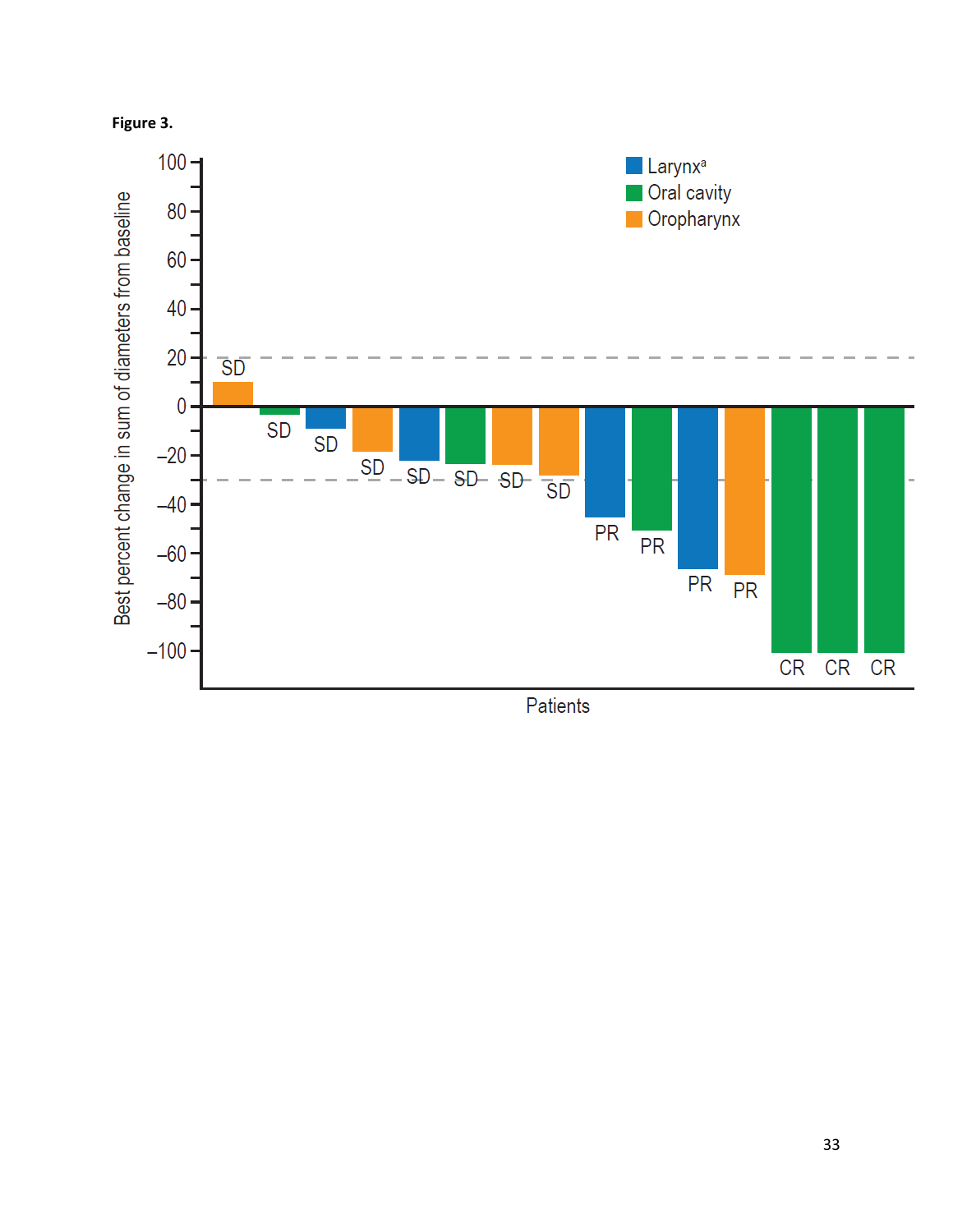## **Supplementary Tables and Figures**

**Supplementary Table S1.** Schedule of assessments

|                             | <b>Screening</b>          | Cycle 1 (Weeks 1-3)         |             | <b>Additional</b>         | Every 6 | <b>End of Study</b>       | 40 Days           |
|-----------------------------|---------------------------|-----------------------------|-------------|---------------------------|---------|---------------------------|-------------------|
| <b>Assessment</b>           | (≤21 Days of First        |                             | <b>Days</b> | <b>Cycles<sup>a</sup></b> |         | (21 Days After            | <b>After Last</b> |
|                             | <b>Study Dose)</b>        | Day 1                       | 2, 3, 8, 15 | (Day 1)                   | weeks   | Last Dose)                | <b>Dose</b>       |
| Informed consent;           |                           |                             |             |                           |         |                           |                   |
| medical history;            |                           |                             |             |                           |         |                           |                   |
| inclusion/exclusion         | $\sqrt{ }$                |                             |             |                           |         |                           |                   |
| criteria                    |                           |                             |             |                           |         |                           |                   |
| Pregnancy test <sup>b</sup> | $\sqrt{ }$                |                             |             |                           |         | $\ensuremath{\mathsf{V}}$ |                   |
| Tumor tissue                | $\sqrt{ }$                |                             |             |                           |         |                           |                   |
| Physical exam               | $\sqrt{ }$                | Predose                     | Days 8, 15  | ${\sf V}$                 |         | $\ensuremath{\mathsf{V}}$ |                   |
| Vital signs                 | $\ensuremath{\mathsf{V}}$ | Predose;<br>End of infusion | Days 8, 15  | V                         |         | $\ensuremath{\mathsf{V}}$ |                   |
| ECOG                        | $\sqrt{ }$                | Predose                     | Days 8, 15  | $V^*$                     |         | $\ensuremath{\mathsf{V}}$ |                   |
| ECG (12-lead)               | $\sqrt{ }$                |                             |             |                           |         | $\sqrt{ }$                |                   |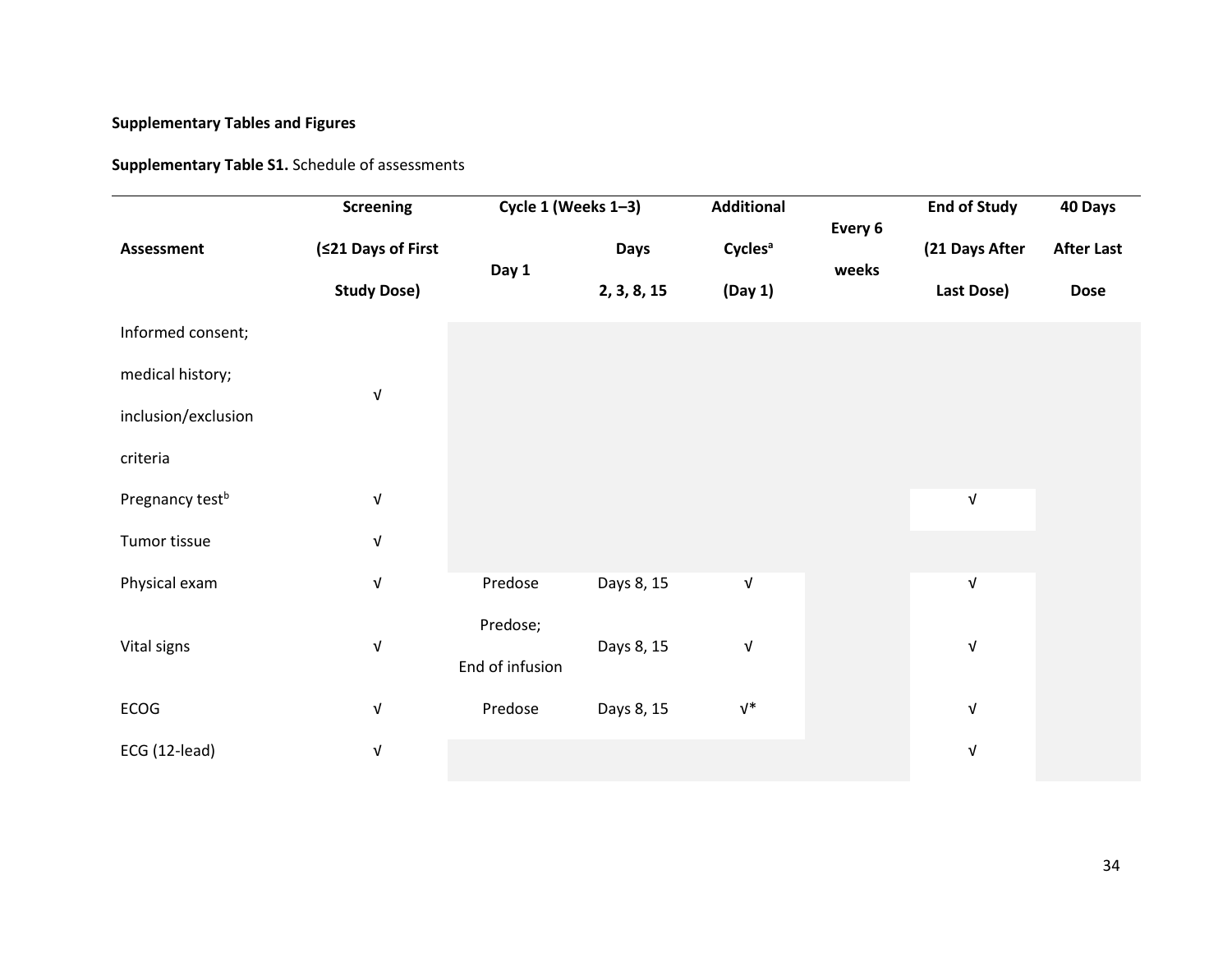| Prior/concomitant              |                           | Predose;        |               |                           |                           |                           |   |
|--------------------------------|---------------------------|-----------------|---------------|---------------------------|---------------------------|---------------------------|---|
|                                | $\sqrt{ }$                |                 | Days 8, 15    | $\ensuremath{\mathsf{V}}$ |                           | $\ensuremath{\mathsf{V}}$ |   |
| medications <sup>c</sup>       |                           | End of infusion |               |                           |                           |                           |   |
|                                |                           |                 |               |                           |                           |                           |   |
| CBC differential and           |                           |                 |               |                           |                           |                           |   |
|                                | $\sqrt{ }$                | Predose*        | Days 8*, 15*  | $V^*$                     |                           | $\ensuremath{\mathsf{V}}$ |   |
| platelets <sup>d</sup>         |                           |                 |               |                           |                           |                           |   |
|                                |                           |                 |               |                           |                           |                           |   |
| Serum chemistry                | $\sqrt{ }$                | Predose*        | Days 8*, 15*  | $\mathsf{V}^*$            |                           | $\ensuremath{\mathsf{V}}$ |   |
|                                |                           |                 |               |                           |                           |                           |   |
| Urinalysis                     | $\sqrt{\phantom{a}}$      |                 |               |                           |                           | $\ensuremath{\mathsf{V}}$ |   |
|                                |                           |                 |               |                           |                           |                           |   |
| ECHO or MUGA <sup>e</sup>      | $\sqrt{\phantom{a}}$      |                 |               | $V^*$                     |                           | $\ensuremath{\mathsf{V}}$ |   |
|                                |                           |                 |               |                           |                           |                           |   |
|                                |                           | Predose;        |               |                           |                           |                           |   |
| $AEs^f$                        | $\sqrt{\phantom{a}}$      |                 | Days 8, 15    | ${\sf V}$                 |                           | V                         | V |
|                                |                           | End of infusion |               |                           |                           |                           |   |
|                                |                           |                 |               |                           |                           |                           |   |
|                                |                           | Predose*;       | Days 2, 3, 8, |                           |                           |                           |   |
| $\mathsf{PK}^{\,\mathrm{g,h}}$ |                           |                 |               | $\sqrt{ }$                |                           | $\sqrt{ }$                |   |
|                                |                           | End of infusion | 15            |                           |                           |                           |   |
|                                |                           |                 |               |                           |                           |                           |   |
| <b>HAHA</b> <sup>h</sup>       |                           | Predose*        |               | $\ensuremath{\mathsf{V}}$ |                           | $\ensuremath{\mathsf{V}}$ |   |
|                                |                           |                 |               |                           |                           |                           |   |
| Pharmacogenomicsi              |                           | Predose*        |               |                           |                           |                           |   |
|                                |                           |                 |               |                           |                           |                           |   |
| Tumor                          |                           |                 |               |                           |                           |                           |   |
|                                | $\ensuremath{\mathsf{V}}$ |                 |               |                           | $\ensuremath{\mathsf{V}}$ | $\ensuremath{\mathsf{V}}$ |   |
| assessment                     |                           |                 |               |                           |                           |                           |   |
|                                |                           |                 |               |                           |                           |                           |   |

\*Assessment ≤3 business days prior to dosing.

aAssessments and laboratory tests occurred prior to dosing.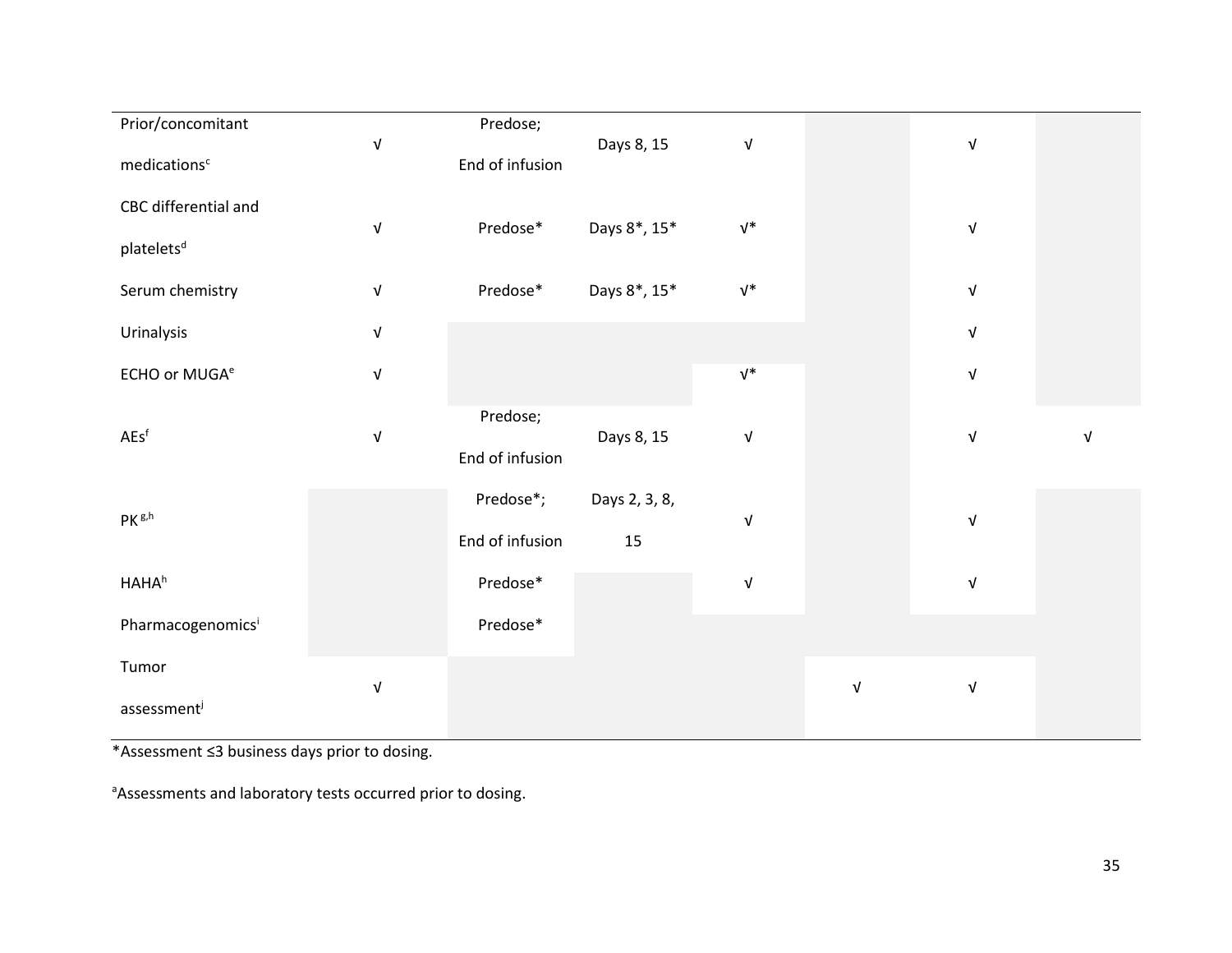$b$ Pregnancy test must have been confirmed negative prior to dosing.

<sup>c</sup>Prior medications were recorded at screening and concomitant medications were recorded prior to dosing.

<sup>d</sup>CBC differential and platelet results were available prior to dosing.

<sup>e</sup>ECHO or MUGA assessment were performed at screening and predose on day 1 of cycle 2 and additional cycles, and during the course of the study if clinically indicated and recommended by the investigator.

<sup>f</sup>AEs were assessed each day when infusions were given.

<sup>g</sup>Serum PK samples for patritumab and cetuximab concentrations were collected at cycle 1 day 1 at preinfusion, end of infusion (patritumab only), 3 hours (patritumab; cetuximab PK was collected at the end of infusion), 4 hours, 6 hours, preinfusion day 8, preinfusion day 15 (patritumab only), and preinfusion day 21 (patritumab only) relative to the start of patritumab infusion. Cetuximab PK data was available following a report of a DLT.

h Serum samples for patritumab PK and HAHA were collected at preinfusion at cycles 1–3 and at end-of-study visit. If patients were positive for HAHA, they would be followed every 3 months for up to 1 year.

<sup>i</sup>Pharmacogenetic sampling was optional; informed consent was obtained before obtaining samples.

<sup>j</sup>Tumor measurements were assessed per RECIST Version 1.1. Baseline scan as part of eligibility could have been performed ≤14 days prior to first dose of study drugs. Tumor assessments were performed at the end of every 2 cycles (every 6 weeks) prior to the start of the next cycle. For end-of-study visit if not performed within the past 6 weeks.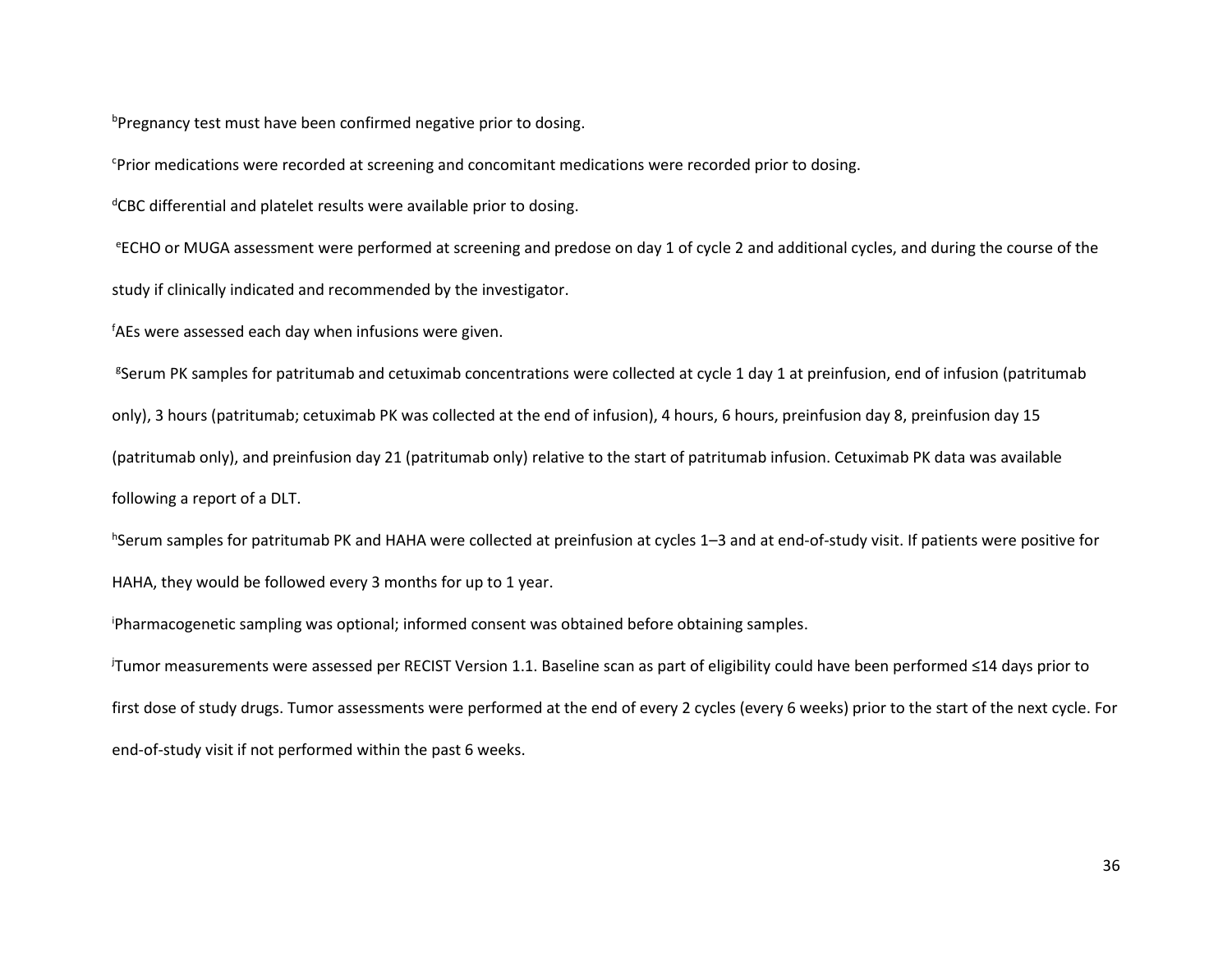Abbreviations: AEs, adverse events; CBC, complete blood chemistry (differential and platelets); ECHO, echocardiogram; EOS, end of study; HAHA, human anti-human antibody; MUGA, multigated acquisition scan; PK, pharmacokinetics.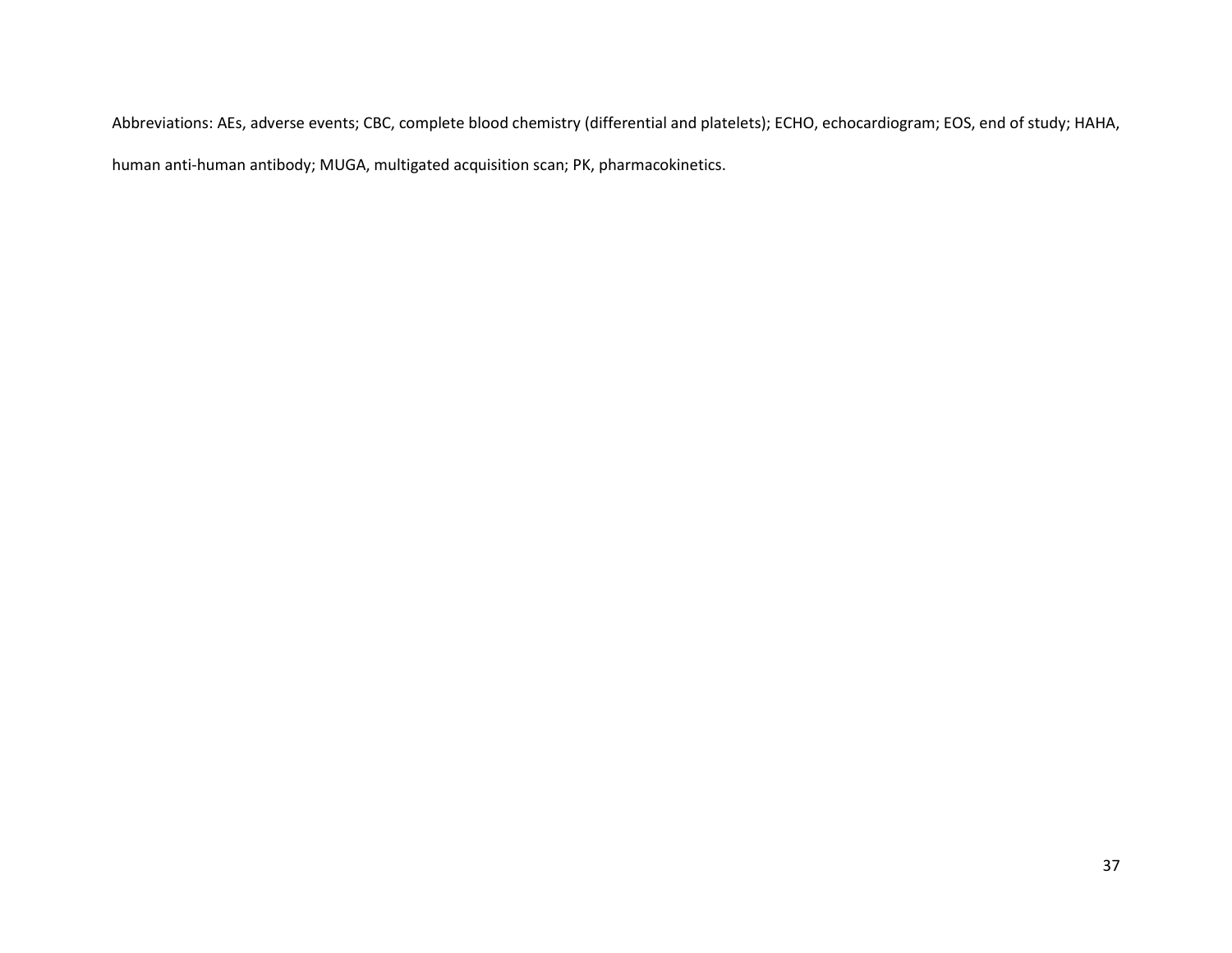**Supplementary Table S2.** Patient disposition

| <b>Patients</b>                         | n              |
|-----------------------------------------|----------------|
| Screened                                | 17             |
| Screen failure                          | 2              |
| Death during screening                  | $\mathbf{1}$   |
| Did not meet inclusion criteria         | $\mathbf{1}$   |
| Enrolled                                | 15             |
| Enrolled Analysis Set (safety; DLT; PK) | 15             |
| <b>Treatment status</b>                 |                |
| Ongoing                                 | 0              |
| Discontinued                            | 15             |
| Primary reason for discontinuation      |                |
| Completed, per protocol                 | 9              |
| Adverse event                           | $\mathbf{1}$   |
| Progressive disease, per RECIST         | 3              |
| Death <sup>ª</sup>                      | 1 <sup>a</sup> |
| Other <sup>b</sup>                      | 1 <sup>b</sup> |
| <b>Entered extension treatment</b>      | 9              |
| Ongoing                                 | 0              |
| Discontinued                            | 9              |
| Primary reason for discontinuation      |                |
| Progressive disease, per RECIST         | $\overline{7}$ |
| Clinical progression                    | $\overline{2}$ |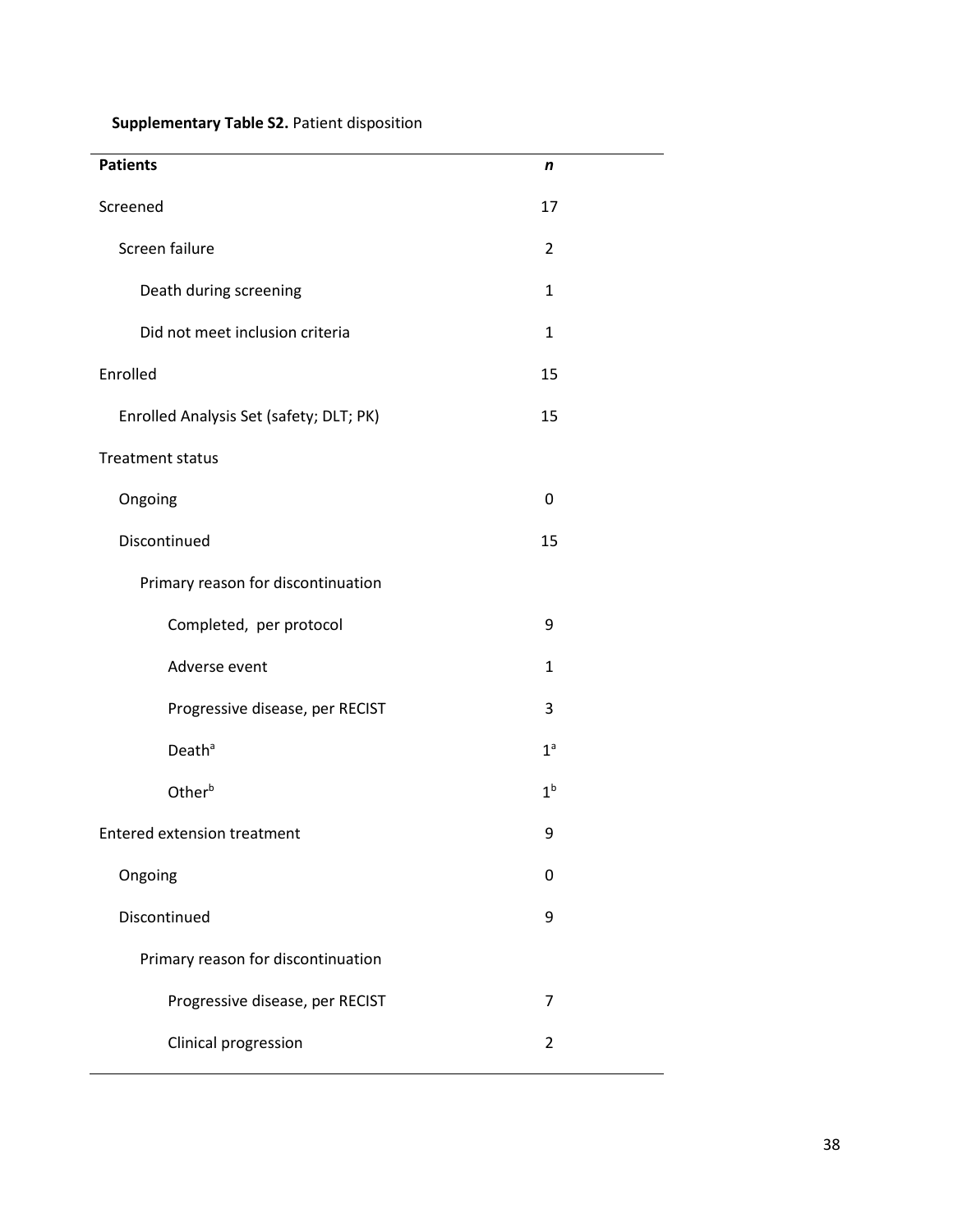<sup>a</sup>One death (due to cardiac arrest) occurred during the study and was considered related to cetuximab and carboplatin.

<sup>b</sup>Work-related injury.

Abbreviations: DLT, dose limiting toxicity; PK, pharmacokinetics; RECIST; Response Evaluation Criteria In

Solid Tumors.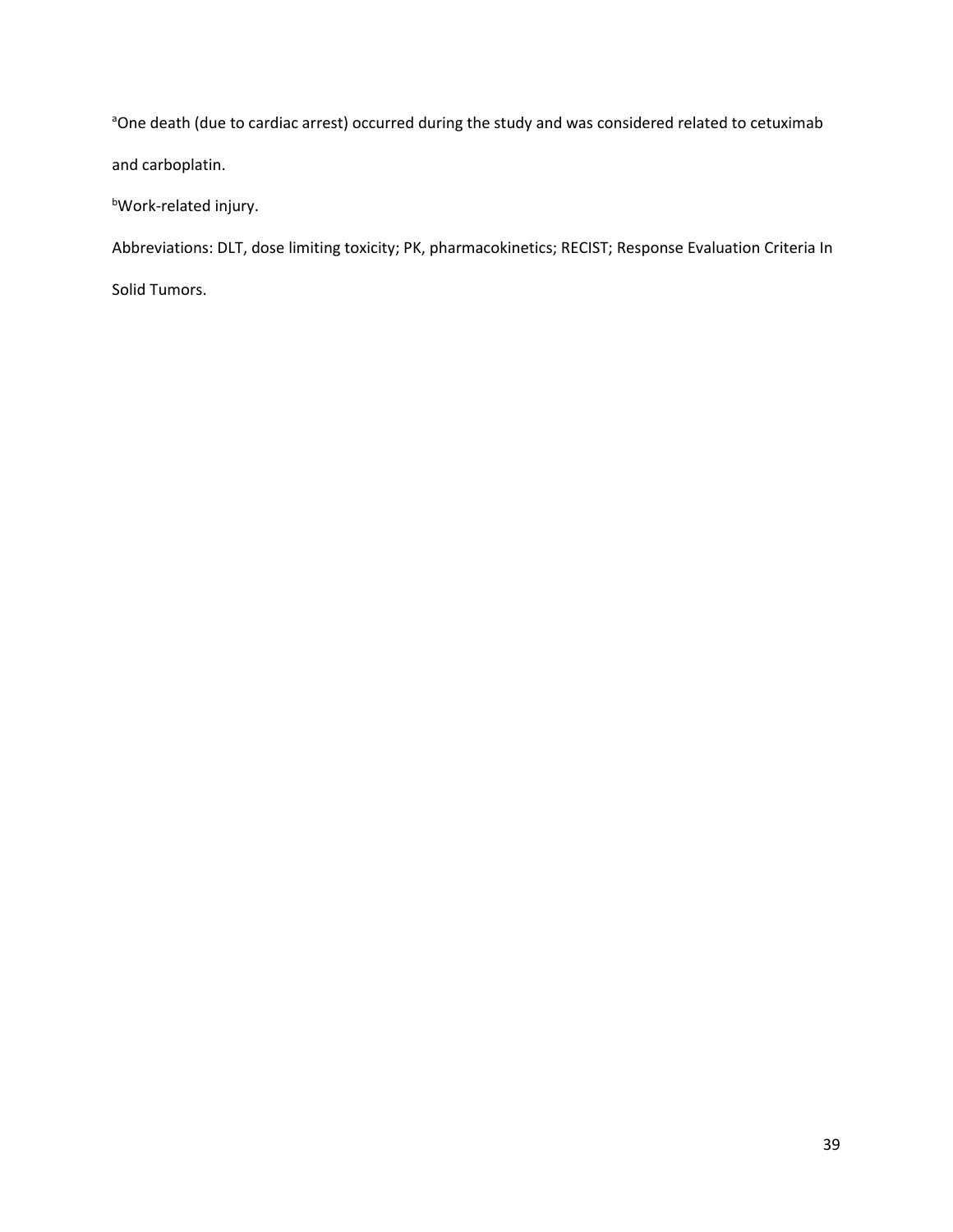| Supplementary Table S3. Study drug exposure (safety population) |  |  |  |  |  |
|-----------------------------------------------------------------|--|--|--|--|--|
|-----------------------------------------------------------------|--|--|--|--|--|

|                          | Patritumab             | Cetuximab            | Carboplatin          | Cisplatin            |
|--------------------------|------------------------|----------------------|----------------------|----------------------|
|                          | $(n=15)$               | $(n=15)$             | $(n=7)$              | $(n=7)$              |
| Treatment duration,      |                        |                      |                      |                      |
| median (range)           |                        |                      |                      |                      |
| Weeks                    | 26.1                   | 26.0                 | 13.5                 | 18.9                 |
|                          | $(5.9 - 62.0)$         | $(5.9 - 62.0)$       | $(5.9 - 22.0)$       | $(11.1 - 25.0)$      |
| Cycles                   | 8.7                    | 8.7                  | 4.5                  | 6.3                  |
|                          | $(2.0 - 20.7)$         | $(2.0 - 20.7)$       | $(2.0 - 7.3)$        | $(3.7 - 8.3)$        |
| Cumulative dose          |                        |                      |                      |                      |
| received per patient, mg |                        |                      |                      |                      |
| Mean (SD)                | 6243.2                 | 10,892.2             | 2654.0               | 855.8                |
|                          | (3,496.0)              | (6,610.5)            | (1,041.4)            | (261.6)              |
| Median (range)           | 5339.7                 | 10,442.5             | 2695.0               | 960.0                |
|                          | $(1,710.0 - 11,259.0)$ | $(2,481 - 22,873.9)$ | $(830.0 - 4, 150.0)$ | $(520.4 - 1, 136.5)$ |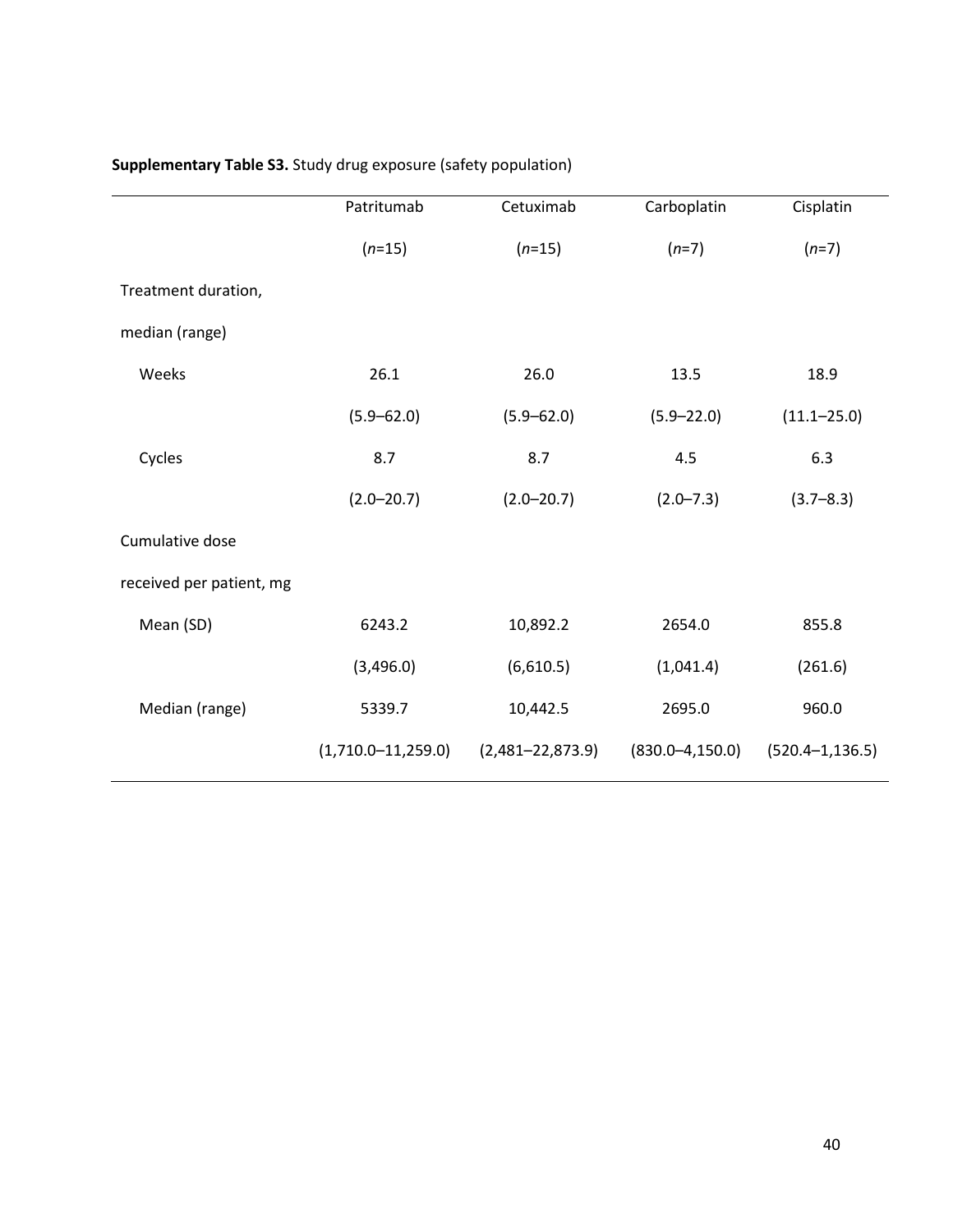| PK parameter                             | Patritumab                   | Cetuximab                                     |
|------------------------------------------|------------------------------|-----------------------------------------------|
|                                          | 18-mg/kg loading dose (N=15) | 400-mg/m <sup>2</sup> loading dose ( $N=15$ ) |
| $AUC_{0-21d}$ , µg·day/mL, mean (SD)     | 2,619 (560)                  | 706 (161)                                     |
| $AUC_{0-int}$ , µg·day/mL, mean (SD)     | 2,957 (720)                  | 800 (259)                                     |
| $C_{\text{max}}$ , $\mu$ g/mL, mean (SD) | 499.9 (90.4)                 | 246.7 (48.3)                                  |
| $Tmax$ , hours, median (range)           | $2.8(1.0-6.1)$               | $2.6(10.0 - 5.0)$                             |
| $T_{1/2}$ , days, mean (SD)              | 6.6(2.1)                     | 2.8(0.4)                                      |

**Supplementary Table S4.** PK for patritumab and cetuximab loading doses (Cycle 1)

Abbreviations:  $AUC_{0-21d}$ , area under the concentration-time curve from day  $0-21$ ;  $AUC_{0-inf}$ ,  $AUC$  from day

0-infinity;  $C_{\text{max}}$ , maximum concentration;  $T_{1/2}$ , clearance half-life;  $T_{\text{max}}$ , time to maximum concentration.

PK, pharmacokinetics; SD, standard deviation.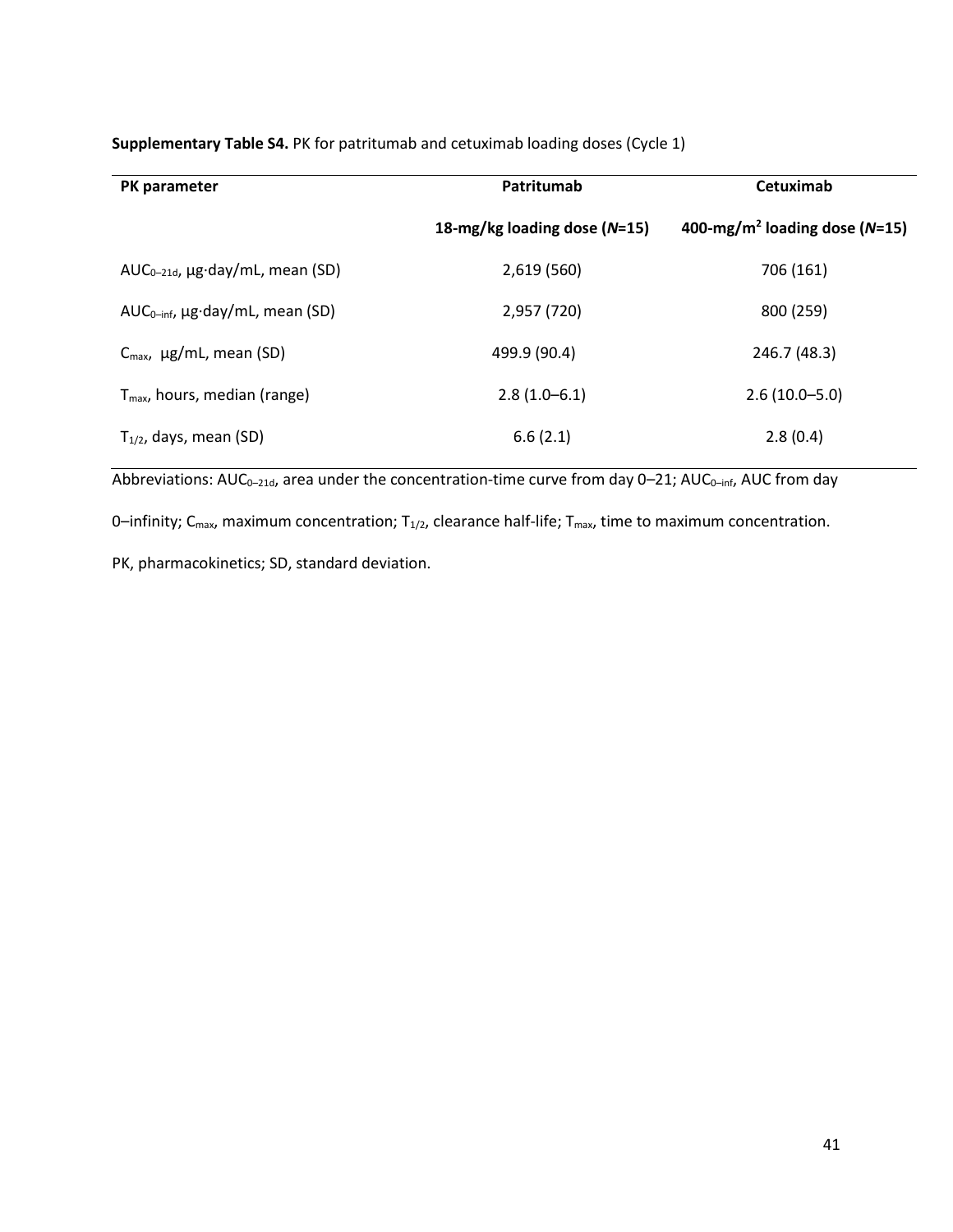**Supplementary Table S5.** Efficacy results

| <b>Efficacy parameter</b>        | $N=15$             |  |
|----------------------------------|--------------------|--|
| Tumor response rate (CR + PR), % | 47                 |  |
| Tumor response, n (%)            |                    |  |
| CR                               | 3(20)              |  |
| PR                               | 4(27)              |  |
| SD                               | 8(53)              |  |
| PD                               | $\boldsymbol{0}$   |  |
| Median PFS (95% CI), months      | $7.9(3.7-9.7)$     |  |
| PFS rate over time (95% CI), %   |                    |  |
| 3 months                         | 85.7 (53.9-96.2)   |  |
| 6 months                         | 54.6 (25.4-76.5)   |  |
| 9 months                         | 39.0 (14.3-63.3)   |  |
| 12 months                        | $7.8(0.5-29.5)$    |  |
| Median OS (range), months        | $13.5(2.1 - 23.1)$ |  |

Abbreviations: CR, complete response rate; OS, overall survival; PD, progressive disease; PR, partial

response; SD, stable disease.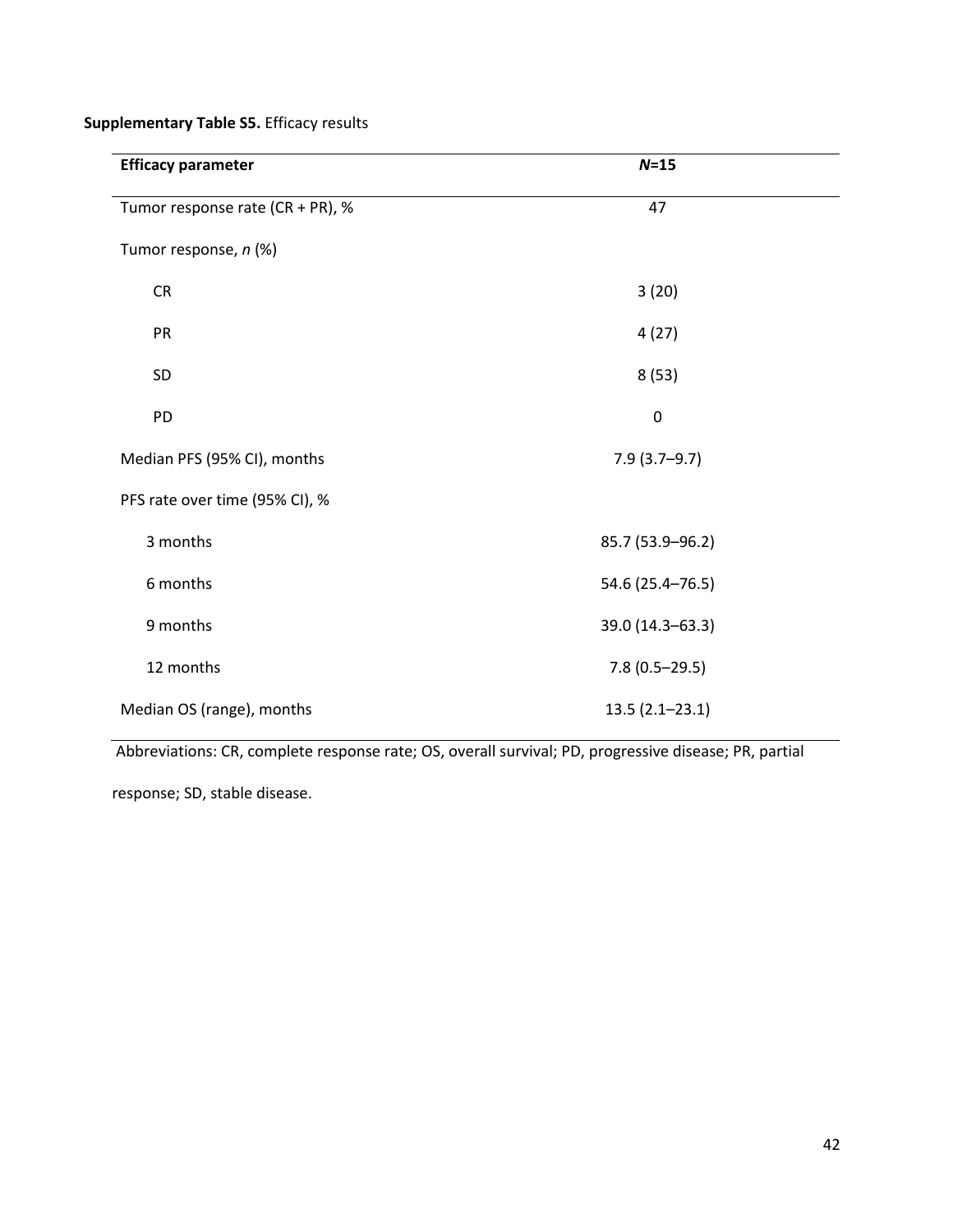**Supplementary Fig. S1.** Phase Ib treatment administration and dosing sequence for day 1 of each cycle

(loading doses only) $a$ 



<sup>a</sup>Patritumab: loading dose = 18 mg/kg; maintenance dose = 9 mg/kg. Cetuximab: loading dose = 400

mg/m<sup>2</sup>; maintenance dose = 250 mg/m<sup>2</sup>. AUC, area under the curve; h, hour.